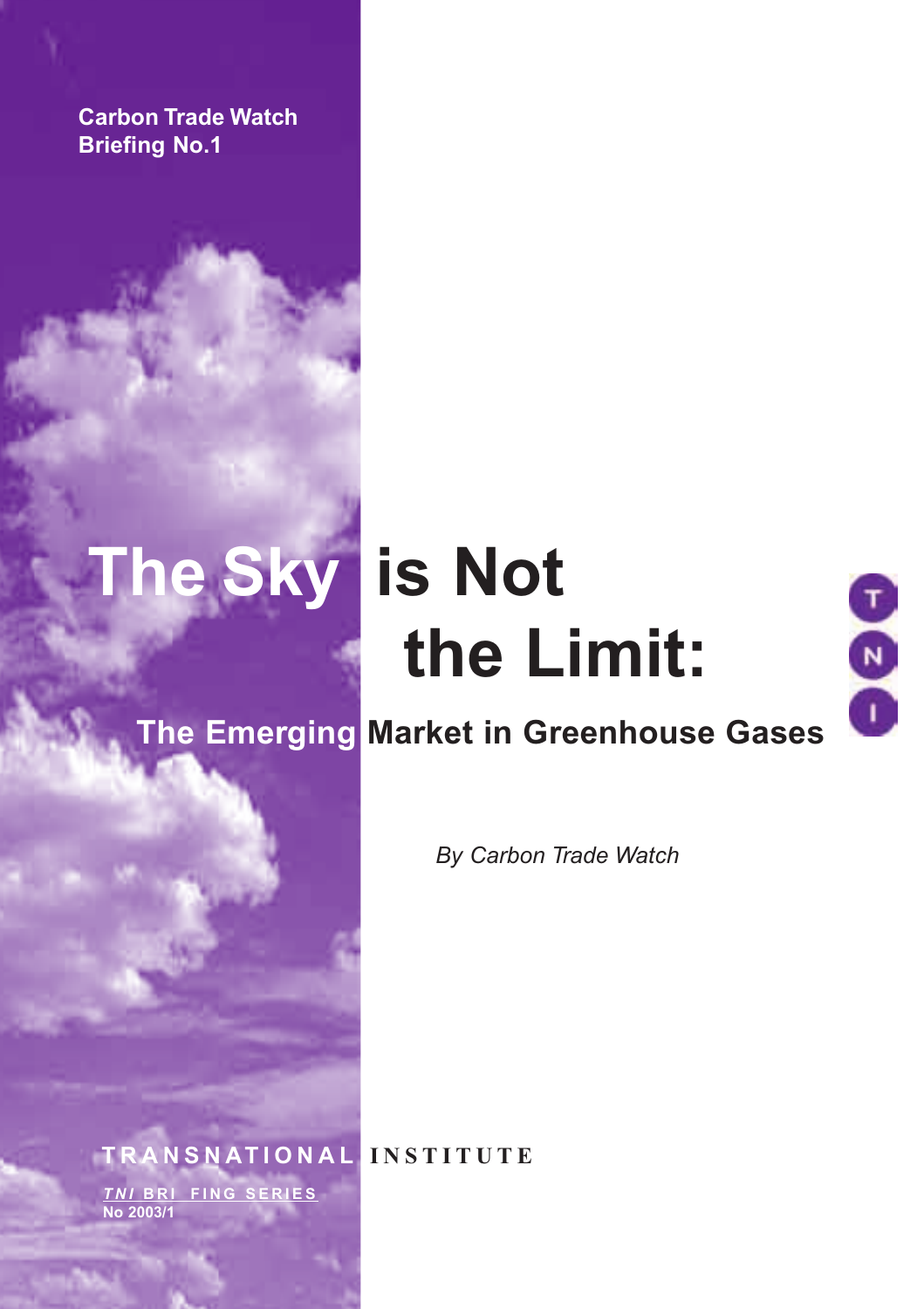Authors: Heidi Bachram Jessica Bekker Lisa Clayden Christina Hotz Adam Ma'anit

Design: Heidi Bachram

Printing: Adelante

Contact: Carbon Trade Watch The Transnational Institute Paulus Potterstraat 20 1071 DA Amsterdam **Netherlands** tel: +31-20-662-6608 fax: +31-20-675-7176 ctw@tni.org www.carbontradewatch.org www.tni.org

Contents of this booklet may be quoted or reproduced, provided that the source of information is acknowledged. TNI would like to receive a copy of the document in which this booklet is used or quoted.

You can stay informed of TNI publications and activities by subscribing to TNI's bi-weekly email newsletter. Send your request to tni@tni.org

Amsterdam, January 2003

## **C O N T E N T S**

## **Introduction**

**1**

| 1 | What is emissions trading?               |   |
|---|------------------------------------------|---|
|   | 1.1 Environmental injustice in the USA   | 3 |
|   | 1.2 Dumping on South Africa              | 5 |
|   | 1.3 Greenwashing privatisation in Uganda |   |

1.3 Greenwashing privatisation in Uganda

## **2 The origins of emissions trading**

| 2.1 The Rio Earth summit & climate change | 10 |
|-------------------------------------------|----|
| 2.2 The UN and corporate-led solutions    | 11 |
| 2.3 Corporations at the Earth Summit      | 12 |
| 2.4 Corporate 'good guys'?                | 14 |
| 2.5 NGO co-optation                       | 15 |
| 2.6 Sinking the protocol                  | 16 |

## **3 Trading rules**

| 3.1 The Kyoto trading regime | 18 |
|------------------------------|----|
| 3.2 Conflicts of interest    | 19 |
| 3.3 Renewables under siege   | 20 |

## **4 Kyoto in context**

| 4.1 Trade and investment |  |
|--------------------------|--|
| 4.2 The World Bank       |  |

## **5 Snapshot of key players**

| 5.1 International financial institutions | 27 |
|------------------------------------------|----|
| 5.2 Corporations                         | 28 |
| 5.3 Corporate lobby groups               | 29 |
| 5.4 Think tanks                          | 32 |
| 5.5 Consultancies                        | 32 |
| 5.6 Private sector trading initiatives   | 34 |
| 5.7 Environmental NGOs                   | 34 |
|                                          |    |

**Conclusion: can emissions trading work? 37**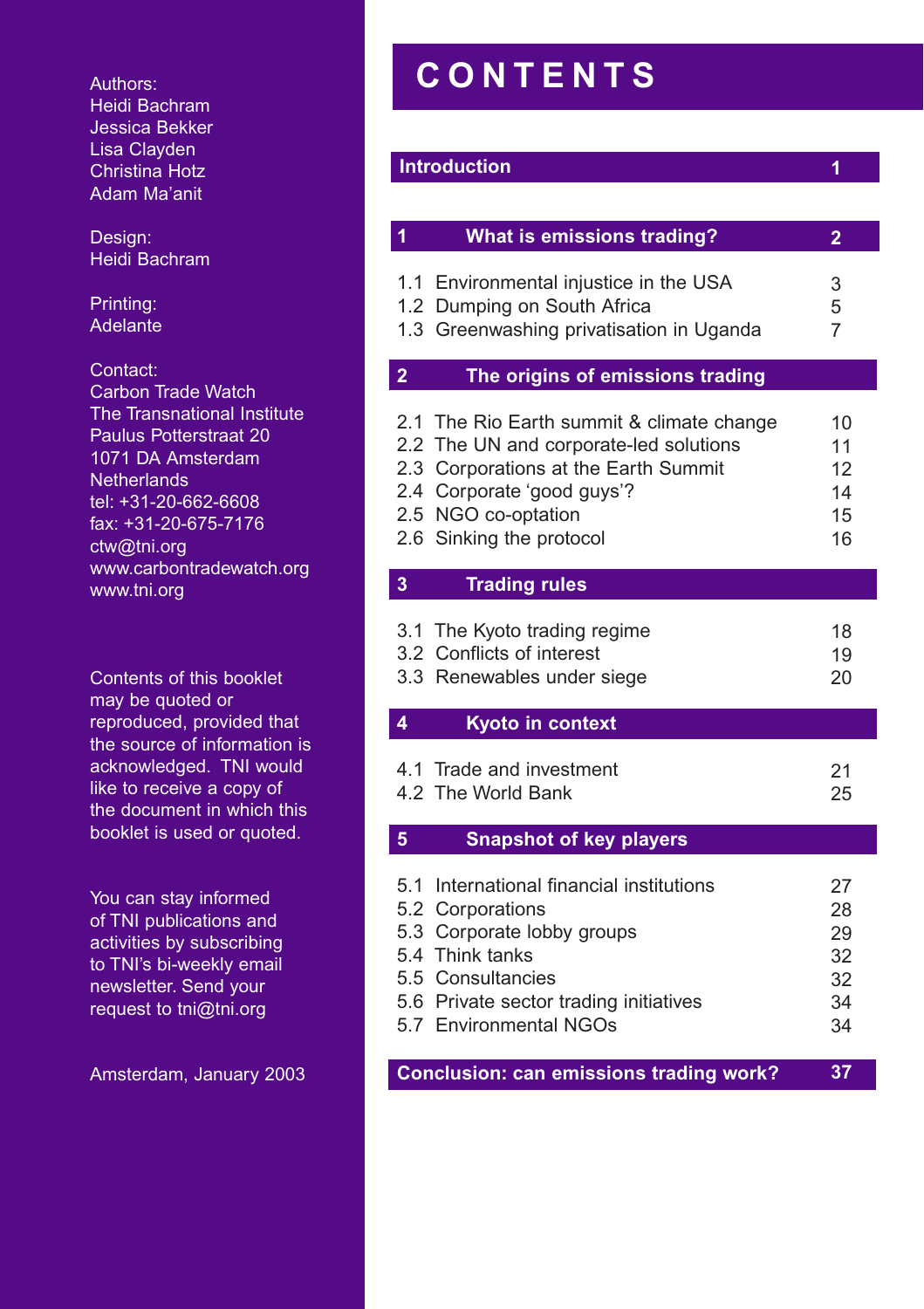*Stock Exchange, City of London*



*"They discuss the so-called win-win scenario, envisioned under the Kyoto Protocol. But I would like to ask the question: Who is really winning? We are definitely not winning. They are winning and they are making money out of it!"*

Sajida Khan, local resident affected by an emissions credit project in South Africa



88

*Waste dump opposite Sajida Khan's home in Durban*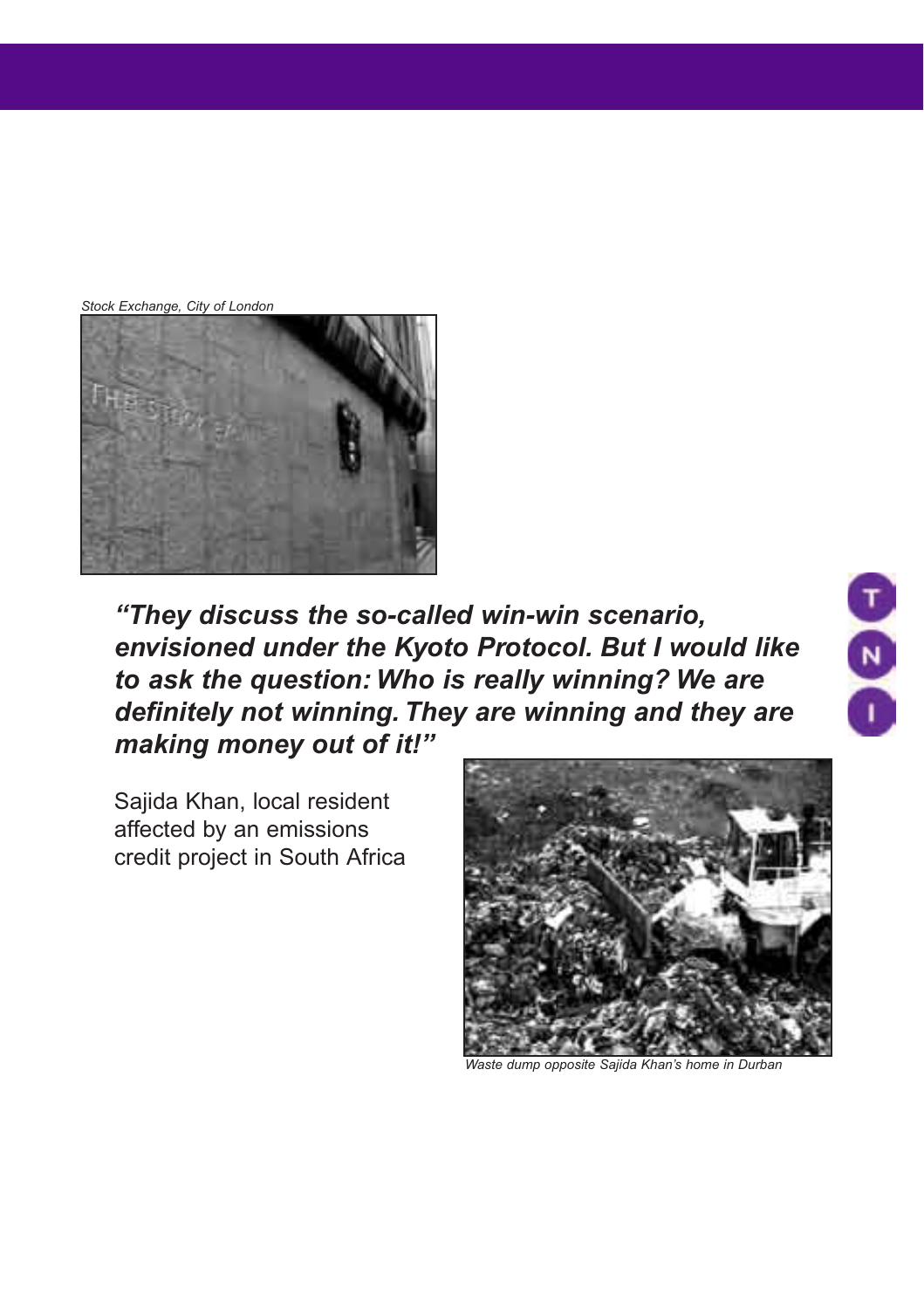## **Introduction 1. What is emissions to the internal properties of the internal properties of the internal proper**

t the Rio Earth Summit in 1992, the UN Framework Convention At the Rio Earth Summit in 1992,<br>on Climate Change (UNFCCC) for the first time officially recognised climate change as a problem and made some very modest recommendations for future action.1 Subsequent Conferences of the Parties (COP) to the UNFCCC resulted in the Kyoto Protocol, which included binding emissions reduction targets and set out a path for further future action.

At the Johannesburg World Summit on Sustainable Development (WSSD) held in August 2002, the Kyoto Protocol was held up as a major success of the Rio process.2 Meanwhile at the Delhi meeting of COP-8 in November 2002, thousands of people took to the streets to protest market-based mechanisms such as

which were being<br>concretised within concretised the Kyoto Protocol.3 Debate is far from over, but some events have been set in motion which are likely to have devastating impacts on people and planet if allowed to continue.

emissions trading,

*"While the Kyoto Protocol is not the first time that emissions trading has been used in the environmental arena, it is unprecedented in size and scale."*

The Kyoto Protocol has begun laying the foundation for a completely new global marketplace in greenhouse gases. Six greenhouse gases emitted from industrial, agricultural and consumer sources; carbon dioxide  $(CO<sub>2</sub>)$ , methane  $(CH<sub>4</sub>)$ , nitrous oxide  $(N_2O)$ , hydrofluorocarbons (HFCs), perfluorocarbons (PFCs), and sulphur hexafluoride  $(SF_6)$  will be traded interchangeably in the brokerage houses and trading floors of the world markets. These 'environmental markets' are being left to the private sector and neoliberal government institutions to design, with little or no public consultation or accountability.

While the Kyoto Protocol is not the first

time that emissions trading has been used in the environmental arena, it is unprecedented in size and scale. Other trading schemes have largely been restricted to localised pollutants such as sulphur dioxide. However, pollution trading is becoming big business and is set to expand to cover other forms of pollution such as water effluents and mercury.

A free market in greenhouse gases threatens to encourage a 'race to the bottom' in environmental and social standards. Countries initially opposed to emissions trading, such as Norway and Denmark, have softened or reversed their positions partially due to the intensive lobbying efforts by their transnational corporations. In the South too, despite the

Thai government's recent declarations expressing strong concerns about emissions trading and the impacts it would have on its environment and economy, most governments find it difficult to withstand the enormous corporate

lobby pressure which has been brought to bear on them.4 If proponents get their way, a country will be able to meet 100 per cent of its Kyoto reduction commitments through purchasing credits in the market rather than reducing climate-damaging emissions at source.

Even though the Kyoto Protocol has been criticised for being a weak agreement, many of the largest environmental groups applaud it as a positive 'first step'.5 Unfortunately the Protocol's marketbased mechanisms such as emissions trading allow countries and companies to escape their responsibilities to reduce their own emissions. With the inclusion of these 'flexible mechanisms' , this hard fought agreement may actually be a first step backwards.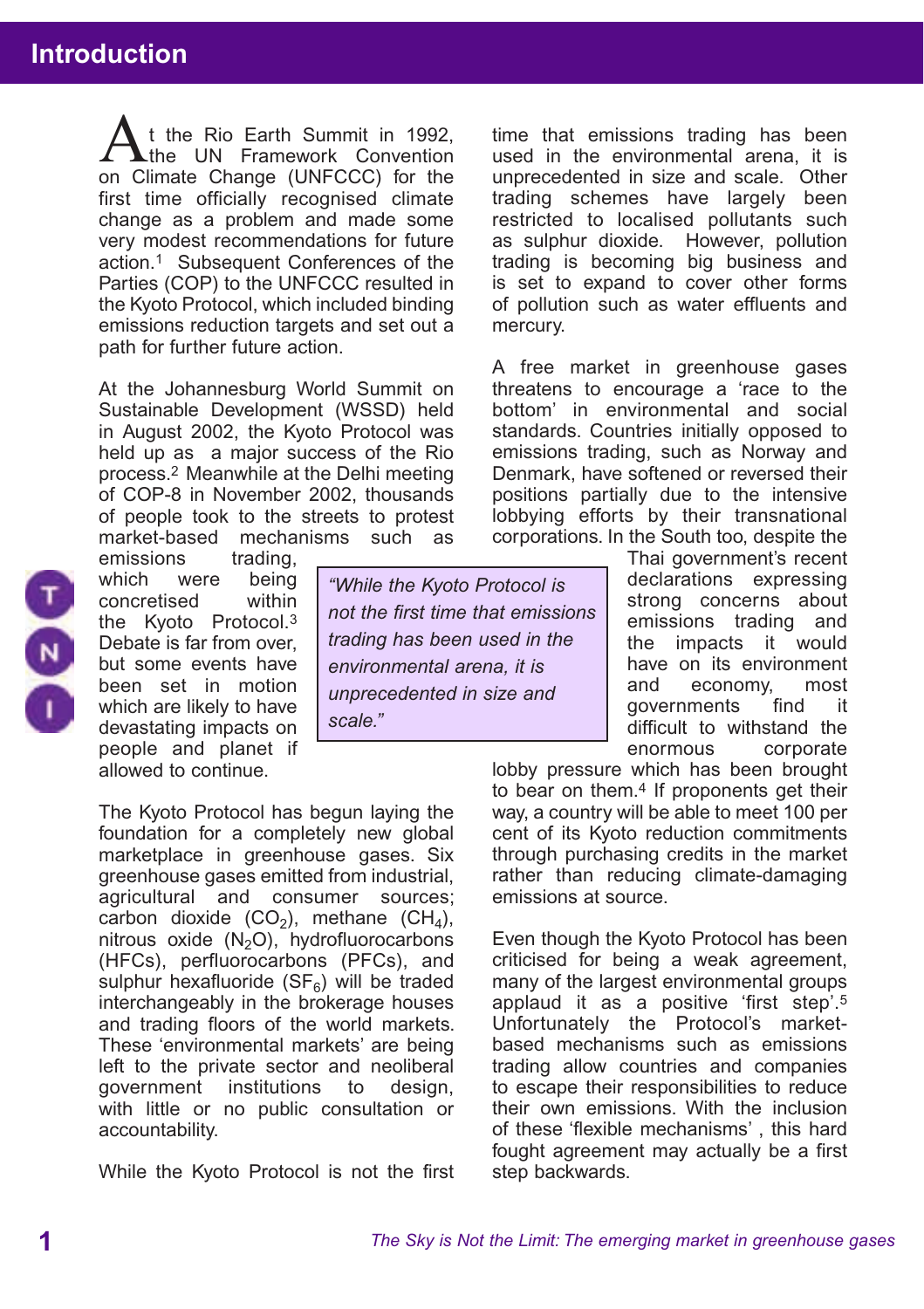ollution trading can include air, water and land pollution. Emissions **D**ollution trading can include air, water and land pollution. Emissions trading is one aspect of the wider use of pollution trading, a market-based solution to environmental problems, and refers specifically to air pollution. Polluters are assigned targets for reducing their emissions of gases in a pre-defined time period. The polluters are then given a number of 'emissions credits' for the amount they are allowed to pollute, which is the level of their emissions minus their agreed target. There are several things that can happen:

**Scenario 1:** The polluter uses up the whole allowance in the allotted time period, but still pollutes more. In order to do remain in compliance, spare credits must be bought from another polluter which has not used up the whole allottment.

**Scenario 2:** The polluter does not use the whole allowance and can either save the remaining credits for the next time period (bank them), or sell the credits to another polluter on the open market.

**Scenario 3:** The polluter can invest in numerous pollution reduction schemes in other countries or regions and 'earn' credits from these projects which can then be sold, banked or used to make up shortfalls in the original allowance.

Credit generating projects come under two categories in the Kyoto Protcol. Projects which take place in a country with no target (mostly in the 'developing' world) come under the Clean Development Mechanism. Projects which take place in countries with a target come under Joint Joint Implementation. projects are mostly intended for Eastern Europe and Russia, however in theory they can take place in any country with a reduction commitment, such as in North America or Western Europe.

These projects can be monocultural tree plantations which theoretically absorb carbon from the atmosphere (carbon sinks), renewable energy projects such as solar or wind projects, improvements to existing energy generation, etc. The amount of credits earned is calculated as the difference between the level of emissions with the project and the level of emissions in an imagined alternative future of 'what would have happened otherwise' without the project. An added complexity with these scenarios is that pollutants can be interchangeable, meaning you can use your reduction in one gas (i.e.  $CO<sub>2</sub>$ ) to claim reductions for another gas (i.e.  $CH<sub>4</sub>$ ). The financial term for this is 'fungibility'.

The 'polluters' in the Kyoto Protocol are individual countries that have agreed to a specific reduction target which are currently set at an average of 5.2 per cent below 1990 levels of emissions. Each country will then decide internally how to distribute its allotted credits to polluters at home. In the Kyoto Protocol, this is likely to be only the big industrial polluters such as transnational corporations. In most respects, emissions markets are no different from current financial markets. They are subject to the same pressures of capital markets, such as price volatility, boom and bust cycles, speculative bubbles, etc.

There have been many types of emissions trading schemes, some more regulated than others. Despite rejecting the Kyoto Protocol, the USA has the most developed emissions trading markets, including trade in smog and acid raincausing gases. However, the Kyoto market, set to start trading in 2008, will be the most ambitious undertaking, covering six greenhouse gases, variable reduction targets, and numerous mechanisms on a global scale.



Total recorded CO<sub>2</sub> trades (MtCO<sub>2</sub>e) worldwide 1996-2002. source: point carb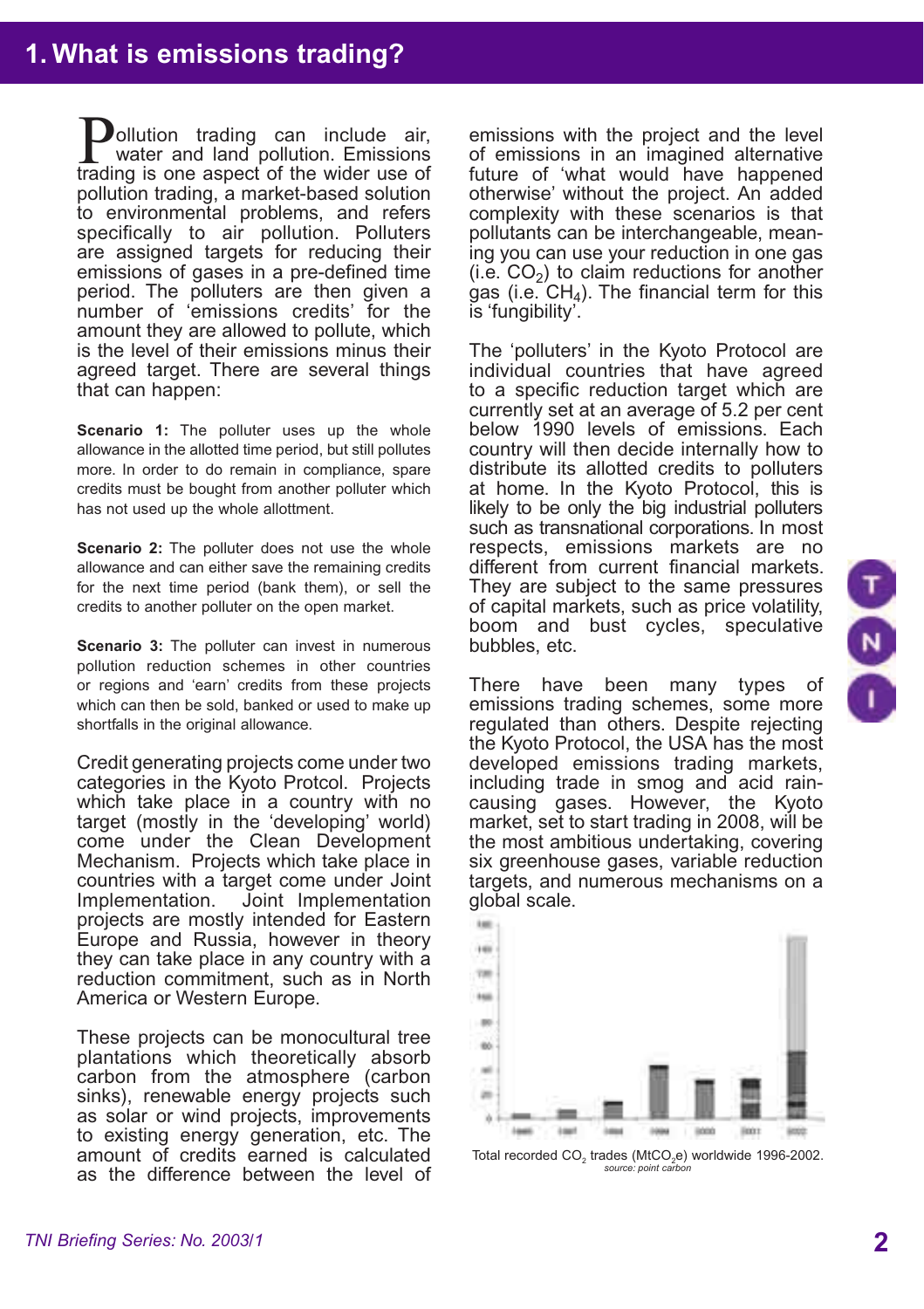## **1.1 Environmental Injustice in the USA**

ollution trading in the USA has saved industry a lot of time, money and **D** ollution trading in the USA has saved<br>industry a lot of time, money and<br>trouble. However, pollution trading has also created 'toxic hotspots' in poor areas and in communities of colour, reinforcing existing environmental injustices.

When a polluter buys credits in a trading scheme, this enables them to continue, or even increase, their own pollution. On a global scale credits generated in the trade in greenhouse gases will come from dubious projects in countries far away from the source of the original pollution. Not only are credits enabling pollution to continue at home, but the generation of those credits is highly suspect as well.

Communities living with factories on their doorstep will continue to suffer the effects of pollution indefinitely.

In the USA, the main traded pollutants in the schemes are sulphur dioxide  $(SO<sub>2</sub>)$  and nitrogen

oxides  $(NO<sub>x</sub>)$ . These pollutants are the main sources of smog, acid rain and have adverse impacts on human health. Particulate pollution ( $NO<sub>x</sub>$  and  $SO<sub>2</sub>$  in the air) cuts short the lives of an estimated 30,000 Americans each year.1 The US Environmental Protection Agency (EPA) claims that its pollution trading schemes are a success and have achieved low cost reductions far beyond its expectations.2 The model for the national acid rain schemes is often cited as a smaller local program - the Regional Clean Air Incentives Market (RECLAIM), which is centred in the Los Angeles area.3



Laotian-American community, Richmond, California

#### **Sulphur trading in Los Angeles**

The RECLAIM program "includes 370 facilities from various industrial sectors, including oil refineries, power plants, aerospace companies, asphalt batch plants, chemical plants, cement plants, and many more." The EPA state that "the major benefit of RECLAIM is that air quality goals necessary to protect public health and the environment are met in a more cost-effective manner."4 It was introduced in 1993 and trading began one year later. However prior to its introduction, there was a lengthy dismantlement of the previous 'command and control' programme. This all added up to a loss

> of up to 10 years in pollution control legislation in the LA area. LA is one of the most polluted regions in the USA and with each year of inaction during the slow implementation of RECLAIM, thousands of people died.5

Trading programmes

in effect privatise the problem of air pollution. Government and communities lose control over environmental protection, placing it in the hands of the polluters. When the incentive to reduce emissions is profit and cost-effectiveness, there is an incredible pressure to cheat by overestimating reductions, while underestimating emissions. This can lead to fraudulent claims of reductions, inaccurate reporting of emissions and general gaming of the system as demonstrated by the citations issued in March 2002 to Anne Scholtz. Scholtz, prominent architect of RECLAIM and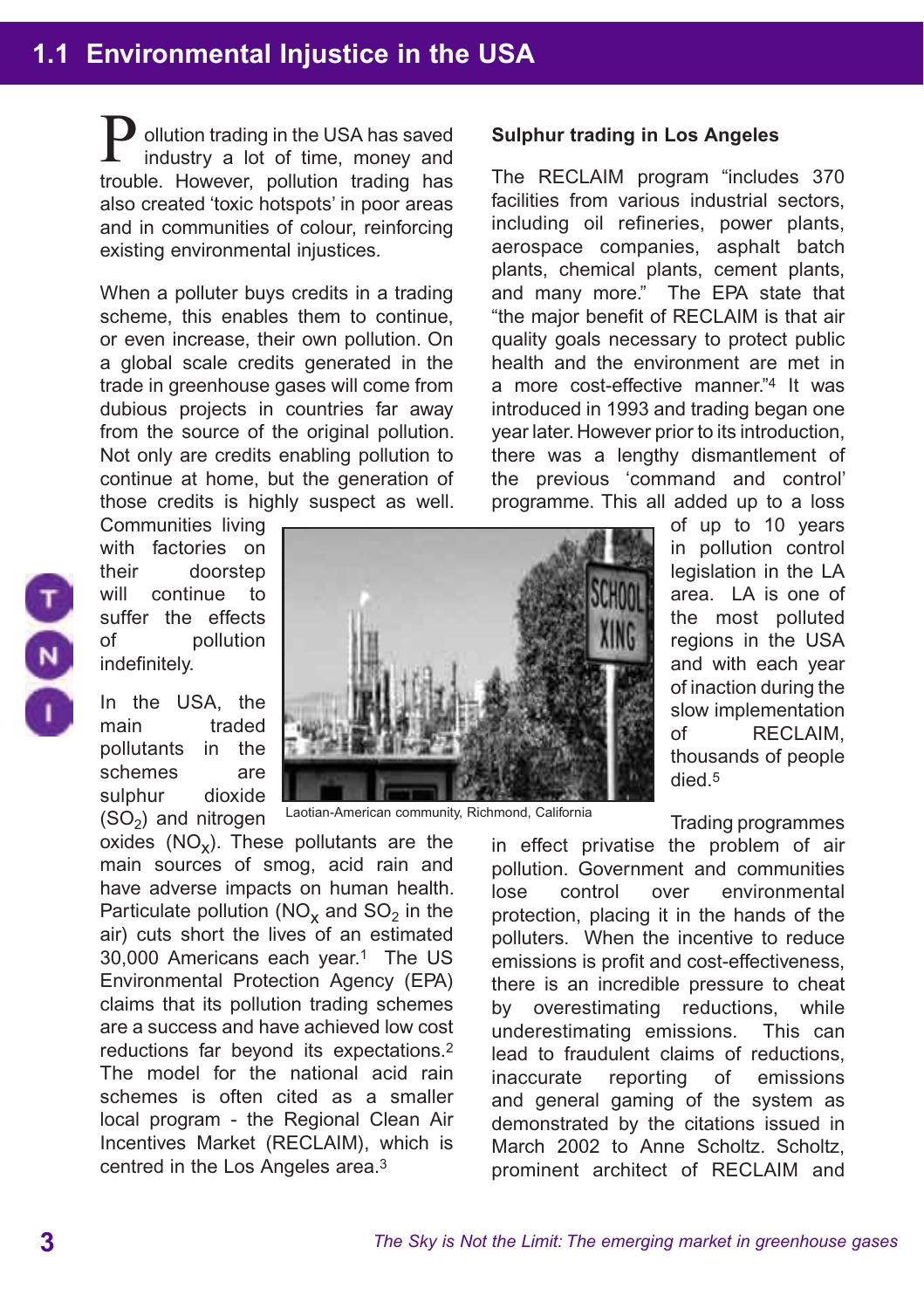CEO of the emissions broker ACE, was caught filing false trading reports.6 If fraud is prevalent in a small local scheme such as RECLAIM, it will almost certainly be rife in the international trade in greenhouse gases where it is impossible to properly monitor and enforce accurate reporting of emissions reductions and honest filing of trades.

#### **Toxic Hotspots**

One variant of the RECLAIM scheme - Rule 1610 - involved polluting factories buying credits that were generated from a four county car-scrapping scheme. Polluters were to remove abandoned road side vehicles and have them scrapped. However, vehicles were being counted as part of the scheme that were not abandoned and had been brought in by their owners. Therefore credits were being generated but no reductions were being made. These fraudulent credits allowed polluters to continue emitting from their local factories. Pollution was then concentrated around these factories, creating toxic hotspots. As polluting industries in the USA are disproportionately located in low income areas and communities of colour,7 the trade in pollution created an uneven benefit in air quality between peoples. In this case Rule 1610 allowed the continued pollution of the local Hispanic communities around factories involved in the scheme.

Weak pollution zoning restrictions and other cheap production costs such as land and labour are all reasons why factories locate in communities with low incomes and/or of colour. This trend is seen in other rich northern countries as well as the USA. In the UK, low-income communities are twice as likely to have

a polluting factory located nearby.8 It is likely that this phenomena will be seen in greenhouse gas trading, as credits can be generated from Flexible Mechanisms. Reductions will not need to take place at their source, allowing factories to continue polluting locally. If the credits had been generated legitimately, the entire region would have benefitted from the carscrapping scheme. However localised air pollution in the Hispanic areas around the factories would not have been reduced thereby causing uneven improvements in air quality.9

One defence of greenhouse gas trading is that the gases involved are global pollutants and therefore do not have a localised toxic effect. However greenhouse gases are not produced in isolation. The industrial processes that produce them also produce toxic co-pollutants. These toxic co-pollutants will continue to flow into the air, water and land of communities living around factories whose owners are busy buying and selling carbon credits, instead of simply reducing their emissions where it is produced. With the introduction of emissions trading globally, environmental injustices will be exacerbated on an unprecedented scale.



Playground, African-American community, Gary, Indiana.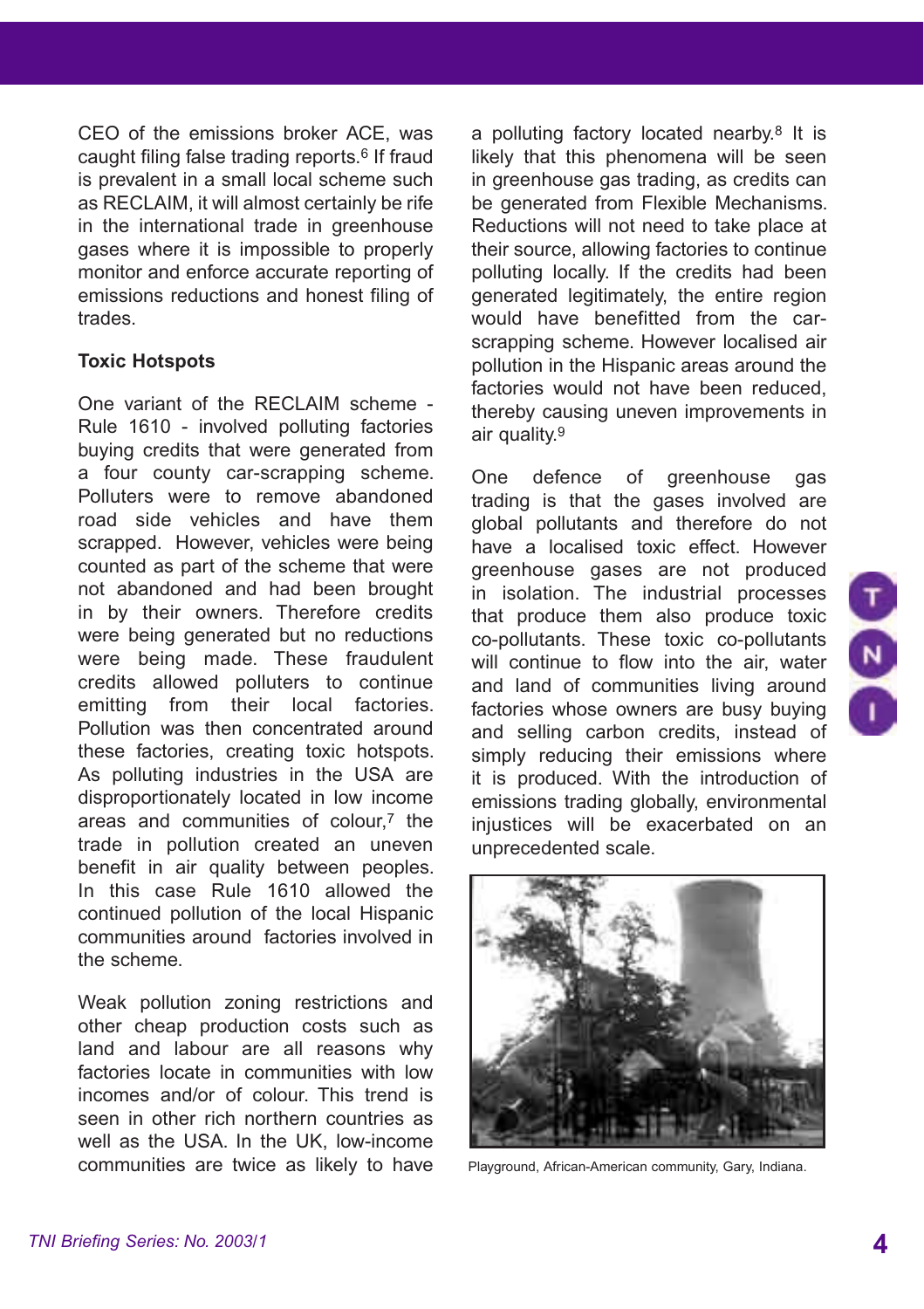## **1.2 Dumping on South Africa**

ajida Khan was diagnosed with S ajida Khan was diagnosed with<br>
cancer in 1996. Sajida's nephew, who lived with her, died of leukaemia aged eleven. Seven out of ten of the houses in her block on the Clare Estate in Durban, have tumour cases in the family.1 However another block of houses nearby has no equivalent rates of death and cancer. What could account for such high levels in one place and not the other? One of the differences between the two is that Sajida's block is downwind of the waste dump, Bisasar Road landfill, that borders her house, and the other block is upwind.

In May 2002, the Prototype Carbon Fund (PCF), a pool of money managed by the World Bank, described the Bisasar Road as "a world-class site" and an "environmentally progressive" model to be applauded internationally.<sup>2</sup> In fact the PCF is so enthusiastic about the site that it is funding a landfill gas extraction project there. The project is planned to commence in March 2003 and will extract methane generated by waste decomposition and use it to generate up to 45 MW of electricity for supply to the national grid. However electricity is not all that the project will generate. Methane  $(CH_4)$  is the most powerful of all the greenhouse gases that are to be reduced under the Kyoto Protocol. The

reduced methane from the dump will be turned into emissions reductions (ER) credits that the PCF will sell onto foreign countries and companies which they can then use to count towards their reduction commitments in Kyoto. The managers of the site, Durban Solid Waste (DSW), also claim that the resulting electricity from the methane will replace energy which would have been generated by coal-fired plants and therefore represents additional reduction in greenhouse gases.3 This reduction in coal use is also cited as a 'local benefit' by the PCF who state that the results will be an "improvement in air quality and the overall quality of the environment."4

According to DSW's permit, the Bisasar Road site is only licensed for domestic waste. However due to a lack of adequate monitoring, medical waste has been found on the site and residents report observing private corporations dumping there.5 As a result locals are now taking DSW to court for violations of its permit. It is unclear if PCF is aware of this court case.

The PCF state that local people will also benefit from the project because it will "improve the financial position of [Durban Solid Waste] DSW…" and that the project will "send a clear signal to the local population that the environment

| <b>Income Level</b> | Waste generation<br>(kg/person/year) |
|---------------------|--------------------------------------|
| Higher Income       | 540                                  |
| Middle Income       | 150                                  |
| Low Income, Formal  | 48                                   |

\* waste generation statistics for Durban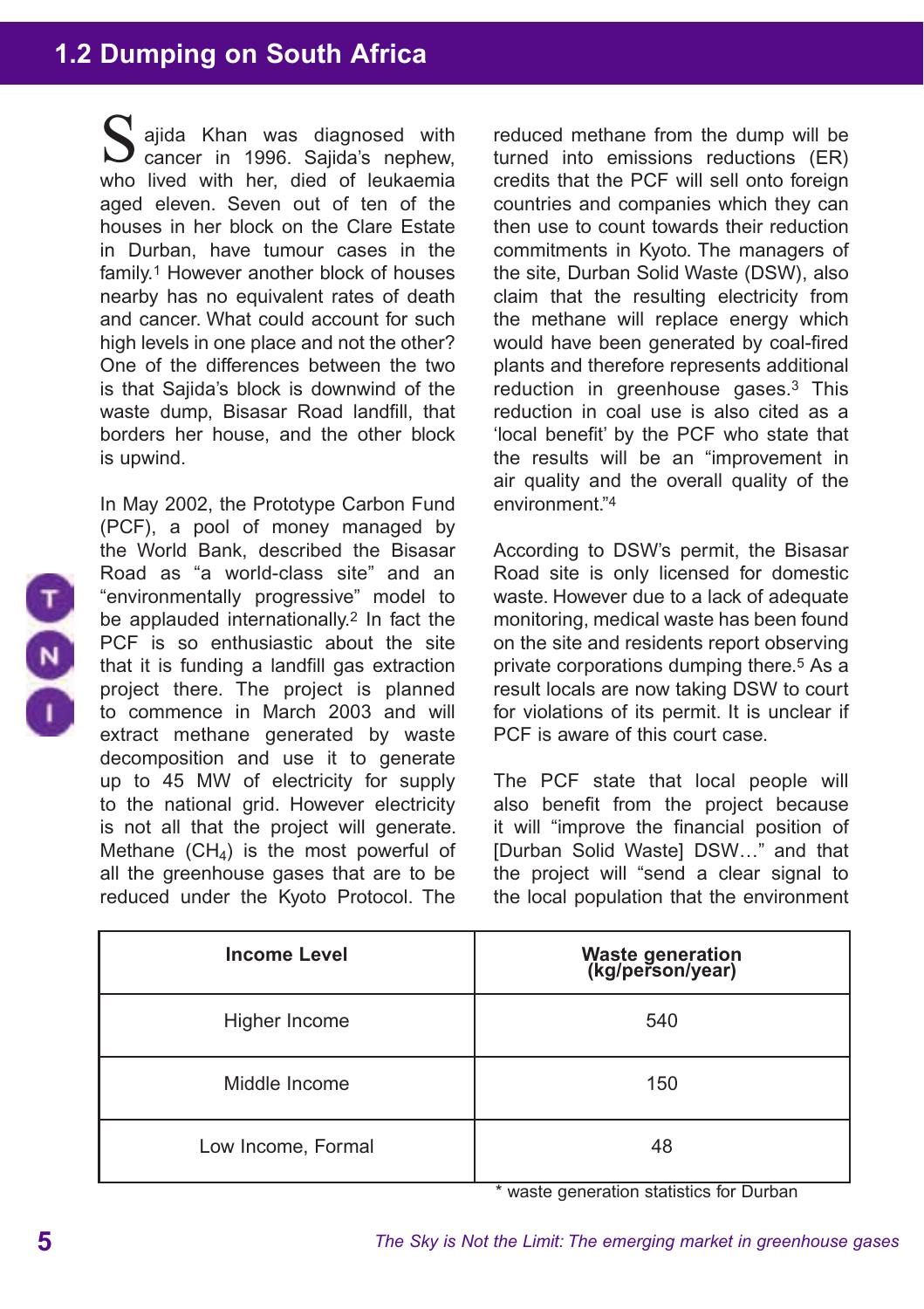is a number 1 concern in South Africa and is being dealt with in the best way possible."6

Durban Solid Waste is part of the local city council structures. The council promised residents of Clare Estate that the dumpsite would be closed in 1996 and turned into "soccer fields…tennis courts…picnic and playlot for children."7 When 1996 came, a report commissioned by DSW found that cadmium levels were 2-3 times the guideline limit and lead was 10-40 times the limit.8 Both cadmium and lead are recognised carcinogens.9

However in face of all this damning evidence, the city council betrayed its promises of closure to the residents and renewed the DSW's permit, allowing continued dumping for another 20 years. In light of the past behaviour of DSW,

*"To gain the ER credits they will keep this site open as long as possible. To them how much money they can get out of this is more important than what effect it has on our lives."*

— Sajida Khan, Local resident affected by emissions credit project, Clare Estate, Durban, South Africa

it is difficult to see how their financial position relates to a benefit for Sajida and other local residents as PCF claim. DSW is not simply short of the money that they need to make the dump safe, they have wilfully denied the problem.

By removing the threat of methane migration the PCF project is potentially beneficial for the community. The net result though, would sustain the life of the dump by making it more financially viable and renewing DSW's argument against calls for closure from local residents. As methane continues to be produced from dumpsites for up to 20 years after dumping has ceased, the project would be more beneficial for the community if it were carried out as part of a closure plan. Doing it in this way would still fit in with the aims of the PCF. DSW states that the dump will remain open until 2012-15.10 However it is in the financial interests of PCF that the dump stay open as long as possible to recoup its investment and be able to generate the maximum amount of emissions reductions credits, from which it profits, by selling to countries over their quota.

The suffering of residents next to the landfill site is continued in the name

> of 'sustainable' development. The credits generated from their misfortune are used to make it possible for rich countries with unsustainable c o n s u m p t i o n patterns to continue as before instead of reducing their consumption

in order to truly bring down greenhouse gas emissions.

The Bisasar landfill gas extraction project exposes the underlying problems with defining 'renewable' energy in such broad terms. What this means on the ground is that unsustainable practices that negatively impact on local people's lives can become 'sustainable', thereby undermining people's struggles. Ironically, climate change mitigation, using emissions trading as a tool, has merely reinforced an environmentally destructive practice which is harming people. The Bisasar Road project is powerful evidence that profit-driven emissions trading schemes and the protection of people and planet are irreconcilable.

 $(z)$ 

**6**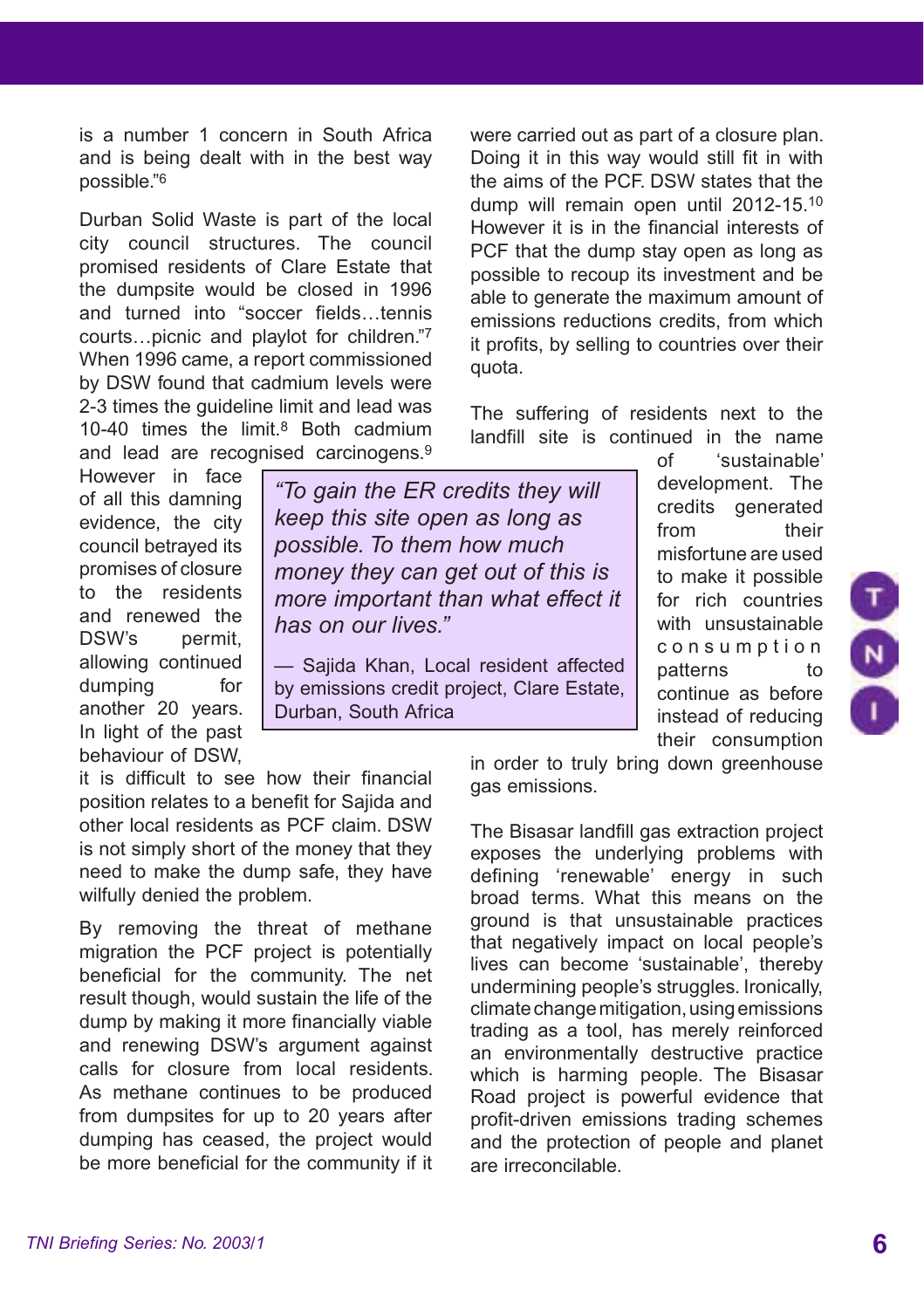he Prototype Carbon Fund (see "Key players" and "Kyoto and the The Prototype Carbon Fund (see<br>
"Key players" and "Kyoto and the<br>
World Bank") has initiated a hydropower project in the area of the Uganda West Nile. This project consists of:

- Construction of two medium-sized run-of-river hydropower plants and diesel backup generators;
- Development of an isolated mini-grid for regional electricity transmission and distribution; and
- Replacement of Uganda Electricity Board's (UEB) diesel capacity and privately-owned small diesel engines and generator sets.



These run-of-river plants will be a 5.1 MW hydropower plant at the Nyagak site in Nebbi District. Two years later, a 1.5 MW plant will be constructed in Olewa, Arua District.1 These are not large hydropower projects, such as the controversial Bujugali 250 MW dam.

## **Deflecting criticism**

However, the International Rivers Network, an NGO supporting local communities working to protect their rivers and watersheds, has roundly criticised the project. They question the absence of an Environmental Impact Assessment (EIA) and in particular the effects of the project on fish and other aquatic life, land use change and sediment transport.2 According to World Bank Operational Directives every project has to complete an EIA. However, the PCF informed IRN that compliance with normal World Bank rules and procedures is not required of Clean Development Mechanism projects. Besides that, CDM requires only the host country to confirm that an EIA has been undertaken in accordance with its own requirements. Furthermore, the EIA is

not subject to stakeholder comments and the validation process.3 Even though PCF claims not to be subject to World Bank rules in its response to IRN, on its website it states that: "The [World] Bank Group has a body of well-developed, mandatory safeguard policies which apply to all World Bank operations. These are applied to PCF operations to ensure that they are environmentally and socially sound…"4 There seems to be a fundamental contradiction in what the PCF says to critical groups and the rules it has set itself and then fails to put into practice.

However one of the basic criteria of Clean Development Mechanism rules has already been violated by the project. Under CDM rules, planners have to prove that the project would not have taken place anyway. The technical word for this is 'additionality'. However, the PCF says that it is impossible to say that the project would have happened without the CDM/ carbon finance.5

The Uganda Electricity Board (UEB), has been reformed and is slowly being privatised. It has been "unbundled" into four units:

- a. The Uganda Electricity Generation Company Limited (UEGCL)
- b. The Uganda Electricity Transmission Company Limited (UETCL)
- c. The Uganda Electricity Distribution Company Limited (UEDCL)
- d. The Uganda Electricity Board (remnant).

On the 22th of July 2002, "Eskom emerged the sole bidder for the generation concession (UEGC) and then teamed up with the UKbased CDC Globoleq to form a consortium to bid for the distribution company (UEDC). Eskom's takeover of Uganda Electricity Generation Company (UEGC) is now almost certain after Ministry of Finance officials described its bid for the 20-year concession as 'competitive enough'."6 *[see box Page 9]*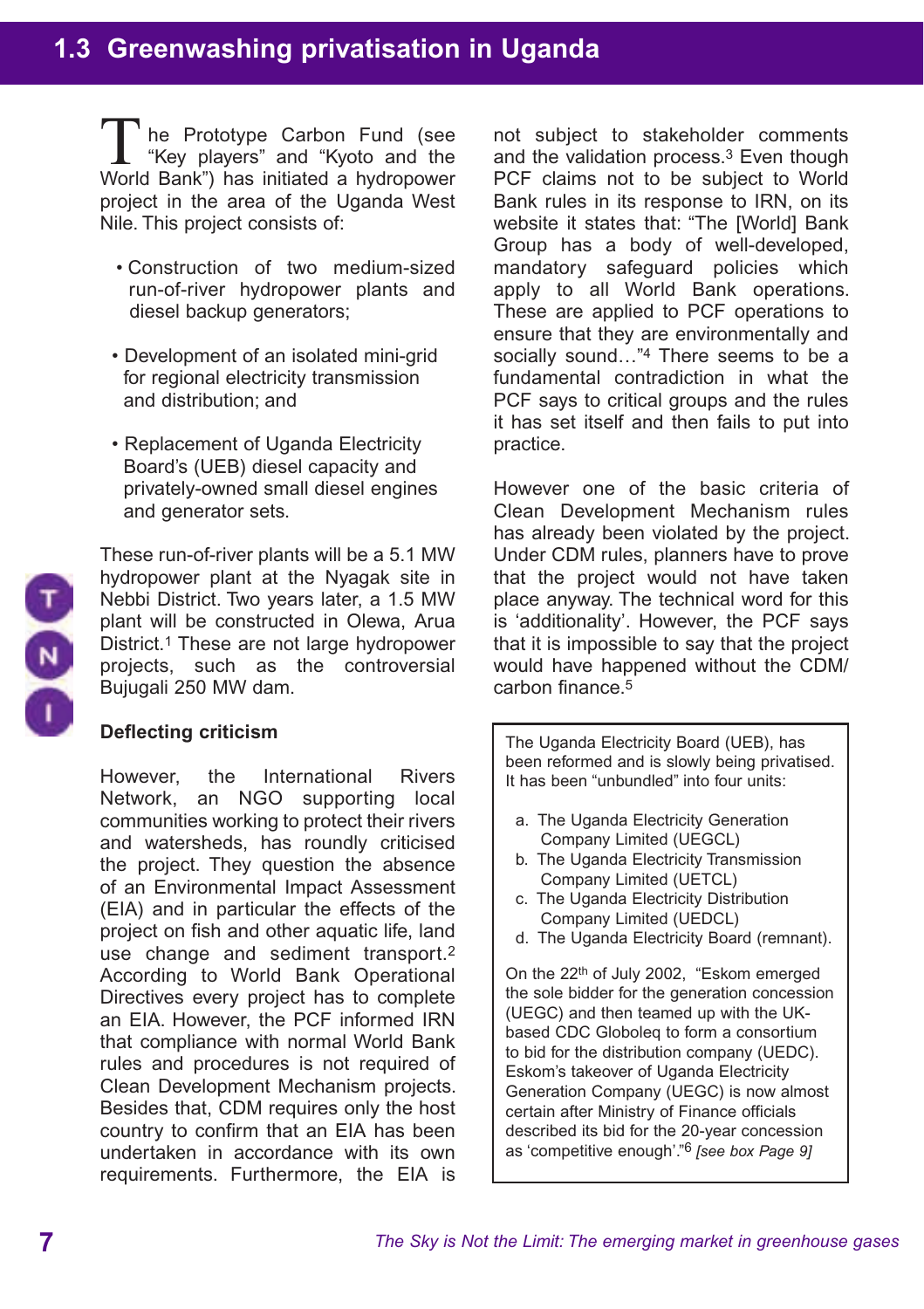## **PCF promoting privatisation**

The PCF project in Uganda is emblematic of wider World Bank strategies to force private sector development in poor countries. The World Bank's new buzzword, "Private Sector Development" (PSD) is actually the reinvention of the old policy of privatising state-run utilities. The PCF project is the new face of this familiar strategy. In this way, renewable energy, a potential force for positive change, is being used as a another way to impose existing top-down structural adjustment to 'developing' countries economies.

Poverty Reduction Strategy Papers (PRSPs) describe the economic plans of a country and are developed with the World Bank and IMF. The Government of Uganda says in its PRSP that "In the long run privatisation will transfer the need for major investment expenditures on to the private sector."7 Peter Kasenene, the minister in charge of privatisation in Uganda states that the, "government is convinced that sustained economic growth can only be achieved with vivid private sector participation."<sup>8</sup> The influence of the World Bank's promotion of privatisation is clear and was evidenced in 1999 when the government of Uganda signed the Electricity Act which allows the entry of the private sector into the Ugandan energy market and the establishment

of the Energy for Rural Transformation programme (ERT).

The ERT was developed with the assistance of the World Bank's Africa Rural and Renewable Energy Initiative (AFRREI), currently operating in Uganda, Mozambique, South Africa, Nigeria and Zimbabwe. The ERT gets financial support via bilateral donors and the World Bank as part of AFRREI which is designed to promote private sectorled rural development. The Global Environment Facility (GEF), a joint project of the World Bank, United Nations Environment Programme and the United Nations Development Programme, is a co-funder of the ERT. The PCF project is part of the ERT programme. The GEF reveals the links between PCF projects and the World Bank's wider policies of promoting privatisation through AFFREI; "Working with the World Bank on the Africa Rural and Renewable Energy Initiative (AFFREI), the GoU [Government of Uganda] has made significant progress in laying the groundwork for private sector led rural electrification…"9 Through this maze of acronyms lies the true purpose of PCF projects: to support the privatisation of energy in Uganda.

The PCF justifies the disbanding of the state-run UEB by stating that "there is a need for an experienced international

#### **Privatisation & Unemployment**

In South Africa more than 100,000 jobs have been lost due to privatisation.<sup>11</sup> Eskom has already "shed" more than  $30,000$  workers over the past 15 years.<sup>12</sup> Leslie Maasdorp, in charge of restructuring state-owned enterprises, at the department of public enterprises predicts that future sell-offs of Eskom shares would boost job creation.13 However the International Labour Organisation contends that there has been little evidence of post-privatisation expansion in employment in water, gas and electricity and the process of restructuring that goes along with privatisation has led to reductions in employment levels that affect up to 50% of the workforce.<sup>14</sup>

Sowetans have responded to this situation creatively, by resisting privatisation trends in South Africa and forming residents groups such as the Soweto Electricity Crisis Committee (SECC). This particular group has successfully challenged Eskom by reconnecting cut-off residents and protesting against the trend of privatisation in other areas of South African life such as water and land-use.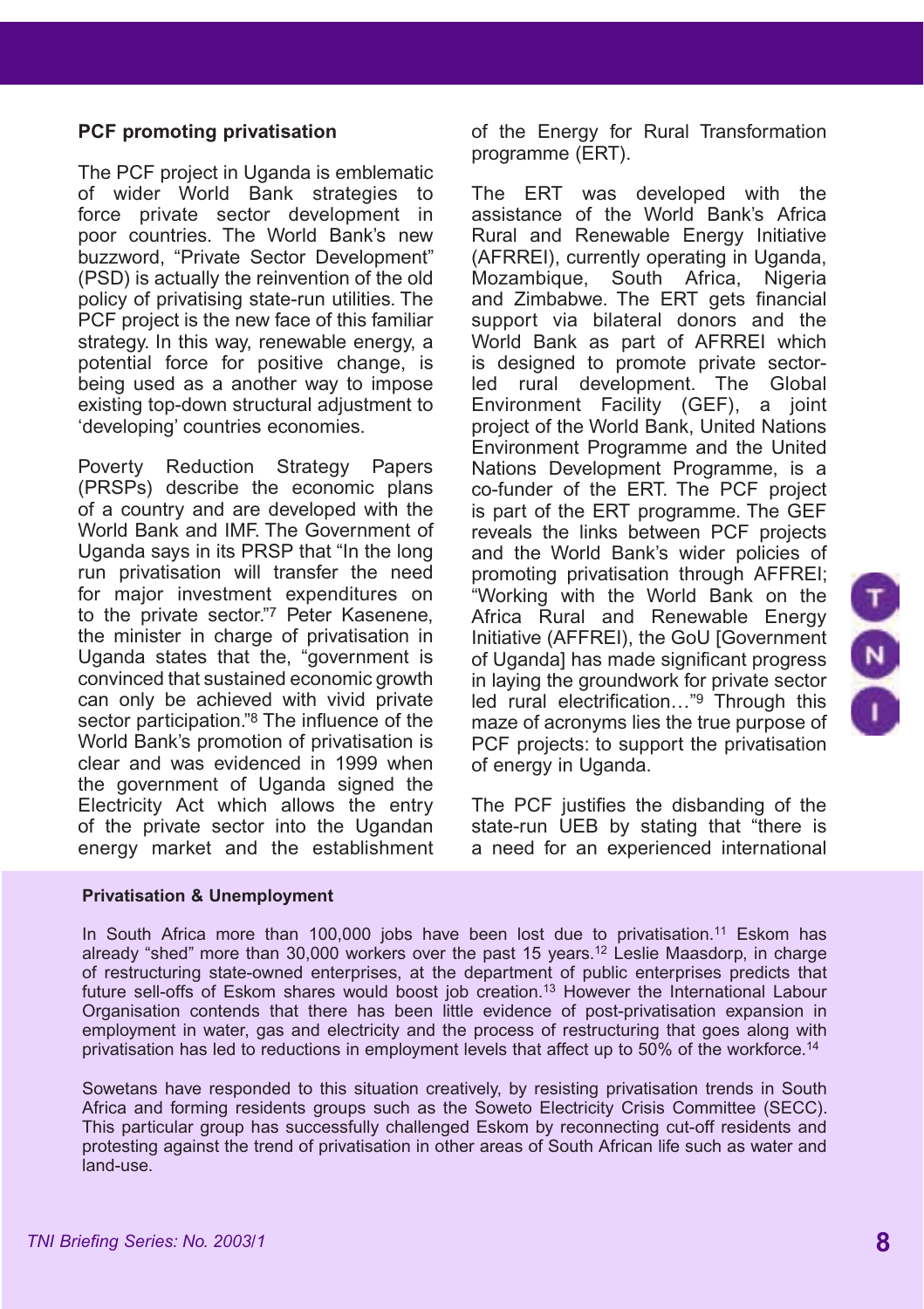#### **Privatisation & price increases:**

#### **South Africa**

In South Africa, the main energy provider is Eskom, a registered company with the South African government as its main shareholder. However, thirty percent of the company will be sold by 2006, pushing this former state-run utility further along the road to private sector control.<sup>15</sup> Eskom has been successful at connecting many more people to the national grid. However it has come at a high price, with up to as many 20,000 electricity cut-offs per month in Soweto alone, as a result of inability to pay the high rates that came with the new electricity supply. Soweto residents pay 30 per cent more for electricity than nearby white suburbanites and overall domestic consumers pay 700% more at 24.59 cents per kilowatthour than some large corporations who pay 3.5 cents per kilowatthour.<sup>16</sup> Eskom plans to further increase its tariffs for 2003 by an above-inflation rate of 8.4 per cent.17 This at the same time as profits of Eskom Enterprises, the non-regulated businesses division of the power utility, rose 400 per cent to almost R200 million over 2001.<sup>18</sup> It does, of course, make business sense for a private business to behave in this way. However, the poor residents of Soweto, who already live in dire circumstances, cannot afford the extra burden that a profit-driven privatised electricity company places upon them. Nor can they afford to subsidise the energy use of large corporations and more affluent white suburbanites.

#### **United Kingdom**

The energy sector in the UK is completely privatised and as a result, since 1999 the price paid by large consumers fallen by 20 per cent. However, the price paid by small consumers has actually increased by 5 per cent." The introduction of retail competition for large consumers allowed them to negotiate better prices, but it seems that much if not all of the price reduction was paid for by small consumers."19

partner who is financially, technically and managerially strong, as the development of minihydro resources is new in Uganda and there is no experience in operating a power system independent of UEB. Third, the disposition of UEB's existing assets in this region should be in accordance with the overall power sector reform strategy in general."<sup>20</sup> From one sentence to the next, they link together the inability of UEB to run a renewable energy project with its general dismantling in the region. Under the guise of providing expertise on renewable energy, the PCF is putting into practice the general policies of the World Bank to privatise rural energy in Uganda.

#### **A Trojan horse**

This is particularly worrying as the PCF is a wing of the World Bank which recieves very little scrutiny. As the PCF does not have the same public scrutiny as the World Bank has enjoyed, World Bank policies slip through this blind spot unnoticed and in the name of 'sustainable development'. This is in part a result of its relative newness but also due to the ambiguous nature of promoting itself as a more positive force for change. However the net result is that the PCF is not as carefully monitored by civil society as well as internally not being subject to the same imposed transparency and guidelines as the World Bank has had imposed upon it.

The Prototype Carbon Fund's primary function is as a vehicle of privatisation, a vehicle that is blazing a trail through the countryside, with the World Bank influencing which direction is taken and how the road will be paved. However the PCF phenomena goes beyond Kyoto and is part of a wider trend in international processes away from government legislation, and towards Public-Private partnership (PPP). The buzzwords of PPPs and 'private sector development' are new expressions for old policies of increasing market access in poor countries for foreign corporations, privatising state-run industries and supporting corporate control. Emissions trading has provided the vital link that was needed to incorporate renewable energy into wider World Bank strategies.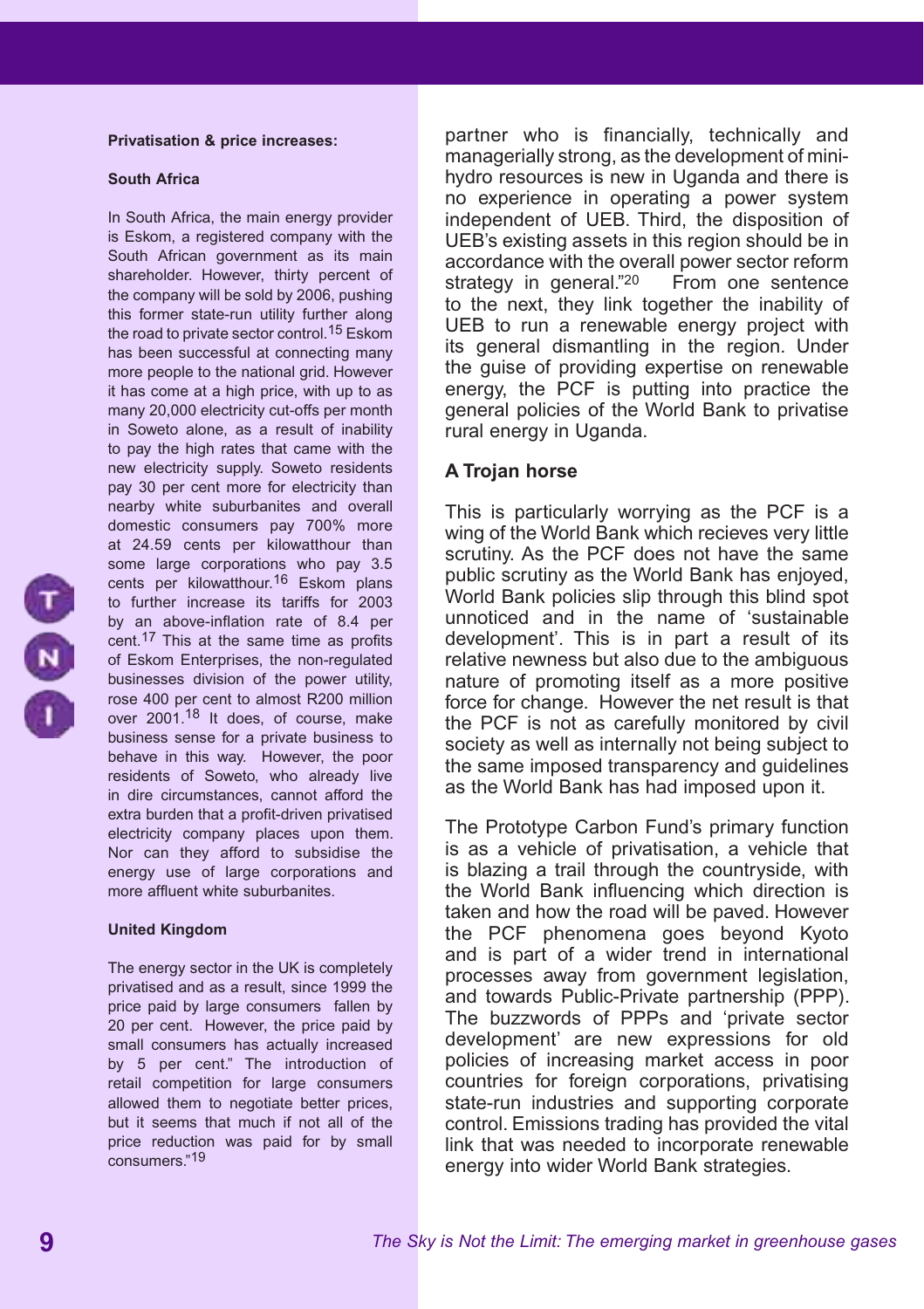## **2.1 The Rio Earth Summit & Climate Change**

he United Nations Framework Convention on Climate Change The United Nations Framework<br>
Convention on Climate Change<br>
(UNFCCC) was one of the major agreements to come out of the Earth Summit in 1992. The text of the UNFCCC was prepared in the years before the actual Earth Summit and went through final negotiations in Rio, where it was adopted.1

Despite some obvious good qualities (see box), the UNFCCC did not include any commitment to legally-binding emission reductions. Nor did it recognise the role of industry, over-consumption and free trade policies in exacerbating climate change. Why didn't the UNFCCC, and the other Rio agreements for that matter, have any teeth? The answer lies in the complex interaction between government self-interest, corporate influence and the rise in popularity of "multi-stakeholder" processes.

From the beginning of international<br>discussions about climate change discussions about climate change Northern governments have been opposed to the structural changes needed to truly combat the problem. Before the Earth Summit, the International Negotiating Committee (INC) was set-up to formulate a proposal text for Rio. Within the INC, both the US and the EU argued against binding reductions in greenhouse gases.<sup>2</sup>

*"Ten years ago at the Rio Summit, 50 business leaders pledged a* commitment to *development. That was the start of the WBCSD. Since then, we have trebled in size and hugely amplified the voice of business in widespread dialogue."*

— Philip Watts, WBCSD chairperson3

## **Key Principles of the UNFCCC**

In summary, the UNFCCC is a recognition of key principles regarding climate change. These principles formed the framework for negotiations which eventually produced the Kyoto Protocol in 1997. The UNFCCC;

- Recognised that climate change is a problem;
- Set an "ultimate objective" of stabilising "greenhouse gas concentrations";
- Established a framework and a process for agreeing to specific actions - later;
- Encouraged scientific research on climate change;
- Placed greater responsibility for battling climate change on the rich countries;
- Recognised that poorer nations have a right to economic development;
- Acknowledged the vulnerability of poorer countries to the effects of climate change;
- Called for the sharing of environmentally sound technologies and know-how; and
- Emphasised the need to educate people about climate change.4

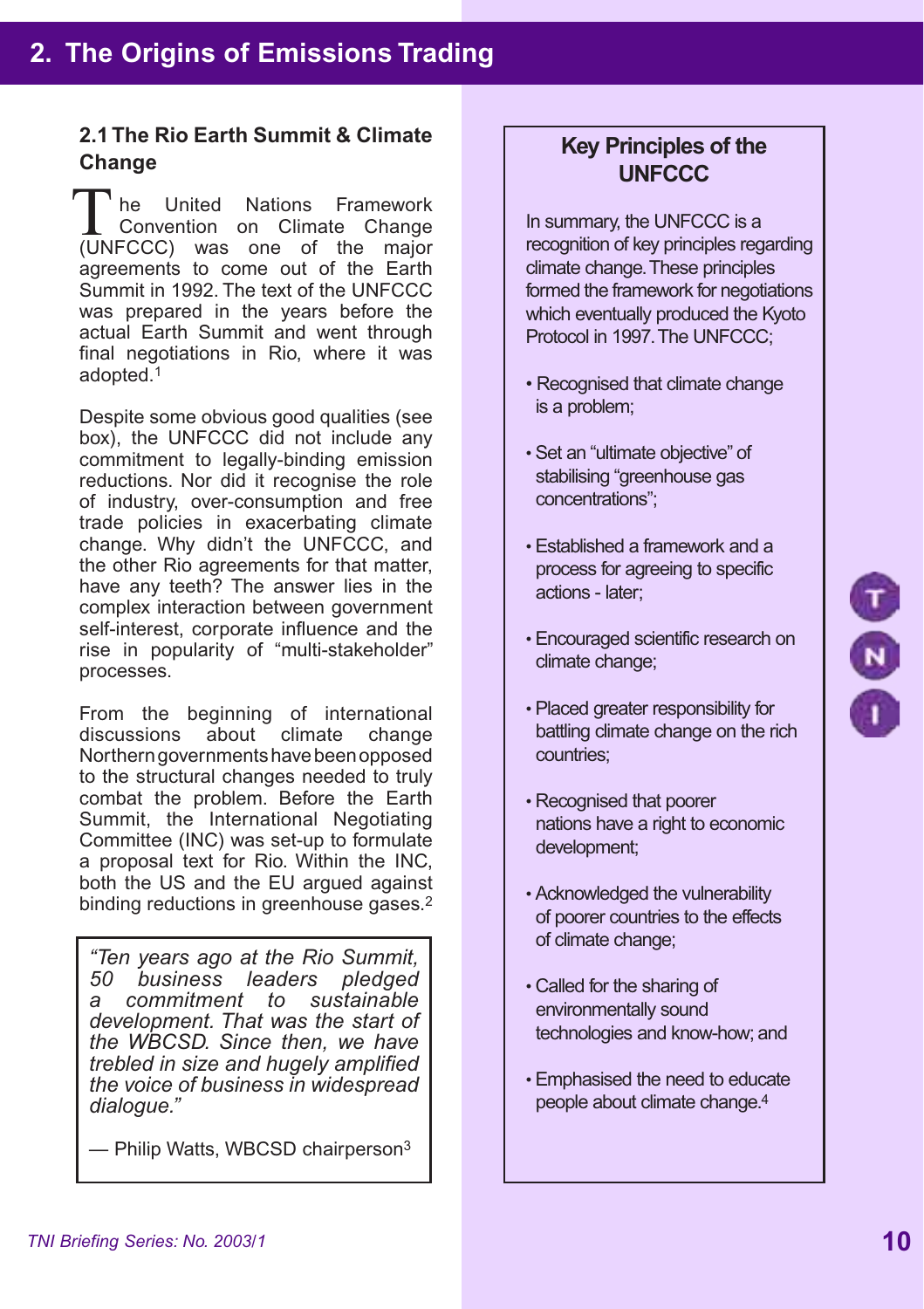#### **Key successes of corporate lobbying on the UN climate negotiations:**

- Lack of strong legally-binding emissions reductions adopted at Earth Summit and lower, less binding targets later in Kyoto.
- US withdrawal.
- Inclusion of the 'flexible mechanisms' in the Kyoto Protocol.
- Inclusion of 'sinks' in the CDM and domestic reduction strategies.
- Deference to WTO rules.
- Dominance of the 'public-private partnership' approach.
- Focus on technocratic fixes rather than structural change.
- Changed the discourse from environmental to technical.
- Marginalised and isolated radical positions.
- Governance transformed into a 'multi stakeholder' dialogue with industry as a 'partner'.
- Changed character and role of the UN, particularly its leadership, to be more supportive of corporate and neo-liberal agendas.
- Influenced governments to remove IPCC staff that were more radical and political in their views.

A case in point is the first appearance of emissions trading on the climate change scene at the third session of the INC in Nairobi in September 1991. The UN Conference on Trade & Development (UNCTAD) set-up a department on greenhouse gas (GHG) emissions trading as early as 1991. UNCTAD also set up the International Emissions Trading Association (IETA), a corporate lobby group dedicated to promoting emissions trading. The GHG emissions trading project produced a report in May 1992 entitled "Combating Global Warming: Study on a global system of tradable carbon emission entitlements," with the financial support of the governments of the Netherlands and Norway.1 UNCTAD, an agency charged with the mandate to

assist developing countries, admits that its "research is limited to the emerging carbon market."2 Formal proposals for trading emissions however were not made until the mid-1990s. UNCTAD were already well developed in their research on greenhouse gas trading by then, having never pursued research on other alternatives or even other market-based solutions such as taxation. The neoliberal bias of the UN in this instance is perhaps not so easily characterised as a matter of them succumbing to corporate pressure, but is perhaps more reflective of a culture within international institutions to develop corporate-friendly solutions as a matter of course. In the face of damning evidence against these kinds of 'one-sizefits-all' solutions from the past, UNCTAD has remained committed to emissions trading.

#### **The Economics of QWERTY**

The top left hand row of letters on an English language computer keyboard reads Q,W,E,R,T,Y. The reason why this letter order exists is that when typewriters were first invented, the keys would often jam,and so it was advantageous to slow down the speed of typing. However, jamming keys are not a problem on modern computers.3

Despite the fact that this letter order slows down typing, society is locked in to using the QWERTY system. The structures that evolve around a design makes it near impossible to change the design, although alternatives might be much better.

Emissions trading is a relatively new phenomena, but if emissions trading becomes the QWERTY of the climatic keyboard, the 'jamming keys' could be post-cold war neo-liberal fatalism and the intervention of the corporate sector in making any alternatives impossible.

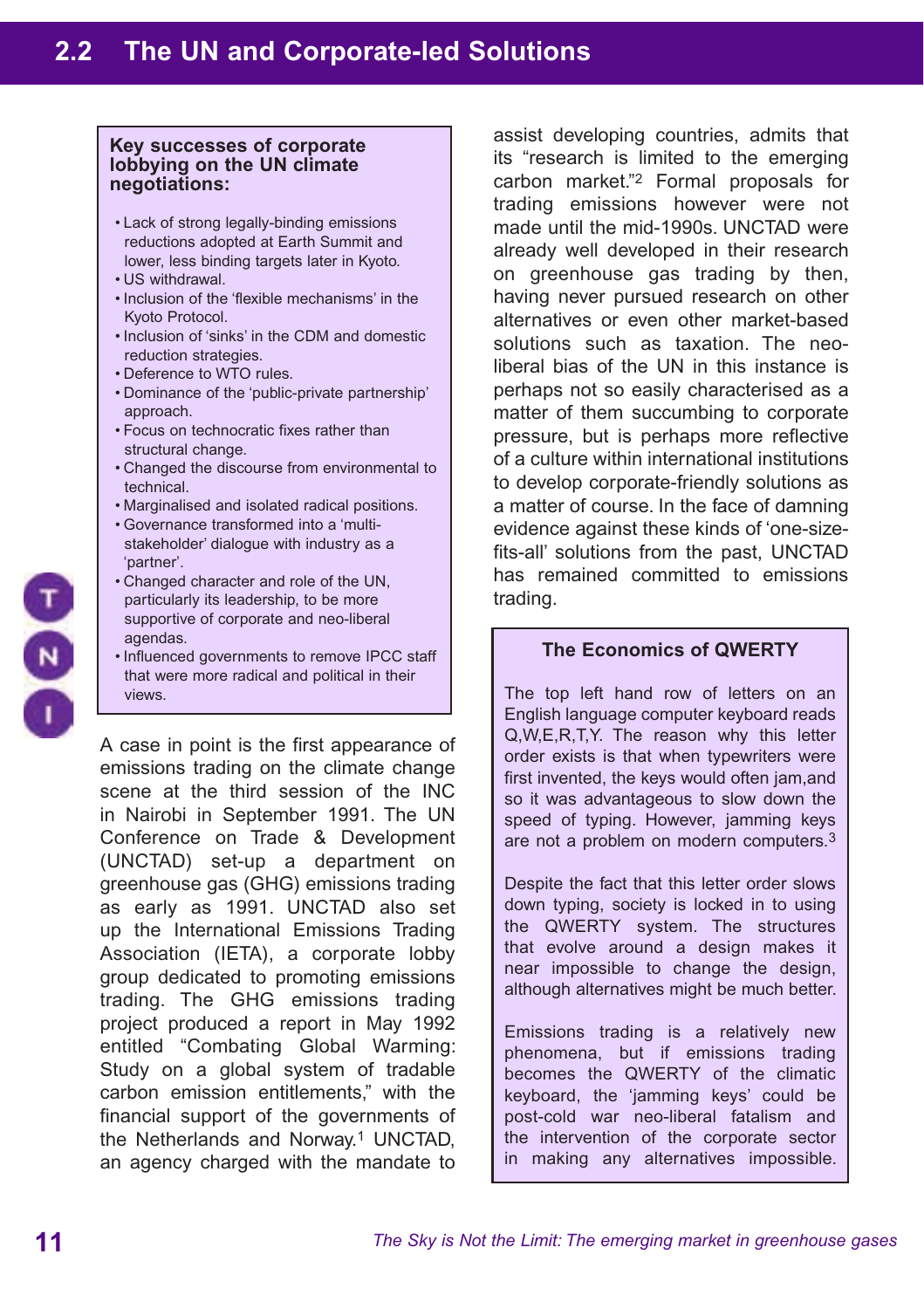orporate lobby activity before the Earth Summit is unclear, but it is Corporate lobby activity before the Earth Summit is unclear, but it is perhaps telling that much of industry's goals for the Earth Summit (i.e. promoting "cost-effective policies" and "selfregulation") were achieved.<sup>1</sup> Considering<br>the connections to government the connections to government delegations that corporations had, it is unsurprising they were so successful. For example, the chair of the Working Party on Sustainable Development in one of the most powerful corporate lobby groups in the world, the International Chamber of Commerce (ICC), was also a member of the UK official delegation in Rio.2 The ICC has continued to have privileged access to policymakers and regularly makes statements to the International Negotiating Committee (INC) on climate change, representing the "voice of business."3

Corporations have played a major role in the climate talks, increasing influence and dominance from the Earth Summit to the present day. The corporate lobby employs three tactics for its strategy in the climate arena. The most public of these is to deny climate change exists using expensive public relations campaigns, supporting or employing climate sceptic scientists and setting-up fake grassroots groups to carry out anti-action campaigning.4 The second is to influence the process within the UN talks by direct lobbying of delegations. And thirdly, to promote business friendly solutions through 'partnerships' with NGOs, governments and the UN.

## **From Threat to Opportunity**

The first two of these corporate tactics are old and familiar. The Global Climate Coalition (GCC) was the most vocal and influential lobby group during the climate process. The GCC successfully lobbied governments in the Earth Summit to avoid binding emissions reductions<sup>5</sup> and in the lead up to Kyoto in 1997 ran a huge advertising campaign aimed at undermining the science of climate change.6 In 2002 the GCC disbanded saying that it had achieved all it wanted to in the climate process, namely that: the US is not part of Kyoto, there are no tough sanctions on failure to achieve reductions, and corporate-led 'solutions' are unregulated and unrestricted in use.

When the United States withdrew from the Kyoto Protocol, US administration officials cited a Global Climate Coalition (GCC) figure that the treaty, without international emissions trading, would cost the US economy US \$400 billion,7 aiming to show that it would not be costeffective to join. The insurance industry is one sector which does not share the same perspective. According to their forecasts, insurance losses due to extreme weather events will grow more than three times faster than the global economy. $8$  The interaction between insurance losses and growth leads to a prediction that by 2065, "the world economy cannot sustain the losses, and collapse will follow."9 Whilst the insurance industry is hardly the poorest sector of society, its losses give an indication of some of the losses faced by ordinary people. Thousands of UK home-owners living in flood plains cannot insure their homes, making their houses now virtually worthless, despite the fact that they must continue paying their mortgages. Clearly the impacts of climate change on those who would never have access to services like insurance will be even more devastating.

'Cost-effectiveness' and 'efficiency' are often used by corporations to undermine effective climate change solutions. However they are not neutral terms which can simply be calculated and universally applied to support a policy or model, without questioning which groups are affected and how. What is relatively 'cheap' and 'cost-effective' for one sector like fossil fuel industries, can be more expensive and ineffective for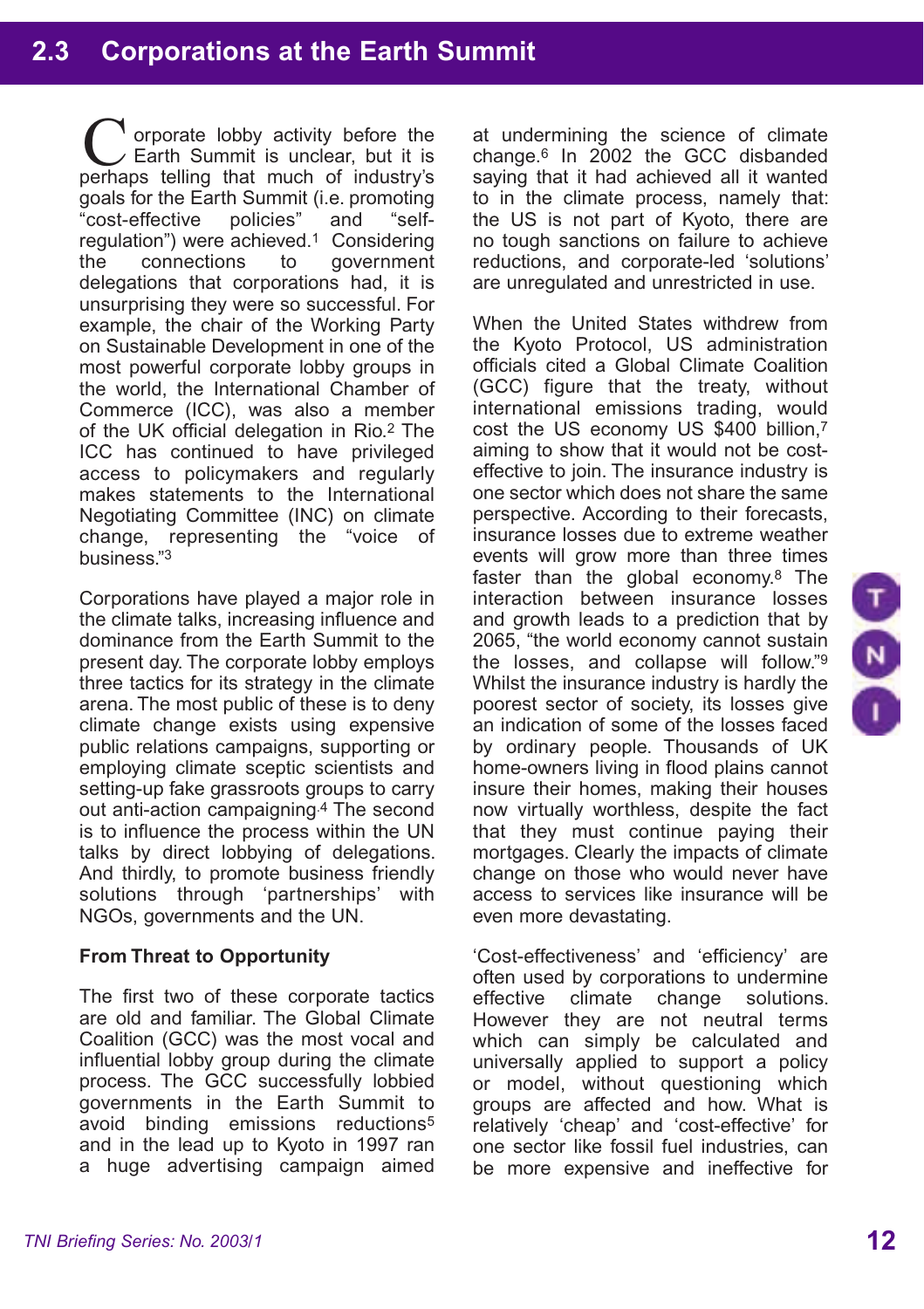another sector of society, and even for society itself. This can also apply over time, where actions can be good for one sector of society today, but disastrous for future generations. Under commonly used discount rates, benefits and costs that occur about 50 years from now are virtually irrelevant to present day decisionmaking.

Corporations saw the possible threats from climate change policy and worked to transform them into market opportunities by making themselves indispensable, diversifying risk, evading responsibility and by so doing ensuring institutional survival. Through cleverly engineering

the parameters by which a given social or environmental problem is framed, corporations and neo-liberal institutions assert control over key social and environmental debates in the public sphere. Issues of human rights, public participation,

community survival and ecological integrity become subordinated to a technocratic and corporatist agenda. What may have started off as a broad and contentious public debate on a host of issues resulting from climate change, has succumbed to intellectual and political apathy as the machinery for a new carbon economy is brought online. Corporate influence has ensured that any potential climate change legislation will be market-based and 'flexible', allowing it the greatest freedoms to continue businessas-usual with relative impunity.

As soon as climate change is described as a problem of a scarce resource being used irrationally, much the way food and water are discussed in many international fora, two avenues of problem-solving immediately appear in the prevailing

neo-liberal politics of our times. First, the response to scarcity is to define property rights and protections for investors. This analysis can be recognised in statements like 'water is not unlimited and people will only value water if they have to pay for it.' When translated into everyday life this means replacing shared street free water taps with individual pre-paid water meters for every house, as has been seen in the South African township Orange Farm in 2002.10

Second, to rationalise use of resources, the corporate ethic of the 'market' is considered the only possible and final way to 'efficiently' allocate resources. This

*The Global Climate Coalition estimates that the cost of the Kyoto Protocol to the US economy with international emissions trading would be cut to between US \$120 billion and US \$210 billion.11*

is most easily achieved when resources are neatly parcelled into commodities. Following-on from this approach, the only logical solution for climate change is to commodify the public good into tradeable permits to access the global atmospheric

dump for greenhouse gases. Enter the Kyoto Protocol.

The Global Climate Coalition effectively employed the twin track approach of denying climate change existed whilst positioning itself within the process and steering agreements in a corporatefriendly direction through the aggressive promotion of emissions trading. The GCC estimates that the cost of the Kyoto Protocol to the US economy with international emissions trading would be cut to between US \$120 billion and US \$210 billion.<sup>11</sup> This financial life-line for the fossil-fuel dependent economy is now enshrined in international law. Trading decelerates the transition away from fossil fuels and buys time for industry to protect investments in fossil fuel production and consumption.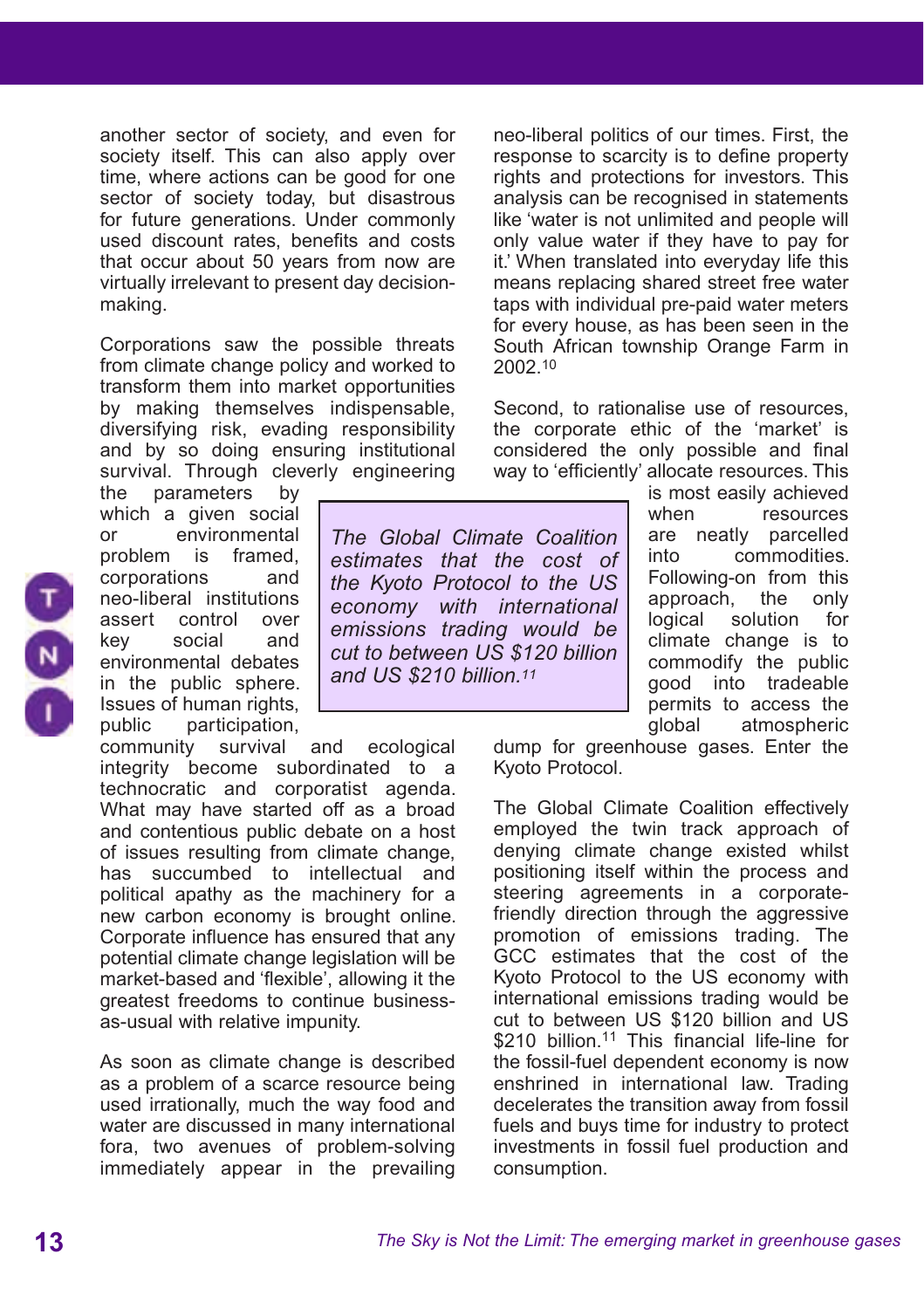## **2.4 Corporate 'good guys'?**

he third tactic of corporations is new and firmly splits the corporate world neatly in two. There are the ExxonMobils who are 'old-school', die-hard obstructers and deniers. Exxon has been targeted by campaigners, and it is well known now that they are against the Kyoto process, firmly believing that industry can solve the problem if left to take voluntary action. T

A memo from Exxon to the Bush administration in February 2001 suggested that the US lobby get rid of the then head of the IPCC, Bob Watson, who is an outspoken and radical scientist whose views Exxon dislikes.<sup>1</sup> At the subsequent election in April 2002 for the head of the IPCC, the US voted against Bob Watson and he was ousted. A coincidence, or an example of the kind of listening ear that a US \$1,200,000 campaign contribution can buy.2

And then there are BP, Shell and Enron who are at the forefront of reinventing themselves as being 'good guys'. In 1998 Kenneth Lay, the CEO of Enron, sent a letter to Bill Clinton which requested that

| name of<br>corporation | \$ spent on<br>renewables  | % of total<br>investments |
|------------------------|----------------------------|---------------------------|
| <b>BPAmoco</b>         | 50 million <sup>5</sup>    |                           |
| Shell                  | 100 million <sup>6</sup>   | 0.1                       |
| ExxonMobil             | insignificant <sup>7</sup> | insignificant             |
| Chevron<br>Texaco      | 275 million <sup>8</sup>   | 2.8                       |

Based on projections for the current and future investments compared with total expenditure for 2001.<sup>9</sup>

he do as much as possible to harm the credibility of the climate sceptic scientists. Enron saw that Kyoto, "would do more to promote Enron's business than will almost any other regulatory initiative," and was one of the main proponents of emissions trading.3 Along with expensive PR campaigns such as BP's environmental 'Beyond Petroleum' makeover, these 'progressive' corporations have successfully advanced the concept of the Public-Private-Partnership (PPP).



From BP's environmental advertising campaign

By making low-cost investments in environmental projects, BP has reshaped public perception of them, making it possible to continue 'business-asusual' having deflected criticism onto less sophisticated corporations such as ExxonMobil. This third approach is a development of corporate engagement in international processes, best epitomised by what happened at the WSSD in Johannesburg in 2002. There were no legally-binding agreements reached at this second Earth Summit. Instead, over 280 PPPs were showcased demonstrating a lack of political will to make strong decisions and the enthusiasm of corporations to take control of solutions.4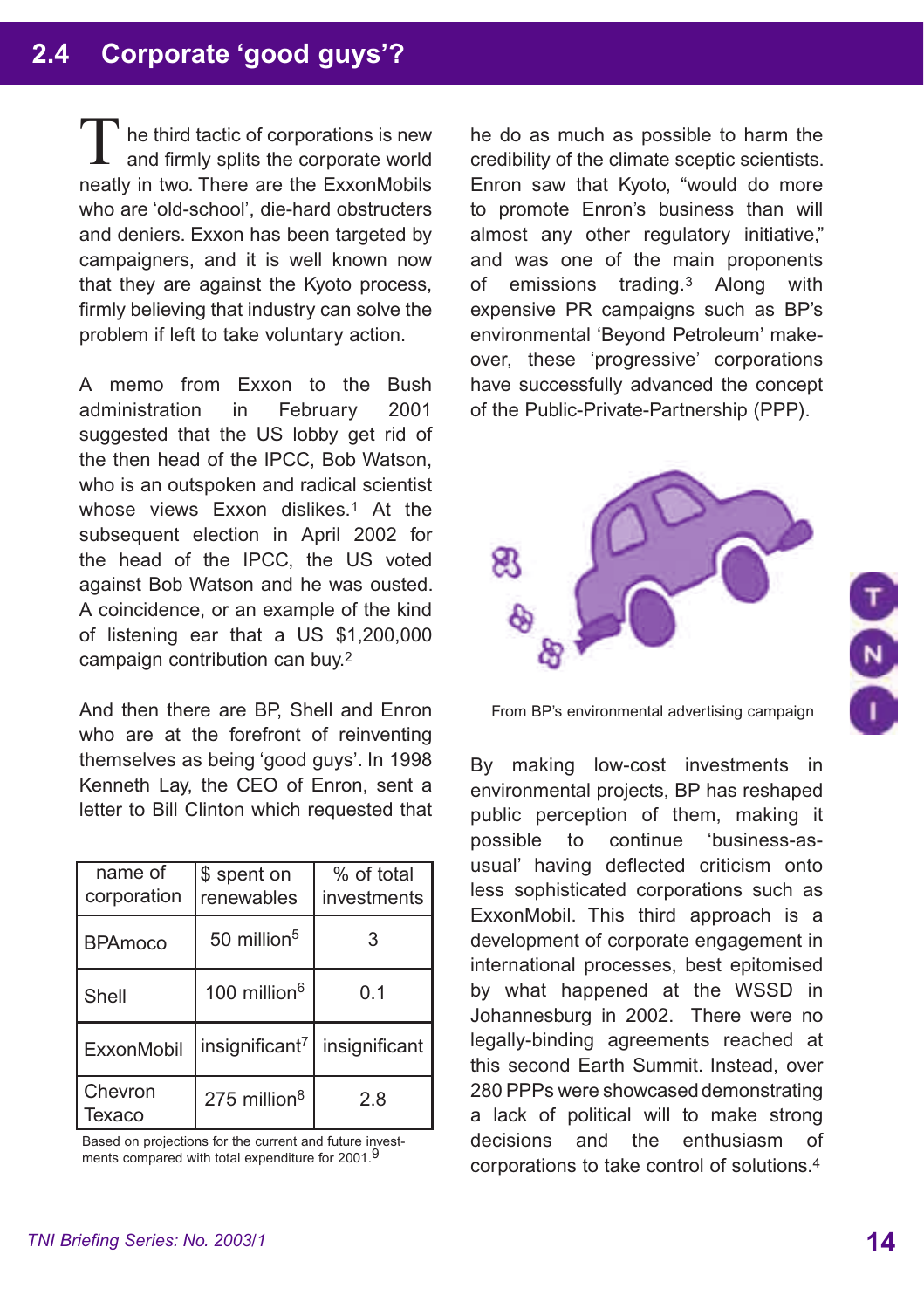## **2.5 NGO Co-optation 2.6 Sinking the Protocol**

urthermore, corporate culture is hypnotising environmental nonorganisations (NGOs) with "multi-stakeholder" dialogues. Big business has shaped itself into human form and become a 'stakeholder' in society. Part of the illusion of the 'corporate citizen' is to enlist the help of friendly NGOs in corporate activities, thus projecting the perception of credibility. Corporations have advocated that environmental NGOs should be the verifiers of their reductions. Andrew Ertel, president of Evolution Markets, suggests that such an NGO could be Nature Conservancy or the Environmental Defense Fund.1 This is a aovernmental

lucrative opportunity for NGOs. In 1997 Nature Conservancy received US \$1,285,245 in corporate contributions making them the 8th largest recipient of corporate funding that year.2 The conflict of interest over verifying the emissions of the companies who are both paying you to do so, and providing

general funding for your organisation is obvious.

However it is not just conservative environmental NGOs that have been neutralised by corporate strategies. At the original Earth Summit, the NGO Global Forum produced an alternative treaty which was designed to guide the official Rio Declarations. In it they stated strongly that the climate negotiators should, "avoid any emission trading schemes which only superficially address climate change problems, perpetuate or worsen inequities hidden behind the problem, or have negative a ecological impact."3 However after Kyoto, the large NGOs, who had been part of the creation of this alternative treaty in Rio, began to compromise their firm stand against emissions trading. By COP-6 in 2000, even more politically critical groups like Friends of the Earth had changed their position on trading to a request that a 20% limit be imposed upon its use. Eight months later, press statements from Friends of the Earth International heralded the Bonn agreement as a "new hope for the future", with the mood in the conference centre described as "euphoric".4 This when no concrete limits were placed upon the use of emissions trading and the deal they described as "junk" in COP-6 was a better deal than the one agreed to in Bonn.<sup>5</sup>

Two years later in Johannesburg at

*"There are many reasons why environmental NGOs are compromising their positions, but the most dangerous is an acceptance of the dominance of corporate culture and the subsequent failure to provide any challenge to* 

*this approach."*

the World Summit for Sustainable Development, Greenpeace and the World Business Council for Sustainable Development (WBCSD) made a joint declaration<br>on climate change on climate change urging governments to move forward. This was despite the fact that the WBCSD still does not necessarily endorse implementation of the

1997 Kyoto Protocol, in sharp contrast to the stated aims of Greenpeace. At the Earth Summit in 1992, Greenpeace and the WBSCD were 'fighting like cats and dogs."6 However ten years later they stood on the same platform even without a substantial common vision of where governments should move forward to.

There are many reasons why environmental NGOs are compromising their positions, but the most dangerous is an acceptance of the dominance of corporate culture and the subsequent failure to provide any challenge to this approach. This has led to a situation where corporations no longer need to lobby intensively as they have in the past. Big business' interests have now been placed at the heart of political negotiations.

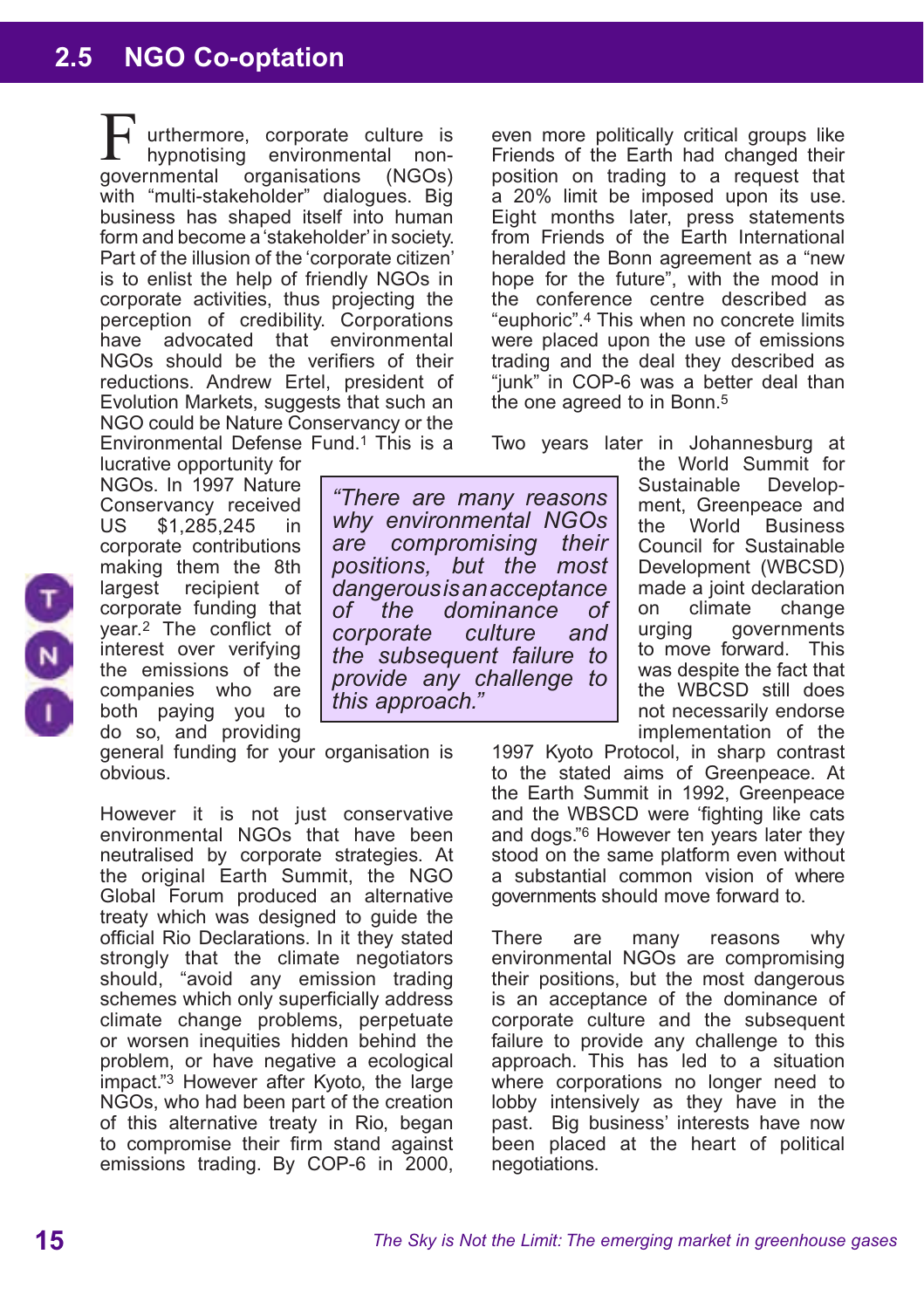## **2.6 Sinking the Protocol**



ccessful protest against a carbon sink project in Argentina.

**Bonn 2001:** After the climate negotiations came to a standstill at COP6 in Den Haag in 2000, dramatic political events such as the US rejection of the Kyoto Protocol and subsequent compromise<br>deals fundamentally undermined deals fundamentally reduction targets. The departure of the US pushed the Protocol to the edge. COP-6.5 in Bonn the following year was intended to save the Kyoto Protocol. The overwhelming majority of governments and NGOs rushed to compromise, in the hope of keeping sceptical governments on board and trying to win the US back. Weakened rules in the Bonn agreement, combined with the departure of the US, mean emissions reductions may only be 0.1 per cent of 1990 levels for the rich industrialised countries.1

Negotiating positions developed over many years were dropped in Bonn. One of the most important was the proposed cap on emissions trading, to prevent countries from achieving 100 per cent of their targets abroad. The Kyoto Protocol stated that trading should be supplementary to reducing emissions directly at source. However, what 'supplementary' meant had not been quantified. A cap would define that and the EU had been arguing for a 50 per cent limit on trading. The Bonn agreement only made a recommendation that "domestic action shall thus constitute a significant element of the effort." This was despite protest against emissions trading and arguments that carbon trading would be a new form of colonialism.2 The only potential environmental 'win' was text in the agreement that countries should

'refrain from using nuclear power' in emissions trading projects. However long discussions on sinks came to a bitter end and they are now present in the CDM.

#### **Carbon Sinks**

Sinks refers to the use of trees, soils and oceans to absorb carbon dioxide<br>from the atmosphere. While the from the atmosphere. science of sinks is still uncertain, there is a broad consensus that any potential storage of carbon is temporary as trees naturally live out their life cycles or are felled and the resultant carbon is ultimately returned to the atmosphere. Many environmentalists and indigenous communities around the world fear that use of sinks will have a negligible impact on reducing global warming while having an enormous impact on people worldwide as poor countries, desperate to earn money to pay back debts, look to selling their lands and forests for the carbon markets.

Projects in countries such as Uganda and Ecuador have already led to thousands of local communities dependant on forest areas being forced off their land as private Northern corporations backed by their governments, engage in a worldwide land-grab at wholesale prices. The logic of these carbon 'offsets' ensure that Northern countries can continue to emit disproportionate amounts of greenhouse gases. This corporate offset culture magnifies inequalities between the haves and have-nots as the South becomes the carbon dump for the overconsuming North. The threat to indigenous peoples and peasant communities is especially severe, as destruction and/or loss of access to forests for many peoples would destroy their livelihood. The First International Forum Of Indigenous Peoples on Climate Change stated "sinks in the CDM would constitute a worldwide strategy for expropriating our lands."<sup>3</sup>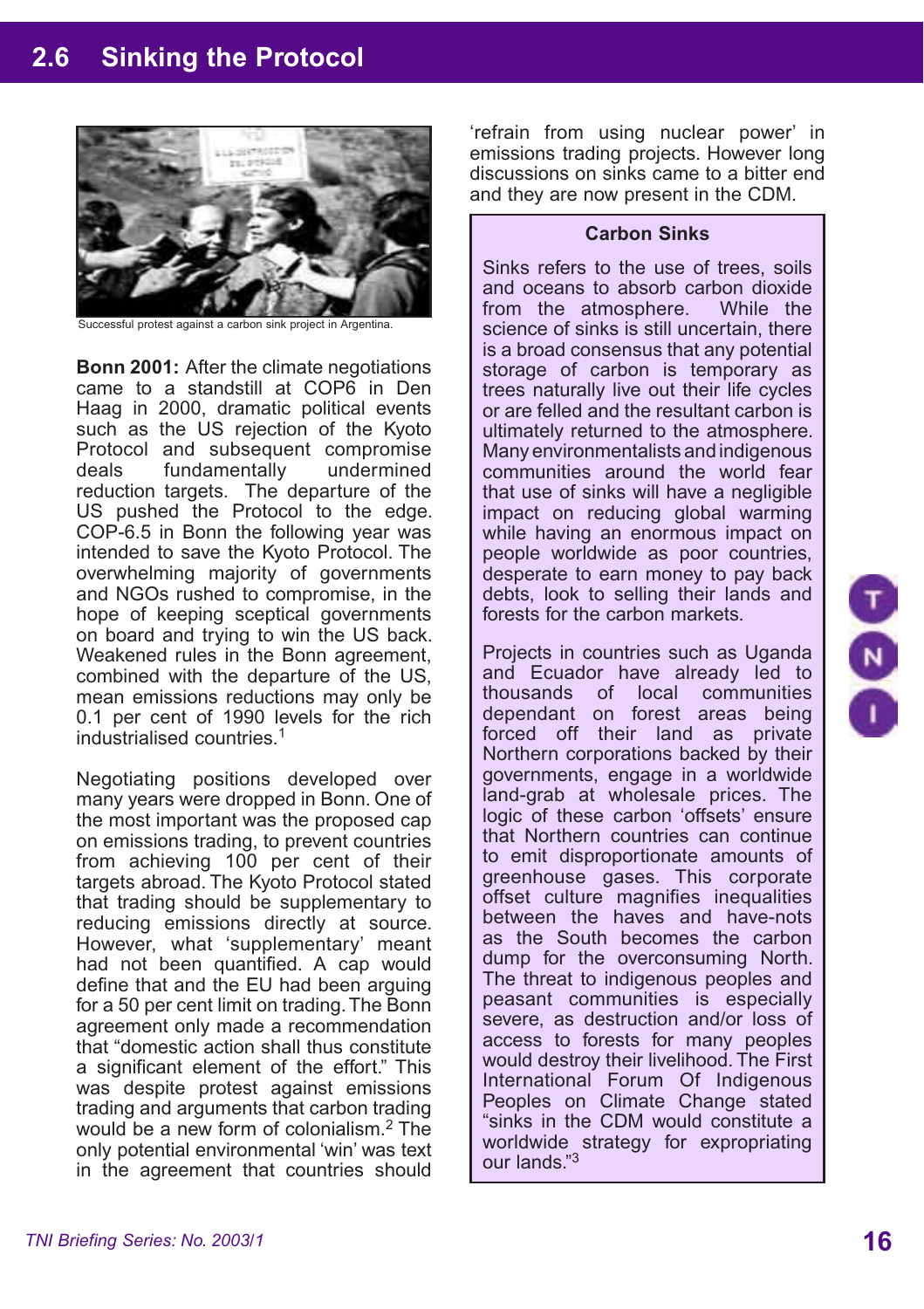**Marrakech 2001:** Sticking points at previous talks had been compliance rules to define how targets would be enforced and over-emitters punished. The Marrakech Accords, agreed at COP-7 in November 2001, laid the foundations for implementation assistance and judicial structures. The decision to make punishments effective and legally-binding was postponed.

**Delhi 2002:** COP-8 in Delhi took place just after the World Summit on Sustainable Development in 2002. Whilst it provided "little guidance" on



"the most significant events took place outside the negotiation rooms", the behaviour of the US is worth noting. Despite the fact the US is not part of the Protocol, it still has an influential delegation present at negotiations as

emissions trading,

*"There is no realistic way to force Parties who exceed their targets to remedy the problem. Trade sanctions have sometimes been used to attempt to compel action. This is not contemplated in the Kyoto regime at this time."4*

 *— Glenn Wiser, CIEL* 

the protocol. However, the US argued at COP-8 that it is unfair for the developing world to take on reduction commitments.<sup>5</sup> Point Carbon, a corporate think-tank, stated that the US "line of argument bears a resemblance to the strategy employed by the Global Climate Coalition (GCC) in the Clinton era, and several observers commented that the GCC, while being officially dissolved, now seems to have moved into the White House."6

Key decisions on Kyoto trading rules still need to be taken, particularly on

establishing the legal nature of compliance regime. Aside from this basic and essential r e q u i r e m e n t for an effective compliance regime, the most important political decisions have been taken. Governments must develop national implementation

policies within which companies will operate. National policy have become increasingly the focus of corporate lobby groups.

Even the politicians involved in negotiating the protocol admit the agreement is inadequate. However for some this is not a problem. Witness the Canadian Finance Minister John Manley encouraging Canada to ratify the Kyoto Protocol by reassuring Canadians that they should not worry about international penalties if the country falls short of the its targets, because the treaty is not binding.7

'observers'. At COP-8, the US delegation insisted that they be allowed to participate directly in meetings of the CDM Executive board. At present they are only allowed to watch the proceedings via video conferencing.3a

On the point of reduction commitments for developing countries, US strategy took a U-turn. Historically the US has always argued that it is unfair to ask the developed world to make reductions when the developing world has no reduction commitments and this was one of the reasons given for the US rejection of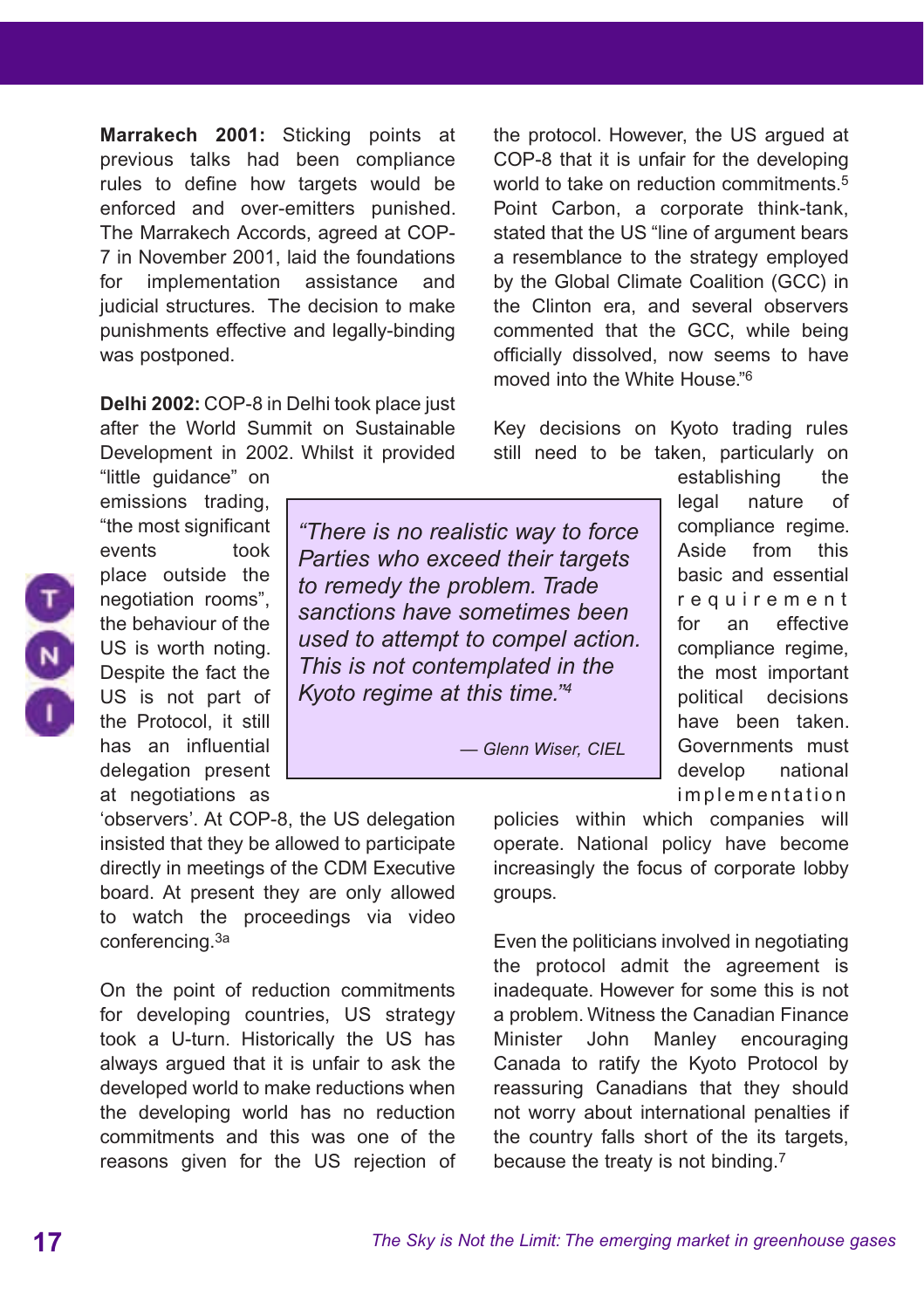# **3. Trading Rules 3.1 The Kyoto Trading Regime**

hile Kyoto is just one of the carbon trading regimes under development, it is the most advanced. It is also the platform that legitimises the growth of other trading schemes. For example, the emission targets in the Kyoto Protocol create the scarcity in emissions that make a competitive market possible. W

The Kyoto trading regime is a combined cap-and-trade and cap-and-credit system. The cap-and-trade system is formed by setting a fixed quantity of permits (the cap), distributing them and allowing them to be traded. The cap-and-trade system is included in the Kyoto Flexible Mechanism "Emissions Trading". Each country which committed to a Kyoto reduction target has a quota of permits. The size of that quota comes from each country's 1990 emissions level minus the amount they have committed to reduce.

The credit-and-trade system is formed by allowing emission-reducing projects to generate permits equivalent to the amount of emissions they save. The project based credit-and-trade systems in the Kyoto Protocol are the Clean Development Mechanism and Joint Implementation. Using Kyoto greenhouse gas emissions permits is much like using money in many respects. You can bank most permits for future use or sell them if you have an excess. If you run out of permits you can buy or borrow more. Governments trading improperly will go to a court-like forum and could even be excluded from trading. If they believe they have been treated unfairly, they also have the right to appeal.<sup>1</sup>

Money-like characteristics come from the rules set out in the Kyoto Protocol. An example is the interest rate for borrowing by governments, which comes from the penalty for over-emitting in one emissions budget period. The technical name for the emissions budget period is the 'compliance period', the first of which is 2008-2012. If at the end of 2012, you are missing 100 permits to make your



'Carbon credits' distributed at COP-6 and COP-6.5 by antiemissions trading activists.

emissions-budget balance, then for next compliance period you must find an extra 130 permits.2 That is, you pay an amount of 0.3 permits for every ton of greenhouse gas you fail to reduce. The interest rate of 30 per cent for a five-year compliance period translates into approximately a 5 per cent yearly interest rate.

If you are a corporation, you trade within legislation defined by the government of the country you are active in. It is however easy to form a subsidiary company, or if you are a transnational corporation to use internal trading and take advantage of beneficial trading rules in the country of your choice. There is no cap on trading to promote domestic reductions at source and it is unclear how governments could stop you trading if they are in danger of exceeding their emissions target. If you are a multinational company you can trade internally between different national arms of your corporation, taking advantage of schemes to generate cheap permits in the developing world.

Combing through the myriad rules governing this new system, the Kyoto permits can seem to be taking shape as a credible new commodity. However, by comparison with centuries of international trade, the Kyoto commodity is young and malleable. Rules attempting to protect the commodity's environmental integrity are fragile. It is questionable whether these rules are robust enough to survive the pressures of international trade.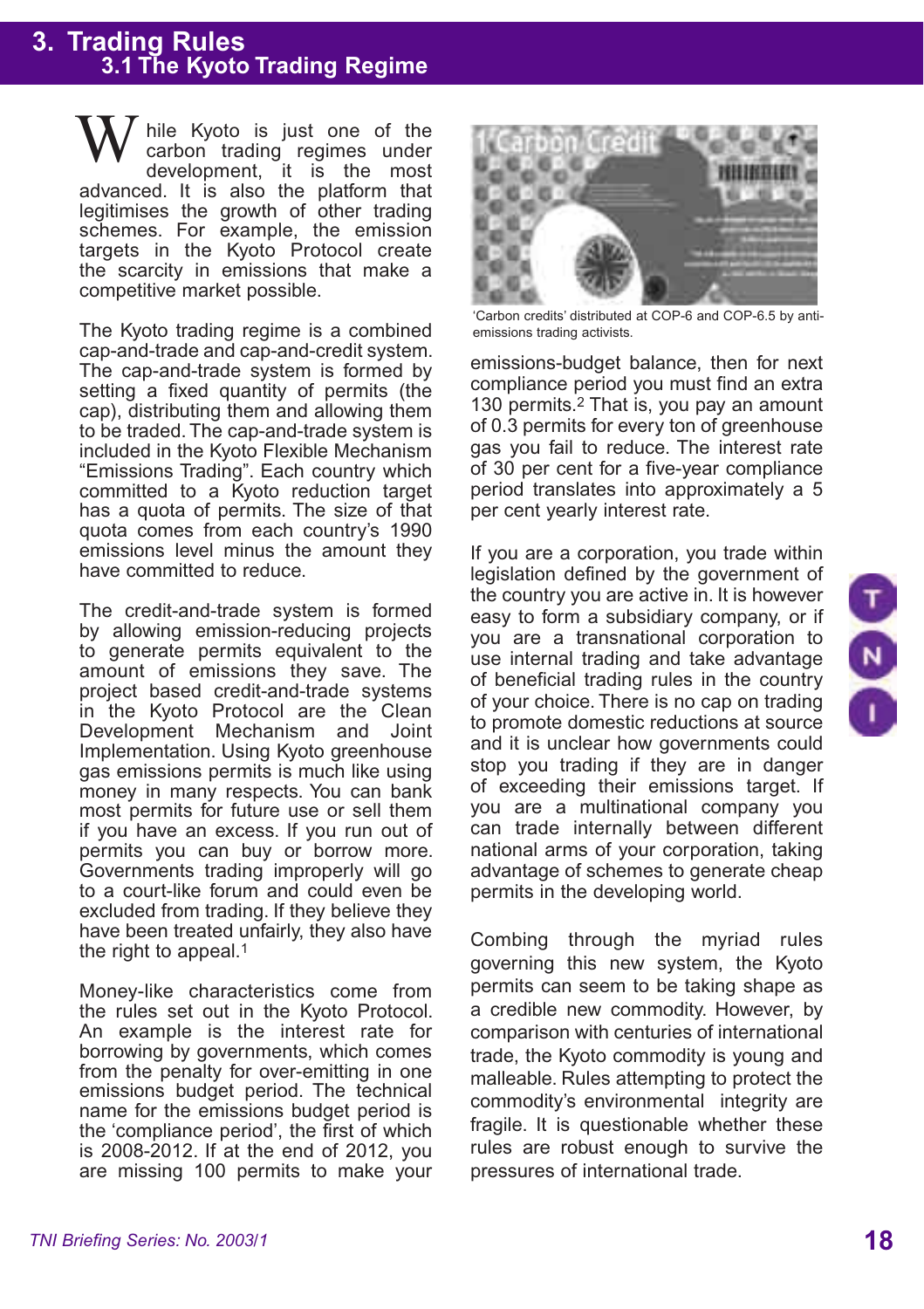## **3.2 Conflict of Interests**

onsultancies are active at the corporate, governmental and intergovernmental levels as well as across different sectors such as auditing, lobbying and verifying. Top executives move between corporations and UN agencies. Maurice Strong, one of the C

principal architects of the Rio Earth Summit, is also on the board of the Chicago Climate Exchange, set to be one of the most influential trading exchanges worldwide.

Frank Joshua,



managing director at US-based c o n s u l t a n c y Natsource, was<br>formerly Global formerly Director for Greenhouse Gas Emission Trading Services at Arthur Andersen. Prior to joining Andersen, Joshua served as United Nations' Head of Greenhouse Gas Emissions Trading, leading several expert groups including project. However, DNV has significant consultancy contracts with two of the PCF's investors: Statoil and NorskHydro.2 There is growing resistance to the Plantar project from diverse Brazilian groups.3

Other links between the private and

*"The corporations of this sector like Plantar S.A. installed themselves in our states in the 60s and 70s, in the middle of military dictatorship, taking advantage of attractive tax incentives. Unfortunately, local communities, direct targets of the actions of the corporations, never were consulted if they wanted or not this type of project for their region. The result was that Tupinikim and Guarani indigenous peoples were expelled from their lands, as well as traditional afrobrazilian communities and tens of thousands of peasants, increasing unemployment and, consequently, the despair of these populations who lost their lands and were left without their biodiversity and without their water."*

— Excerpt of statement from Brazilian citizens, movements, politicians and churches against Plantar PCF project.3

public sectors can be seen in the UN's Intergovernmental Panel on Climate Change (IPCC). The IPCC report on 'Land Use and Land Use Change' had a crucial legitimising effect on sinks, paving the way for their inclusion in the CDM. The authors of the report included executives from SGS, Monsanto and Ecosecurities. The World Rainforest Movement (WRM) identified that "some of the authors (and the companies they work for) will benefit financially from having drawn the conclusions they drew."4

the UNCTAD Earth Council Emissions Trading Policy Forum and the UNCTAD Expert Group on the Clean Development Mechanism. He also served as the First Executive Director of the International Emissions Trading Association (IETA).

A recent example of a conflict of interest can be found in the controversial PCF-backed Plantar eucalyptus plantation project in Brazil.1 When the Plantar project was assessed for the PCF by Norwegian-based Det Norske Veritas (DNV) it was recommended as a CDM One of the authors of the report, Pedro Moura Costa, was CEO and founder of environmental finance consultancy Ecosecurities. He worked on one of the first carbon sinks projects in the world as part of the Netherlands-based FACE Foundation. A FACE project in Ecuador was criticised as a 'lose-lose' situation unsustainable for the climate and unsustainable for Ecuadorian people and environment.5 WRM argue that another IPCC report should be commissioned "free of the taint of intellectual corruption."6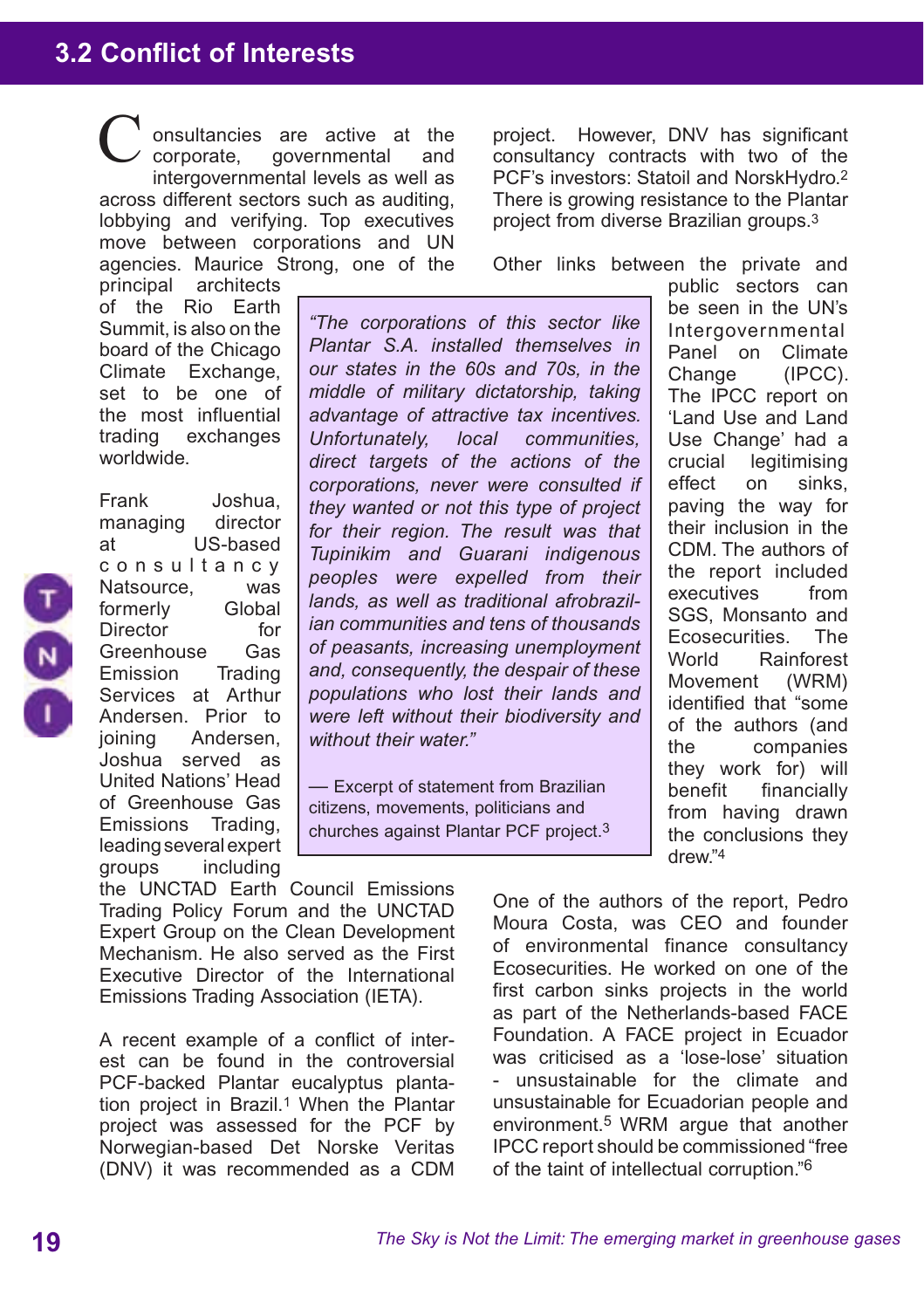## **3.3 Renewables under Siege**

missions trading threatens to reduce sustainable renewable **Ending** missions trading threatens to reduce sustainable renewable energy to a decorative by-product. The project requirements of CDM and JI contain obstacles for small renewable<br>projects These include difficulties in projects. These include measuring and determining ownership of energy production.1 Large multi-national corporations find it easier to overcome these obstacles than smaller firms. Companies such as Shell or BPAmoco, which have both renewable and fossil-fueled facilities can offset within one corporate structure, have clear ownership and can achieve emissions reductions which are easier to measure.

When large companies have superior access to subsidies, smaller companies find themselves at a competitive disadvantage. This undermines diversity and innovation in the renewable energy sector as a whole. In the Netherlands, subsidies for the solar industry in the 1990s were concentrated on Shell and eco-consultants Ecofys.2 This limited the number of solar panel firms to just a few main players and Shell gained a virtual monopoly in solar panel installation. In contrast, German subsidies were distributed more fairly across different sized firms. By 2002 there were over 300 companies involved in supplying solar panels.3

*The Dutch Government's CDM programme will pay up to US \$5.00 for permits from renewable projects.4 However, permits from sinks projects in the South could cost as little as US \$1.00.5*

A coal-fired power plant would find it more rational to introduce energy efficiency measures or switch to gas, than to replace the use of fossil fuels with a wind farm.

Renewable firms may find that the best prices for permits will not come from demand to fulfill Kyoto reduction targets, but from companies wanting to buy permits to build an environmentally friendly image.



BPAmoco's 'Plug-in the Sun' campaign to power petrol stations with solar energy.

Frank Van Der Vleuten of Free Energy Europe, a manufacturer of solar panels, believes that, "The Kyoto mechanisms are far away from practical application and relevance. Hardly anybody has a vision how they can be put into practice for small renewable energy systems." He adds "before establishing abstract market based mechanisms, the first and most significant step is recognising the real and many values of renewable energy which go beyond the cost of one emission reduction permit."6

*"Most of the running for the CDM is, sadly, likely to be made by big companies offering marginally cleaner coal combustion kits to China."* 

*— Professor David Elliot, Energy & Environment Research Unit, Open University, UK.7*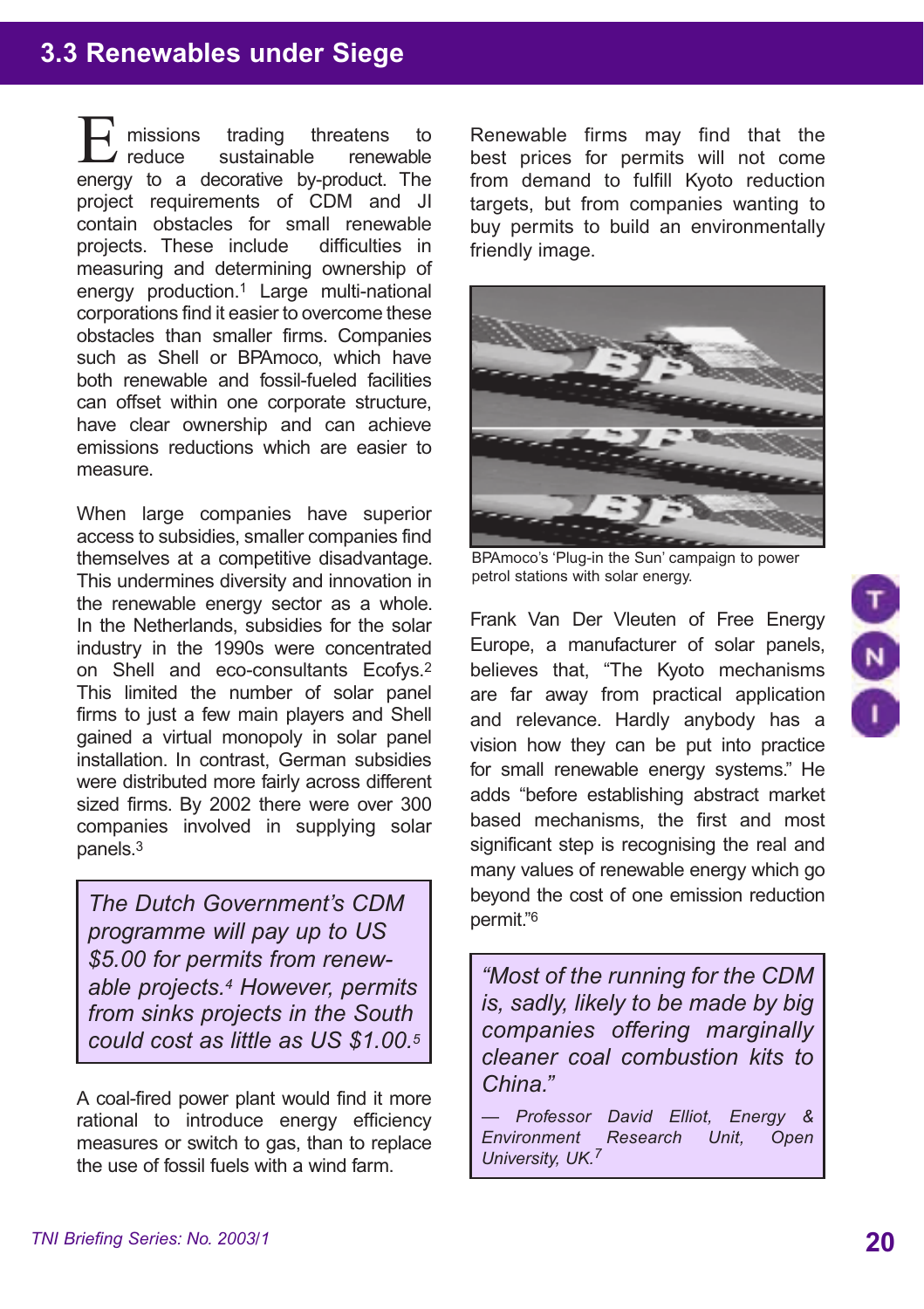s emissions trading emerges as a  $\blacktriangle$  principle component of government climate change policy, the rules governing its use will have to cohabit with rules governing trade and investment. Increasingly, these trade and investment rules continue to develop and expand in scope and power affecting more and more aspects of human activity. Any efforts to improve the rules of emissions trading or to curb its use, will be forced to contend with these forces of liberalisation A

As new international 'environmental

markets' develop, in what way will these markets be subject to international rules governing trade and investment? The Kyoto Protocol, for example, includes three market-based mechanisms (CDM, JI, and Emissions Trading), which

intersect with many existing rules in the World Trade Organisation (WTO). As such, speculation is rife over how the relationship between WTO rules and the Kyoto Protocol will pan out.

## **Free Trade in Greenhouse Gases?**

The WTO governs international trading relationships between countries by enforcing complex rules which extend beyond mere trade in goods to cover services, intellectual property rights, trade-related aspects of investment, agriculture, government procurement, and more. The WTO also includes a dispute settlement mechanism which enables it to enforce non-compliance of its rules with devastating trade sanctions and penalties. Various ministerial 'rounds'

in the WTO continue to expand and refine these rules to cover ever more aspects of global economic activity, with the ultimate goal of securing global free trade, property protection, supra-national regulation of the economy, and dispute settlement for the global economy.

Since the rules for the Kyoto mechanisms are still being developed, and the WTO's Committee on Trade and Environment (the principal committee responsible for evaluating the relationship between Multilateral Environmental Agreements

*"The Kyoto Protocol to the UN Framework Convention on Climate Change (FCCC) may be the most important economic agreement penned in the 20th century."*

— Aaron Cosbey, Royal Institute of International Affairs (RIIA)1

(MEAs) such as the Kyoto Protocol, and the WTO), is still deliberating, much remains speculation. Since international emissions trading, particularly with regard to the Kyoto Protocol, will have a large impact on global economic

activity, there is already a broad consensus among legal experts and academics that there are some points of conflict which will need to be addressed.2

These include issues such as: subsidies for renewable energy technologies, discrimination of products based on how they are produced, labelling standards, environmental and social standards included in CDM and JI, the nature of certain types of rules which may be imposed on emissions markets to prevent fraud, 'carbon taxes' and cross-border adiustments. In all these areas and more, there are concerns that WTO rules restrict countries from fulfilling key parts of the Kyoto Protocol. There has already been a glimpse of this, when in 1999, the US Clean Air Act provision restricting imports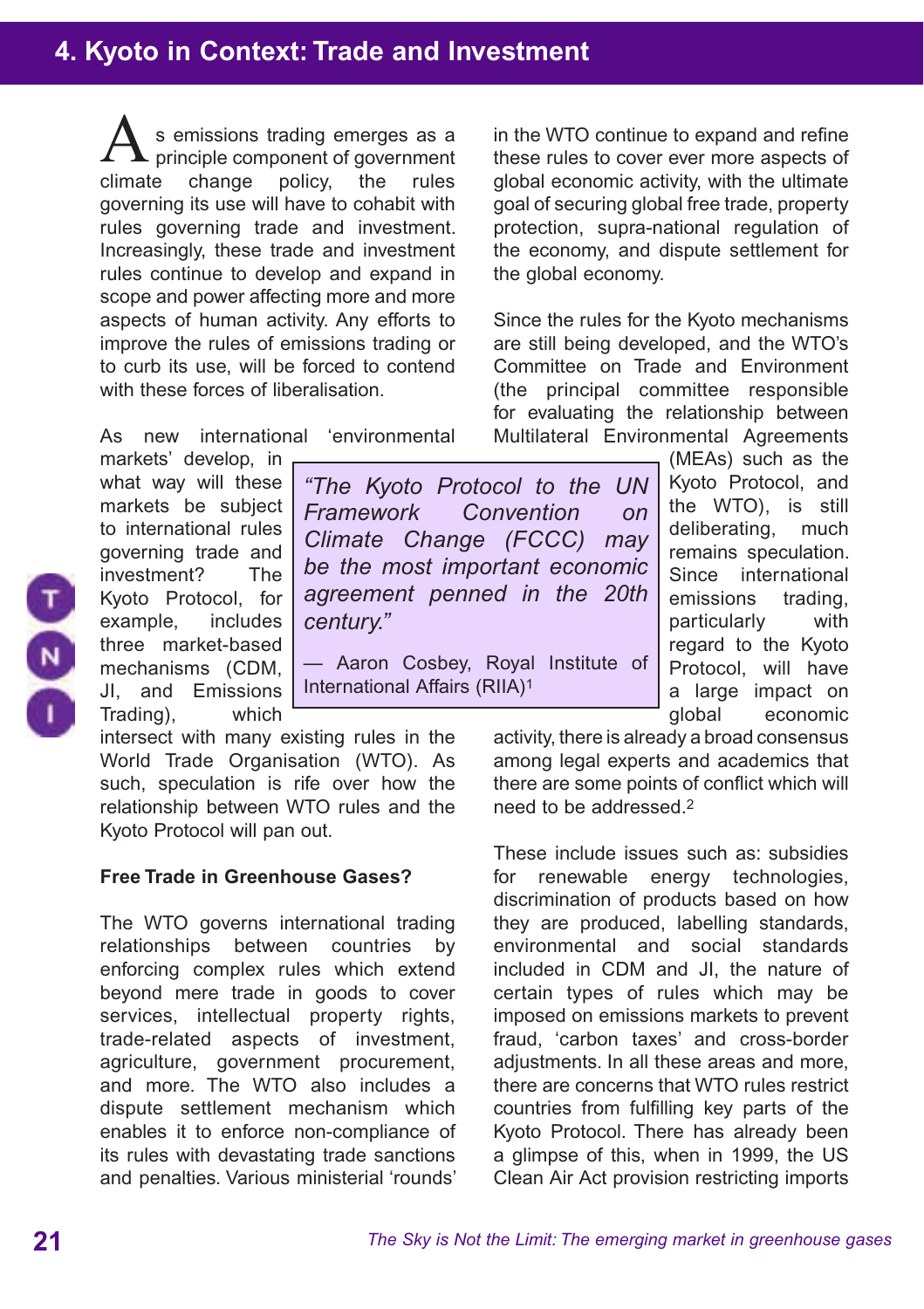of low standard reformulated gasoline was struck down by the WTO in a challenge. As a result, the US Environmental Protection Agency was forced to rewrite the rules to be in compliance with the WTO ruling. The measure was aimed at meeting tougher air quality standards by preventing the use of low-grade gasolines.3

The solution, as proposed by industry lobby groups and neo-liberal think-tanks, is to encourage WTO compliance across the board. Many corporate lobby groups in particular, want unrestricted free trade in greenhouse gases rather than government regulation and taxation.4 The WTO's supremacy over national government's ability to legislate makes it difficult to implement climate policies, including tough regulations on emissions trading markets, which do not conflict with free trade rules. Increasingly, regional trade agreements such as NAFTA and the EU Single Market also contain such measures. A recent NAFTA dispute between the US and Canada over a toxic fuel additive, MMT, led to the Canadian government having to repeal its ban of MMT, a substance manufactured by US-based Ethyl Corp., and to pay compensation to the company for profit losses.5 Interestingly, the US government itself bans the use of MMT in fuels, whereas Canada was instituting the ban after it had signed NAFTA. Also



of note, is that in this particular dispute, Ethyl Corp. was able to sue the Canadian government directly.6 Such 'investor-state' provisions are appearing in new trade and investment treaties and threaten to bring a whole raft of similar challenges against countries' environmental and social standards by transnational corporations.

## **Investment Liberalisation: An Emerging Threat**

While global trade rules have an enormous impact on climate policy, global investment rules, as codified in the WTO's rules on services, intellectual property and trade-related investment measures, as well as through regional trade agreements, and through International Investment Agreements (IIAs) are also important to consider.

International investment can take two main forms: foreign direct investment (FDI) and international portfolio investment (IPI). FDI can be defined as an investment by a corporation from one country in an asset (in whole or in part) of a company (most often a subsidiary) in another country. Therefore a majority of FDI flows are in the form of mergers, acquisitions and takeovers, which contributes to the increase in size and concentration of the economic power of corporations.7 Portfolio investments can be defined as the buying of stocks, bonds or other parts of the financial markets that do not result in a 'controlling stake'. Such investment is often more short term than FDI, and much more speculative. Emissions trading, broadly defined, involves both forms of international investment. Project-based trades such as investment in a CDM or JI project would be considered FDI, while trading in emissions permits would be classified as portfolio investments.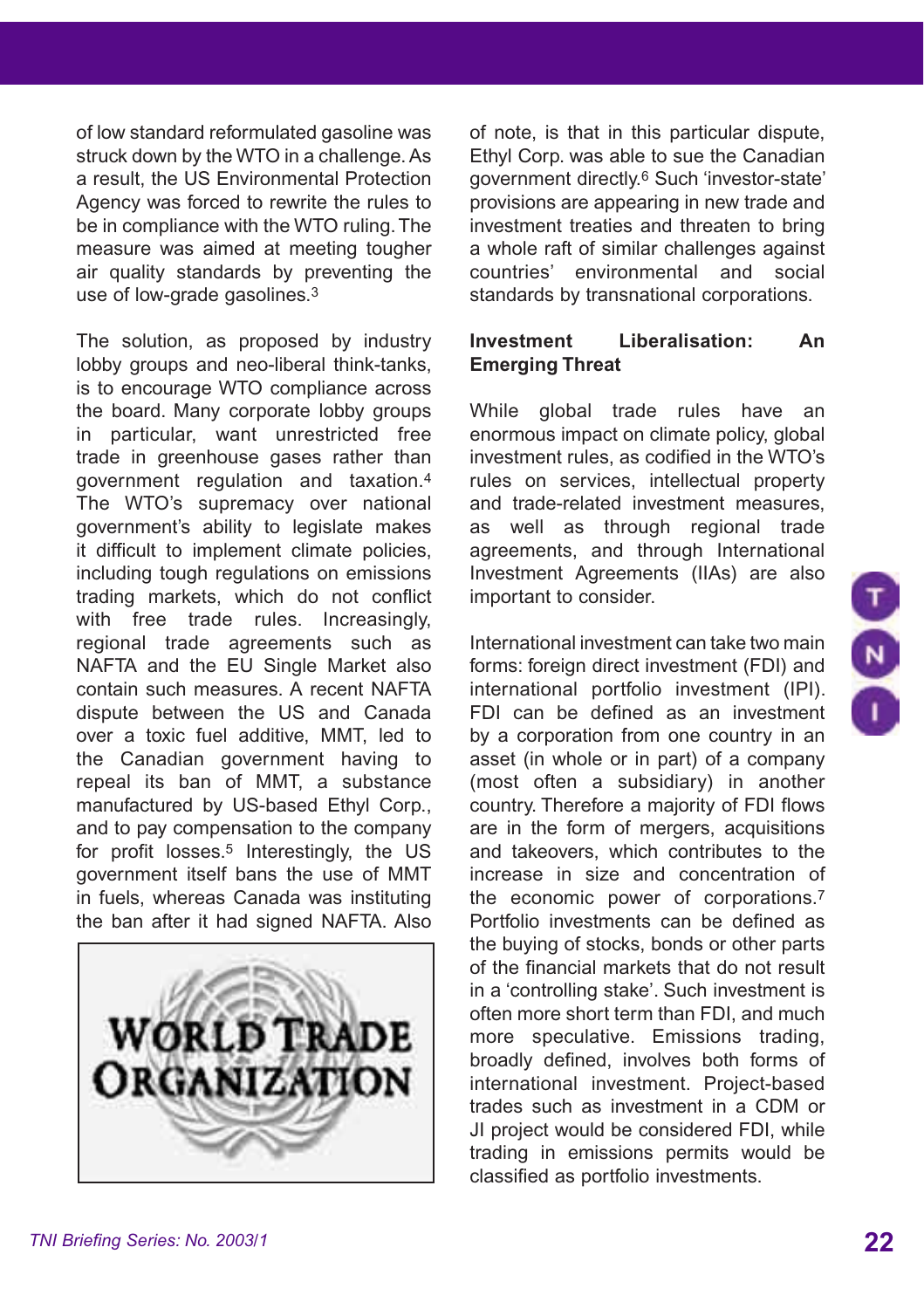#### **Sky for Sale**

The Kyoto Protocol establishes three market-based trading mechanisms- Joint Implementation (Article 6), Clean Development Mechanism (Article 12) and Emissions Trading (Article 17). The rules and procedures for these mechanisms are still a work in progress, but certain basic concepts of their function are already clear. They enable trading in greenhouse gas allocations between countries in the form of Assigned Amount Units (AAUs - Emissions Trading), Certified Emissions Reductions (CERs - Clean Development Mechanism), and Emissions Reduction Units (ERUs - Joint Implementation). These 'credits' will be the primary product traded in the world markets as implementation of the Kyoto Protocol gets under way. It is these trading mechanisms and other policy questions related to the Kyoto Protocol, which has raised concern over the WTO's treatment of the climate agreement.

In the past, governments have tried to negotiate special multilateral agreements on investment in the WTO and in the Organisation for Economic Cooperation and Development (comprising the 29 most industrialised countries). However intense public outrage and government opposition ultimately led to their demise. Corporate lobby groups such as the International Chamber of Commerce (ICC) and the World Business Council for Sustainable Development (WBCSD) have been strong proponents of these agreements, matching their enthusiasm for international emissions trading proposals. The European Union continues to push for broader liberalisation agreements and provisions in the WTO, while the US and Canada have tabled ambitious investment provisions in ongoing negotiations around the Free Trade Agreement of the Americas.8 But the bulk of international legislation on investment lies in the patchwork of agreements between countries.

There are currently over 2100 Bilateral Investment Treaties (BITs) now in force worldwide.9 These are agreements negotiated between two countries, often containing very extensive provisions affecting a whole range of a country's

regulations - particularly environmental and social rules. Regional free trade agreements such as the EU Single Market and NAFTA also contain such provisions. More than 80 per cent of all BITs now in force have been negotiated since 1990, and each year a higher number are negotiated, amended or completed.10 This trend is only set to increase as countries in both North and South compete with each other to attract investment.

## **Playground Rules**

In contrast, the UNFCCC and governments, caught up with the spirit of deregulation (or rather corporate friendly re-regulation), have been reluctant to develop strict rules and regulations for the use of market-based mechanisms in the Kyoto Protocol. In the absence of tight rules and strict enforcement mechanisms, business has been largely left to its own devices and in many cases actively encouraged to develop the rules of the market-place as it sees fit. This *laissez-faire* approach makes it easier for corporations to influence the pace and development of these markets. Once certain norms and standards are established, it will be much more difficult for governments to intervene in the markets.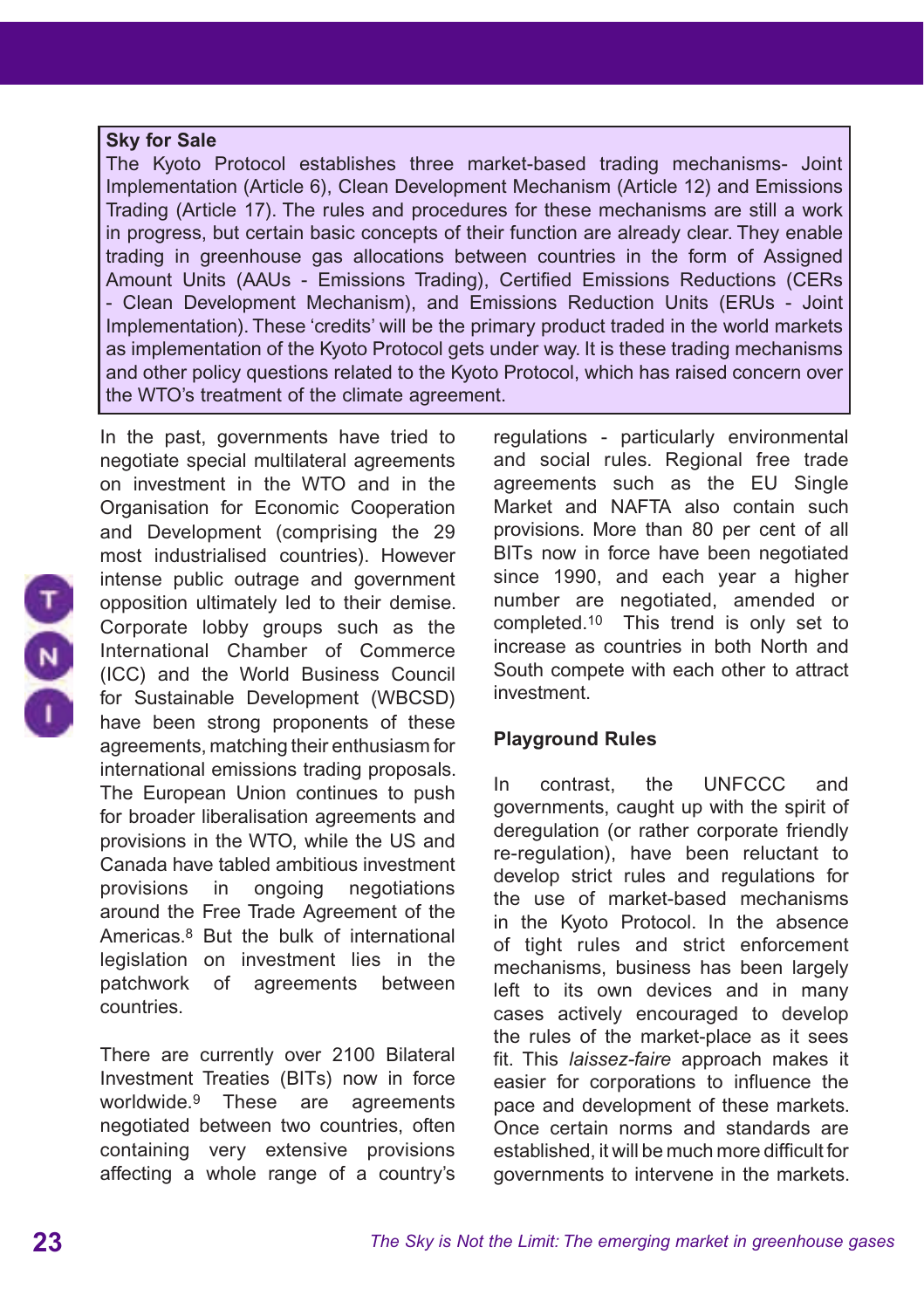Through 'voluntary' emissions trades, 'pilot programs', and direct lobbying, corporations effectively inculcate certain business practices into mainstream policy. Much of the more recent US trading markets have developed in this manner. The United Kingdom went a step further and setup its national emissions trading regime to be entirely voluntary, with relatively few quidelines. In general, where trading regimes have developed. governments have been wary of imposing stringent regulations and accountability mechanisms on corporations.

*Protocol and other emissions trading markets, any rules aimed at improving their integrity and preventing fraud will continuously be threatened by the emergence of newer and more ambitious liberalisation initiatives."*

On an international level, this is even more difficult to accomplish, as consensus on sensitive economic policy decisions is often impossible to reach, due to much intransigence from the more neo-liberal economies, with the help of intense industry pressure. The absence of any binding commitments and agreements coming out of the World Summit on Sustainable Development (WSSD) is a case in point. Meanwhile in the WTO, negotiations are taking place to expand the scope of its rules on trade in services, and the dispute settlement mechanism is flourishing.

In the context of the Kyoto Protocol and other emissions trading markets, any rules aimed at improving their integrity and preventing fraud will continuously

be threatened by the emergence of newer and more ambitious liberalisation initiatives. Wary of sparking high-profile disputes between trade and environment interests, governments have opted for a 'complementary' approach, whereby Kyoto rules are being designed to fit within the world trade system.<sup>11</sup> This 'chill effect' will have enormous consequences on the development of rule-making in the climate realm, as fear of WTO and regional trade and investment retaliation will continue to influence legislators' decision-making. The significant weight of corporate power behind emissions trading is also unlikely to be swayed, as revenues from emissions markets begin to swell. *"In the context of the Kyoto* 

#### **WTO AGREEMENTS WHICH POTENTIALLY AFFECT KYOTO RULES**

**'Broad Principles' - Major agreements:**

General Agreement on Tariffs and Trade (GATT)

General Agreement on Trade in Services (GATS)

Trade Related Aspects of Intellectual Property Rights (TRIPS)

Trade Related Investment Measures (TRIMs)

**General WTO Rules:**

Dispute Settlement Understanding (DSU)

Most Favoured Nation (MFN)

National Treatment

**Special Agreements:**

Agreement on Subsidies and Countervailing Measures (SCM)

Agreement on Government Procurement (AGP)

Financial Services Agreement (FSA)

**'New Issues'** (Investment, Government Procurement, Competition Policy, etc.)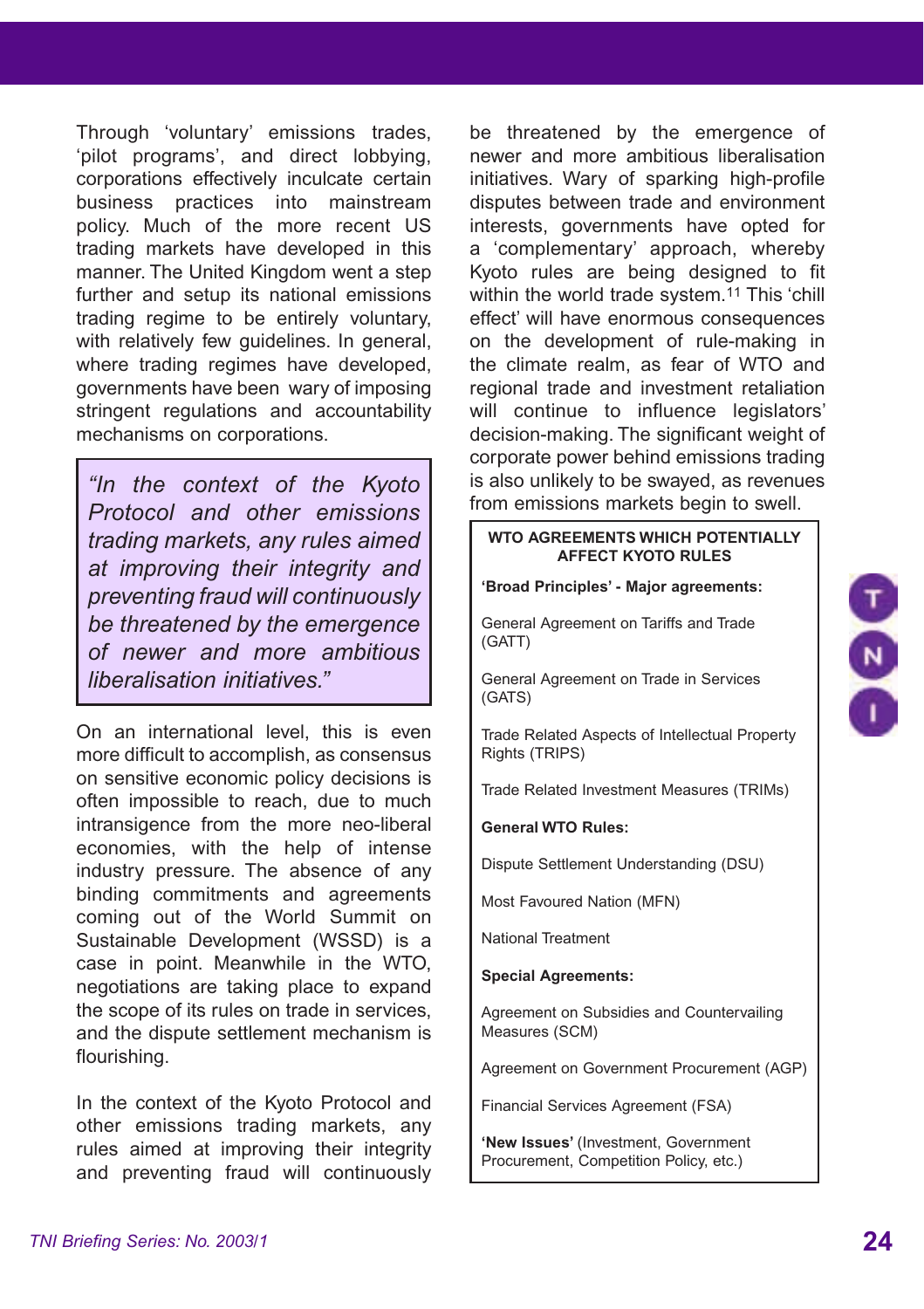## **4.2 Kyoto and the World Bank**

he World Bank has long been a heavy promoter of climatedamaging fossil fuel industries. Its lending portfolio has favoured these industries over renewable energy investments by a ratio of 22:1 in the last decade alone. Since the Earth Summit in Rio de Janeiro in 1992, the Bank has invested over US \$22 billion in fossil fuel projects such as oil, coal and gas, in developing countries and economies in transition. In the last ten years, the Bank financed 226 major fossil fuel projects such as gas and coal-fired power plants, refineries and processing plants. According to the Sustainable Energy and Economy Network (SEEN), T





these projects will release over 40 billion tons of  $CO<sub>2</sub>$  during their lifetime, equivalent to almost twice global humancaused greenhouse gas emissions in 1999.1 Toxic co-pollutants associated with these projects will also have tremendous negative impact on human and environmental health for decades to come. In contrast, the Bank has only financed 35 renewable energy or energy efficiency projects, with a total outlay of US \$1 billion over the same period.<sup>2</sup>

Much of the World Bank's activities and lending decisions have been in favour of a

broad privatisation agenda, particularly in the energy sector. The Bank, together with other regional development banks and the International Monetary Fund, have long pressured national governments in the South and economies in transition to open their markets in the name of poverty alleviation and efficiency. Over the years, these institutions have successfully pushed developing country governments to privatise state-owned energy utilities, through loan conditionalities and structural adjustment programmes. These privatisation programmes have been a boon to large transnational corporate interests from the donor countries, often correlating in a reciprocal relationship between a particular loan and a subsequent contract offered to a company from the same donor country. According to testimony from then US Treasury Secretary Lawrence Summers at a Congressional hearing, for every dollar the US government puts in to the World Bank, it receives US \$1.30 in contracts for its corporations.3 Nine out of ten beneficiaries of energy sector lending from the World Bank went to benefit TNCs from the North, including companies like Enron, ExxonMobil, ChevronTexaco, General Electric and others.4

Therefore, it is with a high degree of suspicion that the World Bank's management of new programmes geared towards promoting clean energy investment and greenhouse gas offset projects is viewed by campaign groups. Three new funds have been set up to promote investment in CDM projects - the Prototype Carbon Fund, the Community Development Carbon Fund, and the BioCarbon Fund, with a total capitalisation of US \$350 million.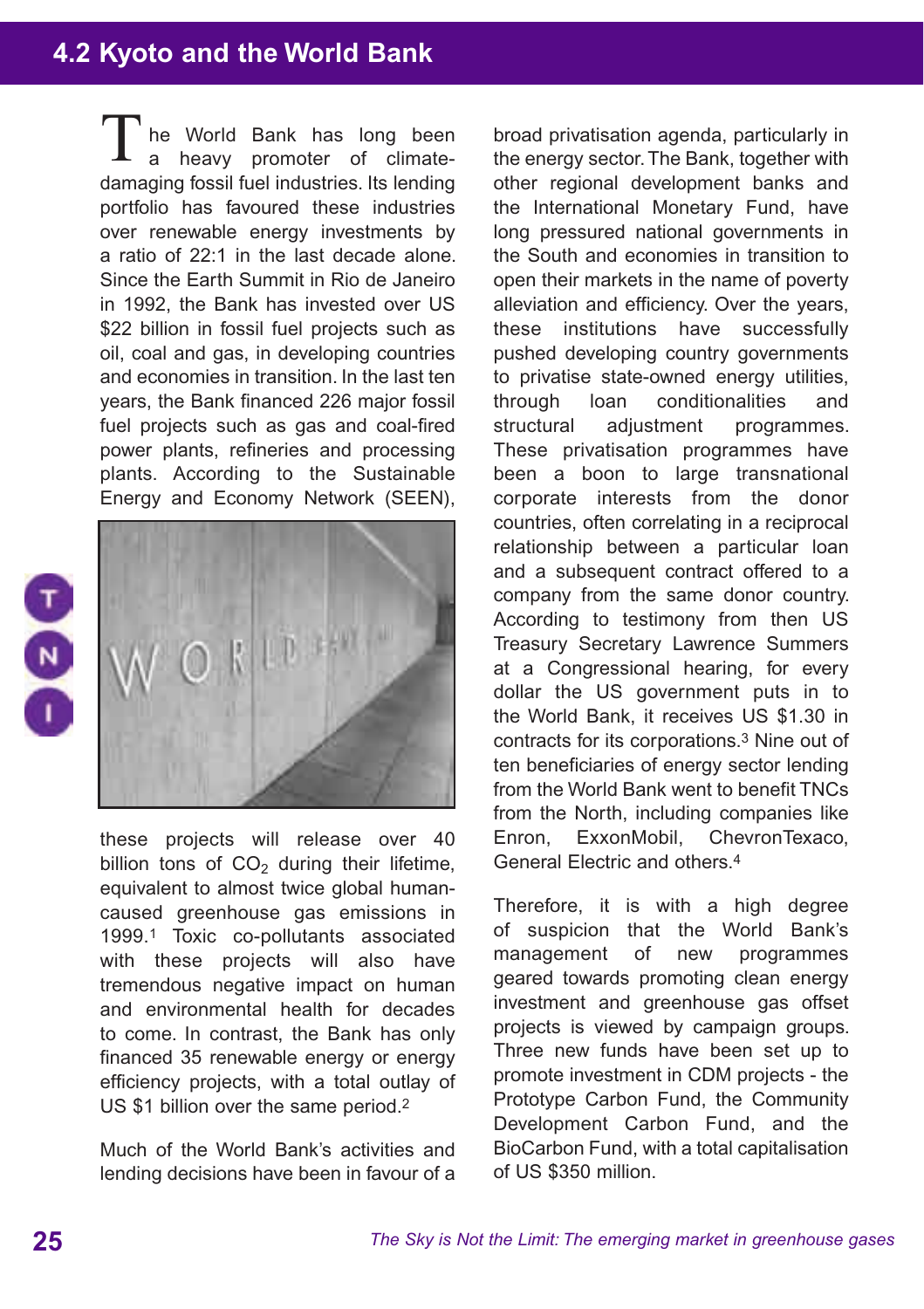## **World Bank and Emissions Trading**

The first fund, the Prototype Carbon Fund (PCF), is a pool of money managed by the World Bank and describes itself as "pioneering the market for project-based greenhouse gas emissions reductions and to contribute to sustainable development."5 The money in the Fund is contributed by its 'partners' and these are seventeen corporations including oil transnationals BP-Amoco and Statoil, as well as six rich northern countries including The Netherlands, Canada and Norway.6

As the name implies, the PCF is a prototype for other fledgling funds of the World Bank such as the Community Clean Development Fund and the BioCarbon Fund (see "Key Players"). By the end of 2002, it had charged ahead with twentysix 'renewable' projects.<sup>7</sup> Although within that definition of 'renewable' a great variety of projects can qualify. As a result, the PCF counts energy efficiency in the Czech Republic, waste management in Latvia, aforestation in Romania, waste incineration in Mauritius, landfill gas extraction in South Africa and soil conservation in Moldou as 'renewable'. While environmental groups such as Greenpeace define 'renewable' energy strictly in terms of solar and windpower. the PCF and its source, the Kyoto Protocol, include energy that stretches this definition to the limit  $8$ 

Another prototype fund that came out of this formula, the Community Development Carbon Fund (CDCF), whose slogan is "carbon with a human face," was launched at the World Summit on Sustainable Development (WSSD) in Johannesburg 2002, with a capitalisation of US \$100 million. It is intended to fund small-scale

| Type of project   | Number |
|-------------------|--------|
| waste management  | з      |
| energy efficiency | 5      |
| windpower         | 5      |
| geothermal        |        |
| afforestation     | 2      |
| biomass           | 2      |
| hydropower        | З      |

Projects initiated and/or completed by PCF.9

renewable energy and energy efficiency projects and is a joint project with the industry lobby group, the International Emissions Trading Association (IETA).10

The Bio Carbon Fund, launched in the beginning of 2002, is intended to support carbon sequestration projects such as forest sinks and reduce emissions from agricultural practices.11 Environmentalists are concerned that the Bank is pushing controversial forest sinks projects despite a lack of scientific consensus on their ability to absorb carbon, and mass opposition from community groups and indigenous peoples worldwide. Meanwhile, the corporate sector is taking heart. A World Bank study found that after the launch of the Bio Carbon Fund carbon trades in the first six months of 2002 by companies doubled in volume from the previous year.12 The Bank estimates that carbon trades increased by 400 per cent in 2002 as a result of its high profile financial backing of the system.<sup>13</sup> By creating these funds, the Bank together with the partner corporations and governments are establishing norms and standards which will have an enormous influence on the rules governing these projects. 12

 $\begin{array}{c} \n\hline\n\end{array}$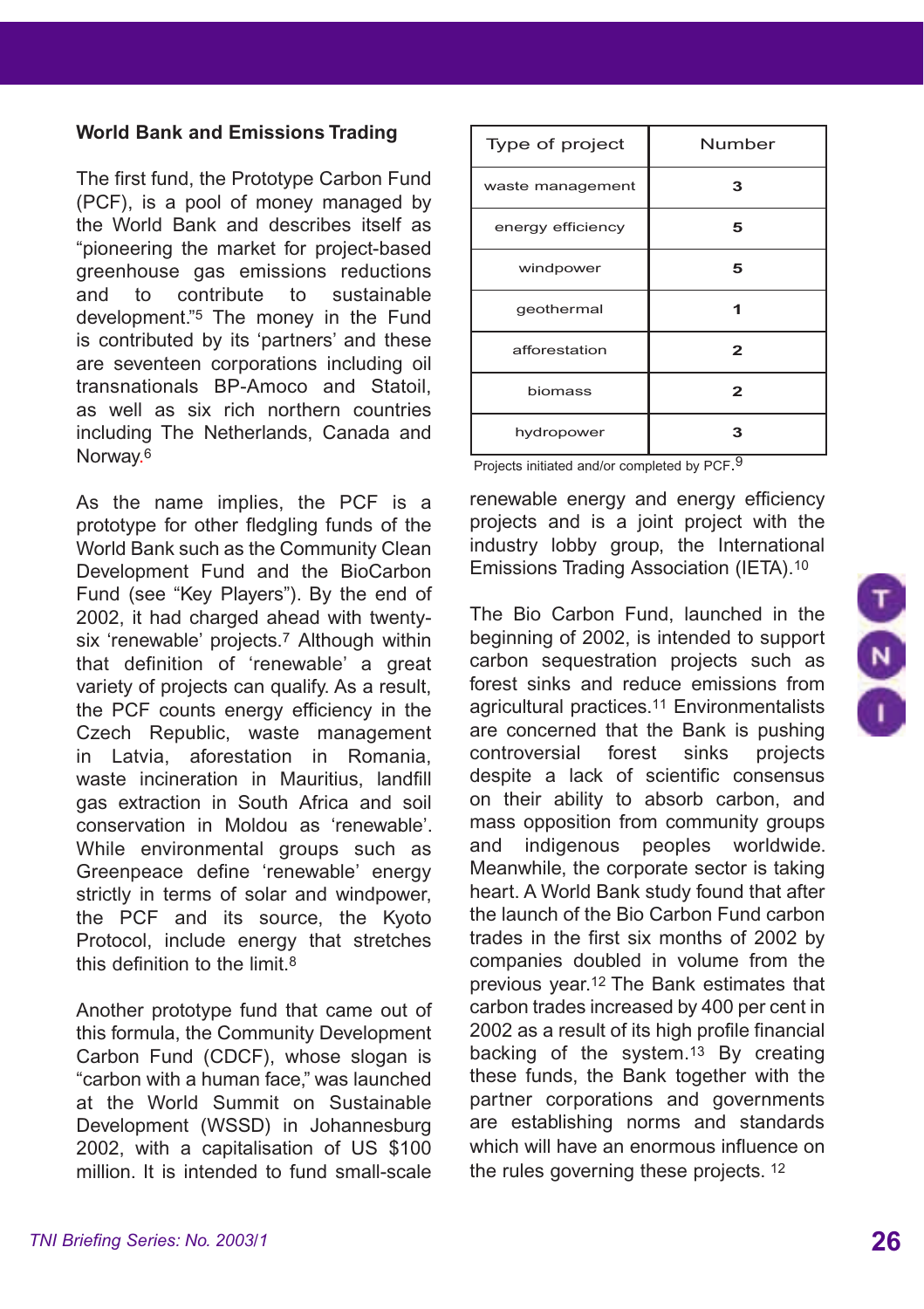## **5. Key Players**

survey of current activity shows a combination of governmental and private sector initiatives, inside and outside of the Kyoto Protocol trading regime. A complex network of consultancies and individuals underpin a significant element of market design in governmental committees, business associations and the Intergovernmental Panel on Climate Change (IPCC). Corporations have been active in the national schemes in the UK and Denmark, and the projectbased mechanisms facilitated by the Dutch government and the World Bank's Prototype Carbon Fund. There has also been a great deal of private sector activity independent of the Kyoto regime. North American corporations have been the most prolific actors in trading so far, especially Canadian contractors who have been involved in more than 50 per cent of trades.1 A

There has been an explosion in numerous types of carbon market financial services in brokerage, project development, consultancy, procurement, online trading, financial journalism, event planning, project financing and so on. The branding is a smooth mix of cyber-environmental and financial language, forming names like: CO<sub>2</sub>e.com, Eyeforenergy, Natsource and Ecosecurities. There are also more proactive and advanced constellations of expertise forming international trading associations, stakeholder dialogue fora and consortia to conceptualise the way exchanges may work in the future. The next few pages provide a glimpse of the inhabitants of the world of emissions trading. It is not comprehensive as there are many more brokers, consultants, corporations, NGOs and financial institutions currently crowding into the market.

**EBRD:** The European Bank for Reconstruction and Development has established a programme for the project-based Kyoto mechanism, primarily intended for Central and Eastern Europe countries, known as Joint Implementation (JI). However, this is less significant than the work done by the World Bank's Prototype Carbon Fund. The Dutch government has made numerous agreements with development banks to establish facilities to purchase GHG emission reduction credits. These development banks include the EBRD, as well as the International Finance Corporation (IFC), the Andean Development Corporation (CAF) and the International Bank for Reconstruction and Development (IBRD).2

**Community Development Carbon Fund:** In September 2002, the Community Development Carbon Fund was launched, a project initiated together with the International Emissions Trading Association (IETA). The World Bank and IETA have joined forces to collaborate on the US \$100 million fund, saying: "Five years after it started, the global carbon finance business...is approaching the half-billion dollar level in cumulative trade value. It is expected that the carbon market will exceed one billion dollars a year by 2008. Yet right now most developing countries are missing out on the benefits of carbon finance dollars. The Bank's responsibility is to make sure that an equitable share of this money, much of it private sector, ends up in the hands of the poorest, in the poorest areas of developing countries."3

**BioCarbon Fund:** Launched in November 2002, the BioCarbon Fund, will again,

**27**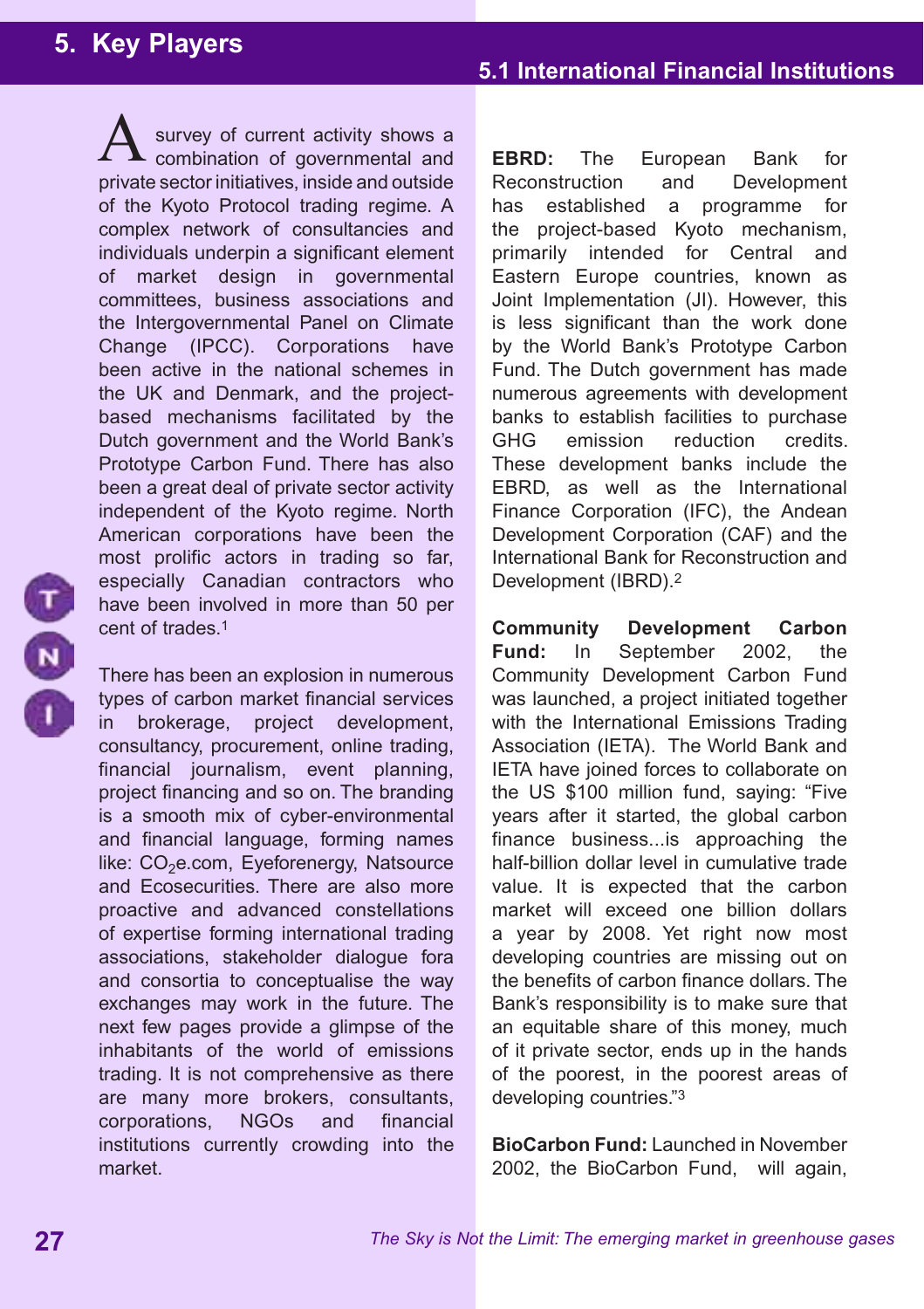be administered by the World Bank, with a target size of US \$100 million. The BioCarbon Fund is based on the "successful" PCF model and describes itself as "an opportunity to attract private capital to biodiversity protection, soil conservation and sustainable community development."4 The Fund works on the same principle as the PCF by managing a pool of investment money which is contributed by partners. These partners so far include commitments from fourteen private companies from the banking, energy, and consulting sectors.5

**The Prototype Carbon Fund (PCF):** The Prototype Carbon Fund has been operating since 1999 and aims to stimulate the carbon markets, specifically the project-based mechanisms CDM and JI. It acts as any other project-based investment fund would, providing returns to its 'partners' from profits generated in projects. It is based in the World Bank headquarters in Washington and has twenty staff.6 The PCF is intended for larger renewable energy and efficiency projects with a particular emphasis on 'public-private partnerships'. Along with the Dutch government's JI and CDM programmes (CERUPT and ERUPT), PCF is considered the most significant influence on market expectations of price and verification rules. The PCF states rather defensively on its website that the World Bank "does not intend to remain as a player in this market", "neither seeks a favored nor monopolistic position under the UNFCCC" and "does not wish to position itself as the institution which will implement the CDM."7 Sources report there is criticism from outside and within the bank that brokerage and market development do not fit within the World Bank's mandate of poverty alleviation.

## **5.1 International Financial Institutions 5.2 Corporations**

**BP-Amoco:** The BP pilot scheme, designed in collaboration with US NGO Environmental Defense in 1999, was the beginning of the first major corporate 'cap-and-trade' greenhouse gas trading scheme. BP-Amoco's overall target is a 10 per cent reduction below 1990 levels by 2010 (tougher than the average 5.2 per cent Kyoto target). They claim to already have achieved 5 per cent of that target, mostly through reducing gas flaring in offshore activities.<sup>1</sup>



From BP's environmental advertising campaign

**Enron:** The bruised, battered and bankrupt corporate giant is not down for the count yet. Despite a disastrous year for energy trader, Enron still ranks number five on the Fortune 500 list for 2002,2 and intends to re-open for business. Despite being widely known as one of the largest bankrupcies in corporate history, it has also been an early player in the emissions trading markets, particularly in the USA where it offered brokerage and consultancy services to power utilities and industrial consumers.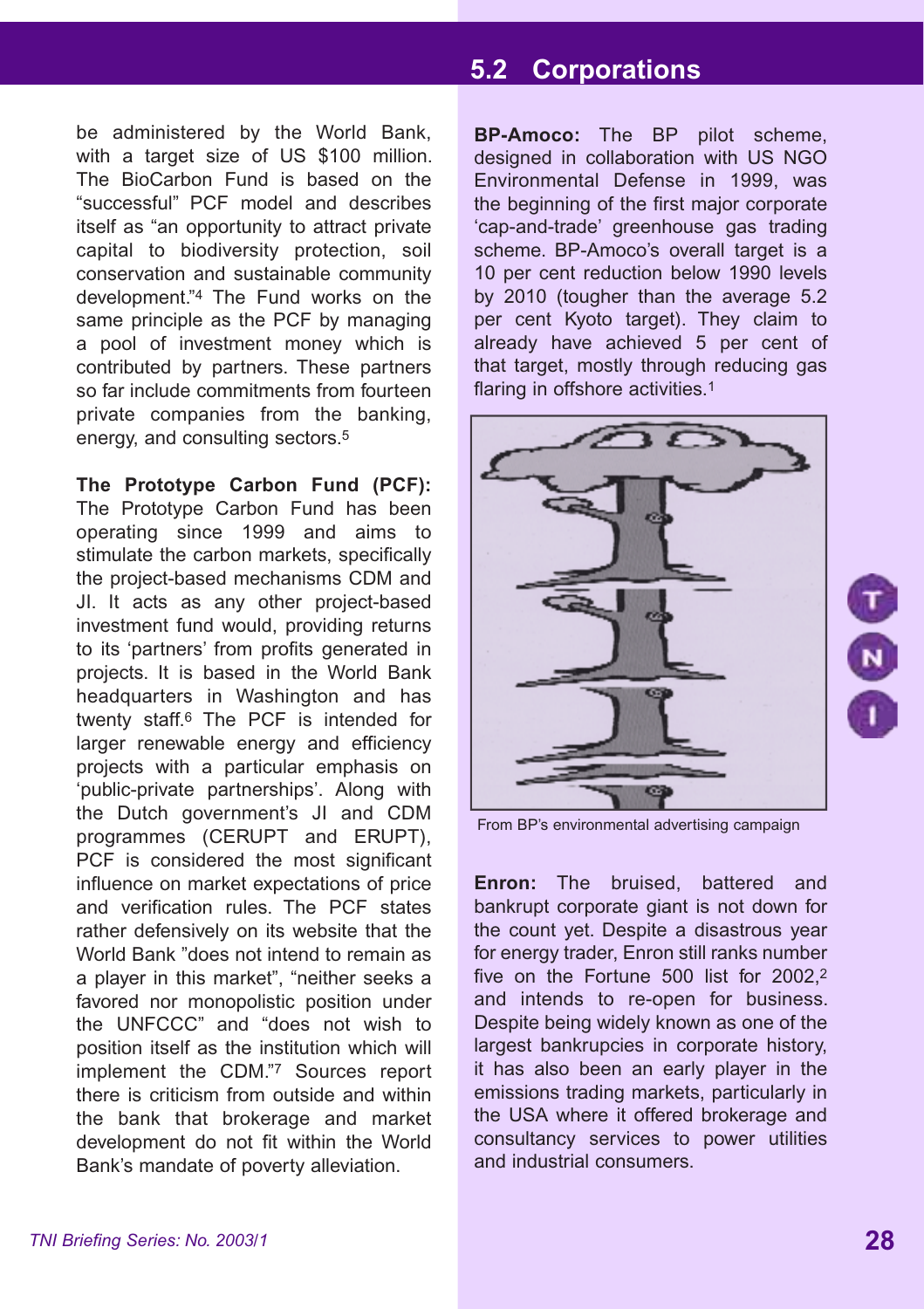Its subsidiary, Enron Global Markets, specialised in  $SO<sub>2</sub>$  and  $NO<sub>x</sub>$  trading in North America. The company pioneered the use of many financial instruments in the emissions markets. It also promoted the concept of cross-commodity swaps, whereby emissions permits could be traded for quantities of gas and coal. It lobbied aggressively to expand emissions trading markets, particularly in greenhouse gases.3 Breaking ranks with other energy corporations, Enron came out in support of the Kyoto Protocol, excited more by the opportunity to expand its emissions trading services to cover a global market, than the more limited single gas markets in North America.

**Shell:** Internal cap-and-trade system launched in 1998, which developed into the Shell Tradeable Emission Permit System (STEPs) programme in 2000. Shell aims to reduce GHG emissions 10 per cent below 1990 levels by 2002 and exceed Kyoto targets through 2010. The trading system includes Shell business units in Southern countries, which will host emission-reduction projects. These permit-generating projects and the way the permits can be sold on into the system are modelled on the CDM.<sup>4</sup>



Just as the business community once lobbied for 'more evidence on climate change' and then 'the inclusion of marketbased mechanisms to achieve greenhouse gas reductions', they are now lobbying for as many market opportunities as possible within the Kyoto trading regime. The many different trading schemes create a risk that the market will develop incompatibilities at the international and national levels.

A fragmented market raises business costs, since bridging mechanisms between schemes will have to be created and it generally becomes more difficult for companies to manage risk. Business also repeatedly lobbies for rule standardisation between different trading schemes. The corporate argument is that the legal and administrative costs of completing a trade need to be as low as possible for the markets to be "costeffective" - thus equating cheapness with cost-effectiveness.

**International Chamber of Commerce (ICC):** The most prominent and powerful of corporate lobby groups is the ICC and their position reflects most accurately the spectrum of corporate lobbying strategies. At the last subsidiary bodies meeting of the UNFCCC before the WSSD in 2002, ExxonMobil presented the ICC discussion paper on the role of companies in the Kyoto Mechanisms. The discussion paper states that the ICC believes:

- countries should recognise all valid greenhouse gas emission permits regardless of the national source or final owner of the permits;
- nations should not impose import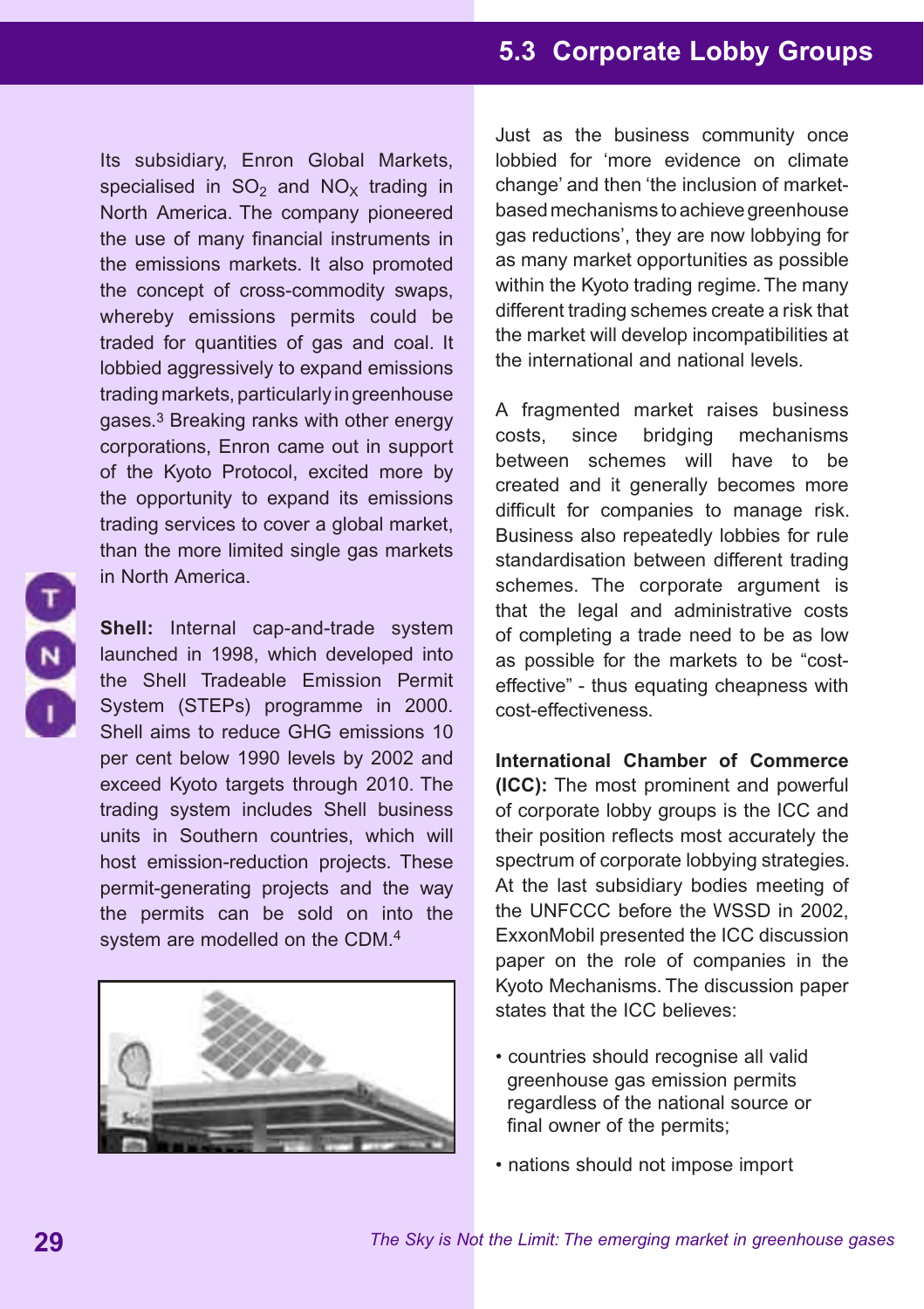or export controls on exchanges of greenhouse gas emissions permits;

- internal transfers of credits between affiliated companies of multinational corporations should not be restricted;
- transparent procedures should be established for national allocations of credits and for project approval so that companies can undertake transactions confidently based on readily available information;
- and nations should not establish eligibility, compliance or liability procedures that retroactively affect transfers undertaken in "good faith" by companies.

ExxonMobil stressed that both "national companies and affiliates of multinational corporations doing business [outside of countries with a Kyoto emissions target] should be equally eligible to develop Clean Development Mechanism projects under national procedures."1

**Emissions Market Development Group:** EMDG was launched by Arthur Anderson, Credit Lyonnais, Swiss Re and Natsource at COP-6 in 2000. It aims to bring together major energy companies committed to the development of international emissions trading, in order to explore ways to build "effective and efficient trading infrastructure."2 The central proposal is a 'carbon repository', where firms could deposit reductions. The repository would facilitate trade of the reductions in advance of the emergence of fully developed national systems. EMDG plans to develop a "carbon rating engine" which would assess carbon value in a systematic and automated way.3



**International Emissions Trading Association:** IETA was set up in 1999 by the UN Conference on Trade and Development (UNCTAD). It first served as a body to develop ideas around emissions trading in the Kyoto Protocol process and later became a fully fledged corporate lobby group, moving from the control of the UN to that of industry.

There are 50 members of the IETA including; BP, CO2e.com, Atomic Energy of Canada Ltd., Eskom, Evolution Markets, KPMG, PricewaterhouseCoopers, Shell, Statoil and TotalFinaElf.4 They commissioned Point Carbon to construct a database of all trading schemes accessible through their website. IETA describe themselves as "the premier voice for the business community on emissions trading", yet they were initially set up by the United Nations. The evolution of the IETA seems symbolic of the direction taken by the UN process itself, away from objective research and further into representation of the needs of already powerful interest groups. IETA met with PERT in 2001 with a plan to coordinate with them and the UK scheme designers in future and to reach out to recruit more members into the association.<sup>5</sup>

**Emissions Marketing Association:**  Working with the slogan "Serving the International Emissions Trading Community," EMA brings together over 140 consultancies and corporations from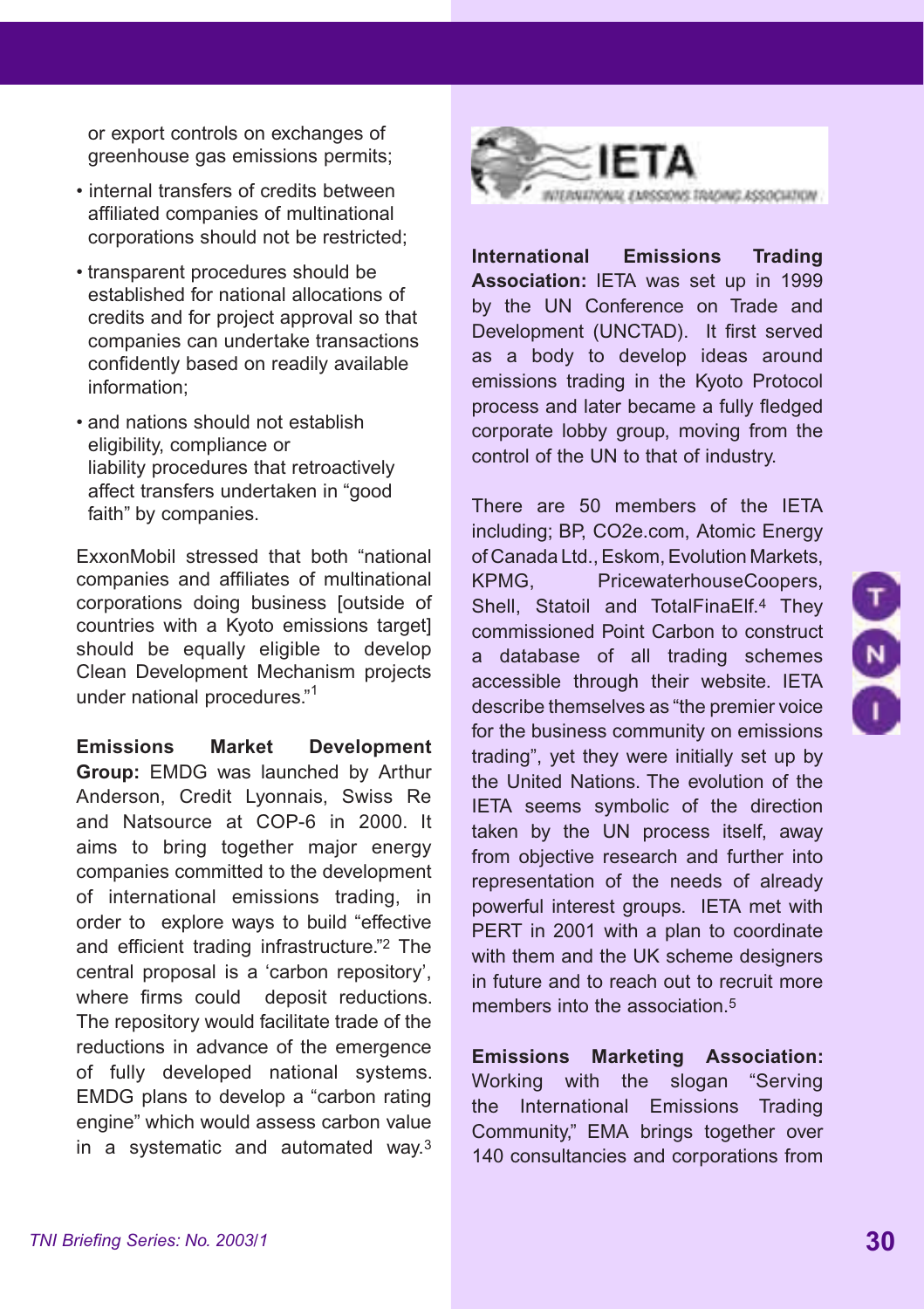around the world, including Mitsubishi, Cargill, Enron and Dow. EMA, which publishes the monthly newsletter 'The Emissions Trader', lobbies against any kind of restrictions or limitations on the use of the emissions trading mechanisms.6 They also provide intellectual support through awareness-raising efforts in the business community around the emerging emissions trading markets.

**World Business Council for Sustainable Development (WBCSD):** By far one of the most sophisticated corporate lobby groups, the WBCSD is essentially a coalition of some 140 CEOs of the world's largest transnational corporations such as Dow, Shell, Eskom, and BP.7 The group has been a pioneer of corporate environmentalism, and has been one of the most dominant business voices in international deliberations on environment and development. The WBCSD favours a global treaty on climate change, though not necessarily outright calling for ratification of the Kyoto Protocol, mostly due to reluctance by its US members.

It has lobbied aggressively to undermine many of its provisions, preferring voluntarism versus regulation.8 The WBCSD has been so successful in promoting itself as a green business coalition that many NGOs have succumbed to their rhetoric and formed alliances with the corporate lobby group. Even campaign groups such as Greenpeace, who years before used to directly campaign against the WBCSD, have recently forged partnerships with them.9

The group has used its carefully crafted

green image and the power of its corporate leaders to influence UN agencies and government institutions to accept WBCSD recommendations of market-based corporatist approaches to environmental and social policy. It has championed the flexible mechanisms of the Kyoto Protocol, and has been heavily involved in influencing the development of rules on emissions trading, such as accounting standards through a 'Greenhouse Gas Protocol', which is envisioned to be a global set of accounting standards and guidelines for emissions reporting.

It cooperates with other business groups such as the ICC and the IETA to coordinate business 'input' into most climate policy negotiations on the international, national, and local level. Its central demand for emissions trading is for nothing less



than global free trade in greenhouse gases with as little government and regulatory intervention as possible.

Greenpeace and the WBCSDat the WSSD

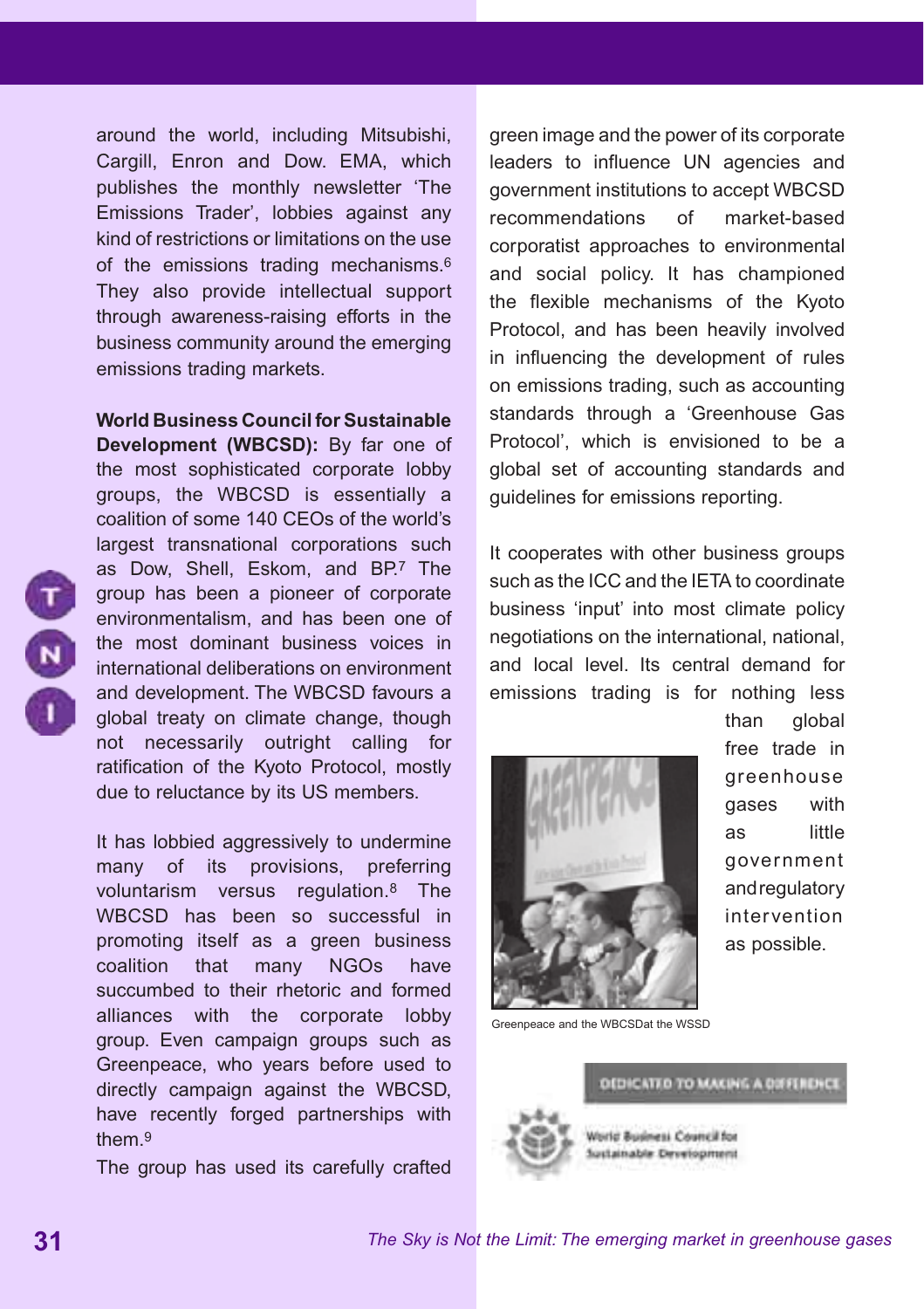**Point Carbon:** Set up in May 2000, this group of researchers based in Norway, produce market analysis in the form of a monthly magazine and in-depth quarterly reports. Their analysis is firmly rooted in the pro-emissions trading camp, and they provide intellectual support for the market. Their mandate is to provide "decisionsupport services, market analysis and intelligence" and they monitor political and economic news to ascertain the effects upon the value of carbon permits.<sup>1</sup> However they are not purely a think tank and lobby the UN process as members of IETA.

**Pew Center:** There is a great deal of integration between the corporate, research and public sector in the UNFCCC, perhaps because climate change has become such a specialised and technocratic subject that only a small number of people have developed the necessary expertise on the issues. It can sometimes be difficult to determine whether a group is a corporate lobby group or not. For example, the Pew Center on Climate Change presents itself as an independent research organisation and they will criticise US policy in a way that the Global Climate Coalition would never have done. However, it has been described as an industry front group and it works with thirty-seven companies - most on the Fortune 500 list - on emissions reductions.2 It is funded by the Pew Charitable Trust, which derives its wealth from Sun Oil Company (Sunoco), Oryx Energy and investments in forestry, mining and oil firms.3



CO<sub>2</sub>e.com: Set up by Cantor Fitzgerald and PricewaterhouseCoopers, CO<sub>2</sub>e.com was launched at COP-6 in The Hague in November 2000. As its name suggests it is a on-line trading website for emissions trading but also provides consultancy, brokerage and other services through its 'associates'. The associates ensure that  $CO<sub>2</sub>e.com$  is a one-stop shop for all emissions trading services. PricewaterhouseCoopers is recommended by  $CO<sub>2</sub>e.com$  for: consultancy, verification and monitoring services, project eligibility as well as 'other financial advice'.1 In the wake of the scandals involving rival Arthur Andersen, these types of combined service units have come under great scrutiny. The same corporation that is giving financial advice should not be involved in accounting, or in this case, verifying credits.

**Evolution Markets LLC:** Riding on the coat-tails of Enron, Evolution Markets LLC has positioned itself to take on much of the business that Enron has lost. The company, offering brokerage and consultancy services, has staked more of its corporate reputation on the emissions trading markets than Enron, which could always rely on its core business of energy trading, generation, and transport. The New York-based company's services cover the full range of emissions trading markets in the USA, including specialised regional markets in Texas, Los Angeles, and the Northeast. Like Enron and other competitors, the company also offers services in coal provision and weather derivatives (financial instruments to protect against risk related to weather, such as heating oil companies losing money if a

T<br>N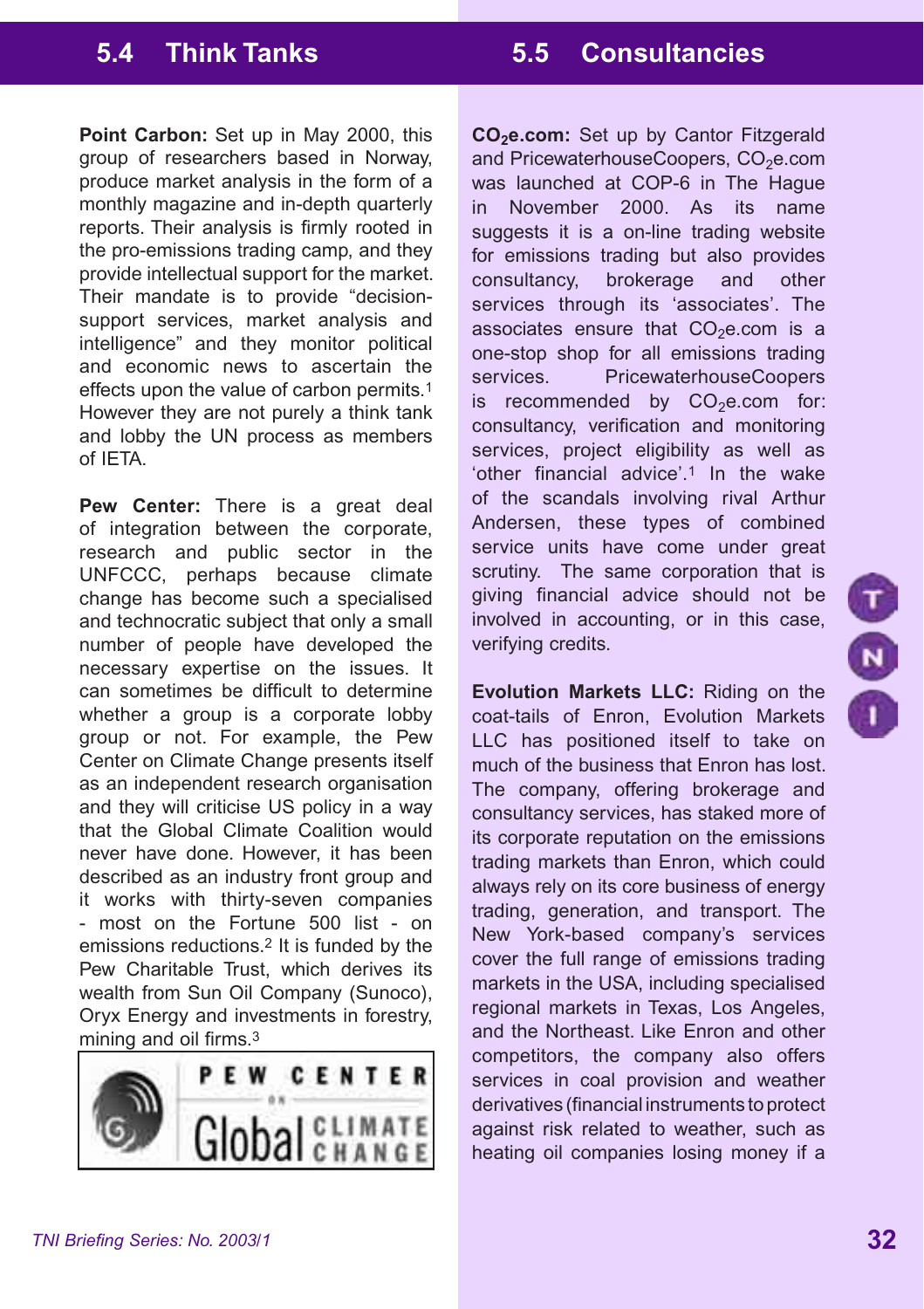winter is too warm and consumers use less oil). Unlike Enron, the company has branched out into offset trading, such as a major sinks project in the Mountain Pine Ridge nation forest reserve in Belize, in which it is brokering the resultant Certified Emissions Reduction (CERs) units the Belize governments expects to generate from the project through the Clean Development Mechanism.2

## **ECO** SECURITIES



**Ecosecurities Ltd:** One of the longest standing financial service providers in the carbon markets and declared the "best environmental advisory body" by Environmental Finance magazine.3 They work in sixty countries and have a large market share - up to 20 per cent of the yearly demand for emissions permits. They seek out potential sites for offset projects and hold them ready for when the demand for offset projects increases.4

**Future Forests:** Having trademarked the term "carbon neutral",<sup>5</sup> Future Forests sell the right to use the term to anyone who will pay enough money into carbon offset projects. Future Forests was established by a former marketing executive and the firm has been very successful in recruiting high profile and fashionable sectors such as music award events, into their scheme. International summits are increasingly using Future Forests to improve their environmental image.

The World Summit on Sustainable Development also used Future Forests to set up a Johannesburg Climate Legacy project which awarded participants Bronze,

Silver and Gold levels of sponsorship and a signed commemorative certificate. based on a sponsorship of US \$10 per tonne of  $CO<sub>2</sub>$ , emitted by the Summit. The scheme failed to reach its targets.<sup>6</sup>

**Natsource:** This transnational energy brokerage firm has offices in the USA, Japan, UK, Canada and Norway and claims to have brokered US \$1.5 billion in emissions transactions.7 Two-thirds of that figure was purely in the sulphur trading markets in the USA in which they have been active in the controversial RECLAIM programme (see "Sulphur trading: model or warning").

Like Enron, the New York-based Natsource is better known for its services in electricity, gas and coal markets. Nonetheless the company is a market leader in emissions trading markets, and has been particularly active in promoting international trades in greenhouse gases. It has a significant presence in Europe where it has brokered the first trades in both the UK and Danish emissions trading markets.

It also boasts having played a key role in, "designing domestic and international climate change policies."8 A recent addition to their staff has been Frank Joshua formerly of the now reviled consultancy giant Andersen. Joshua is widely recognised as one of the principal architects of the market-based mechanisms in the Kyoto Protocol having formerly led the UN Conference on Trade and Development (UNCTAD) Greenhouse Gas Emissions Trading Department, known as the UNCTAD/Earth Council Carbon Market Programme.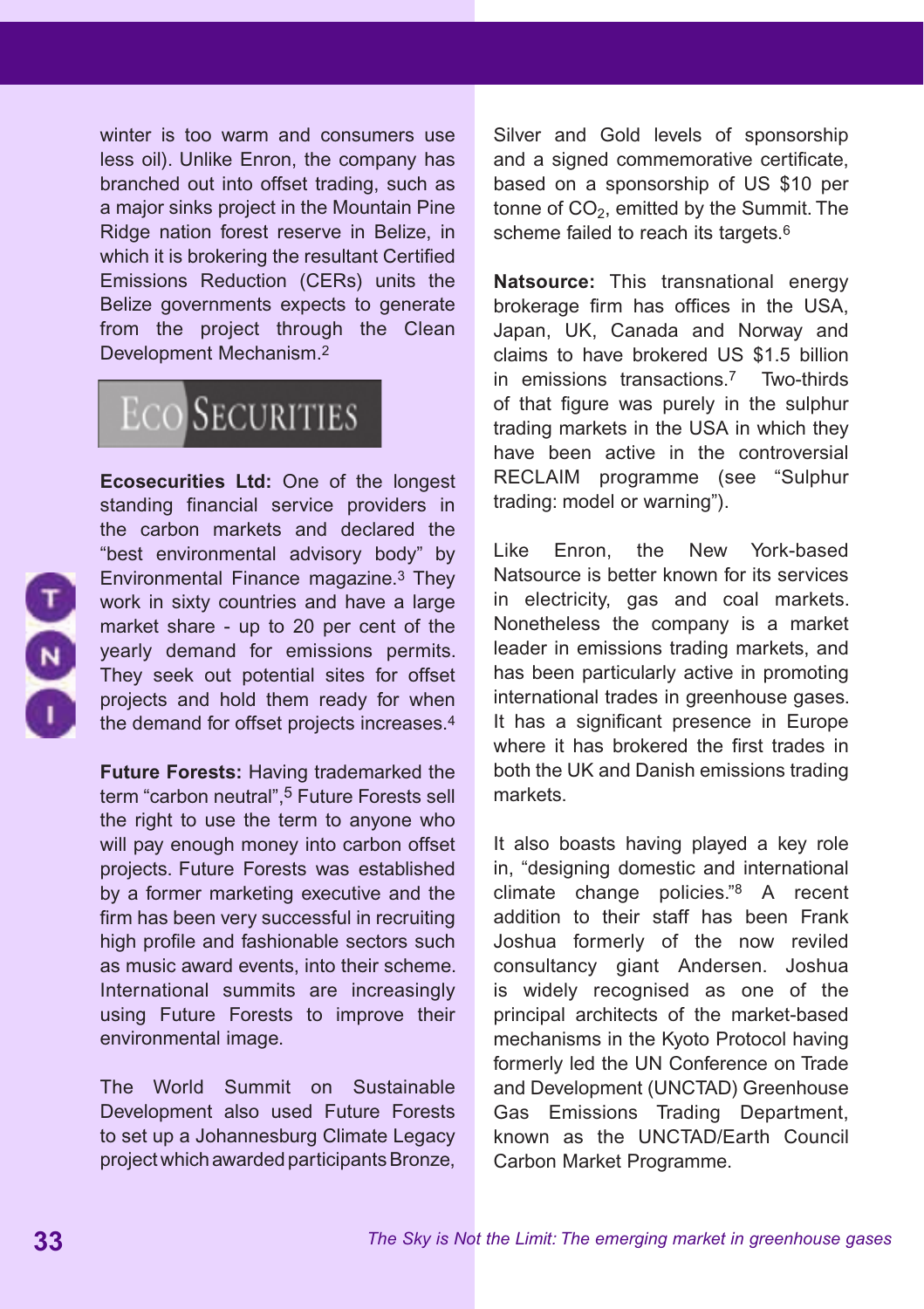**Chicago Climate Exchange:** CCX has been developed by 28 large companies, including Ford, DuPont and BPAmoco, with the cities of Chicago and Mexico city, a group that emits 700m tonnes of carbon dioxide each year, more than than United Kingfom does.<sup>1</sup> It intends to build up to a scheme between Canada, the USA and Mexico in 2003 and then open to international participants in 2004.2 In the words of CCX chairman, Richard Sandor, "there have been years of discussion about the potential for trading carbon emissions, but the Chicago Climate Exchange will offer the first test of the concept on a scale with global potential."3

**Partnership for Climate Action:** PCA was launched just before COP-6 by the US NGO Environmental Defense, Alcan, BP, Dupont, Ontario Power Generation, Pechiney, Shell and Suncor. Their aggregate emissions exceeded 360 million metric tons of  $CO<sub>2</sub>$  in 1990, which means this group would be the 15th largest emitter in the world if it were a country.4

**Pilot Emissions Reduction Trading Project (PERT - now known as CleanAir Canada):** "In 1995 a group of companies in Canada, (including DuPont), recognised emissions trading would be a reality and that we would like to participate in it."5 The group decided to launch PERT and obtained approval from the Ontario Ministry of the Environment. "PERT has become a learning forum in which more than 102 entities, including companies, NGOs, academia and government agencies could come together. We were no longer just talking about emissions trading but had a system which allowed for real trading to exist."6 PERT recently evolved into CleanAir Canada.7

**Environmental Defense:** Environmental Defense (formerly Environmental Defense Fund - EDF) is widely credited with developing and writing much of the Title IV section of the US Clean Air Act which established a nationwide tradeable permit scheme for sulfur dioxide  $(SO<sub>2</sub>)$ .<sup>1</sup> The group has been a longtime staunch advocate of market-based corporatist approaches to environmental problemsolving. Their own research on the effects of the US sulphur trading system has largely ignored the concerns of community groups.

Exposure to increased levels of  $SO<sub>2</sub>$ downstream from power utilities and industries were now emboldened by the market to increase emissions so long as they could buy relatively cheap credits in the EDF-backed scheme. While it is indeed true that aggregate levels of  $SO<sub>2</sub>$  have decreased in the US, academic studies and The New York Times attributed this phenomenon more to the use of relatively inexpensive technologies deployed onsite and process innovations rather than from trading.2 Some locations, a large majority of which are poor and predominately communities of colour, have been reporting increased emissions of  $SO<sub>2</sub>$ and resultant toxic co-pollutants such as Particulate Matter and Volatile Organic Compounds lethal to human health and the environment.3 This prompted the National Environmental Justice Advisory Council, a government appointed body, to oppose any expansion of pollution trading schemes in the US and called on the US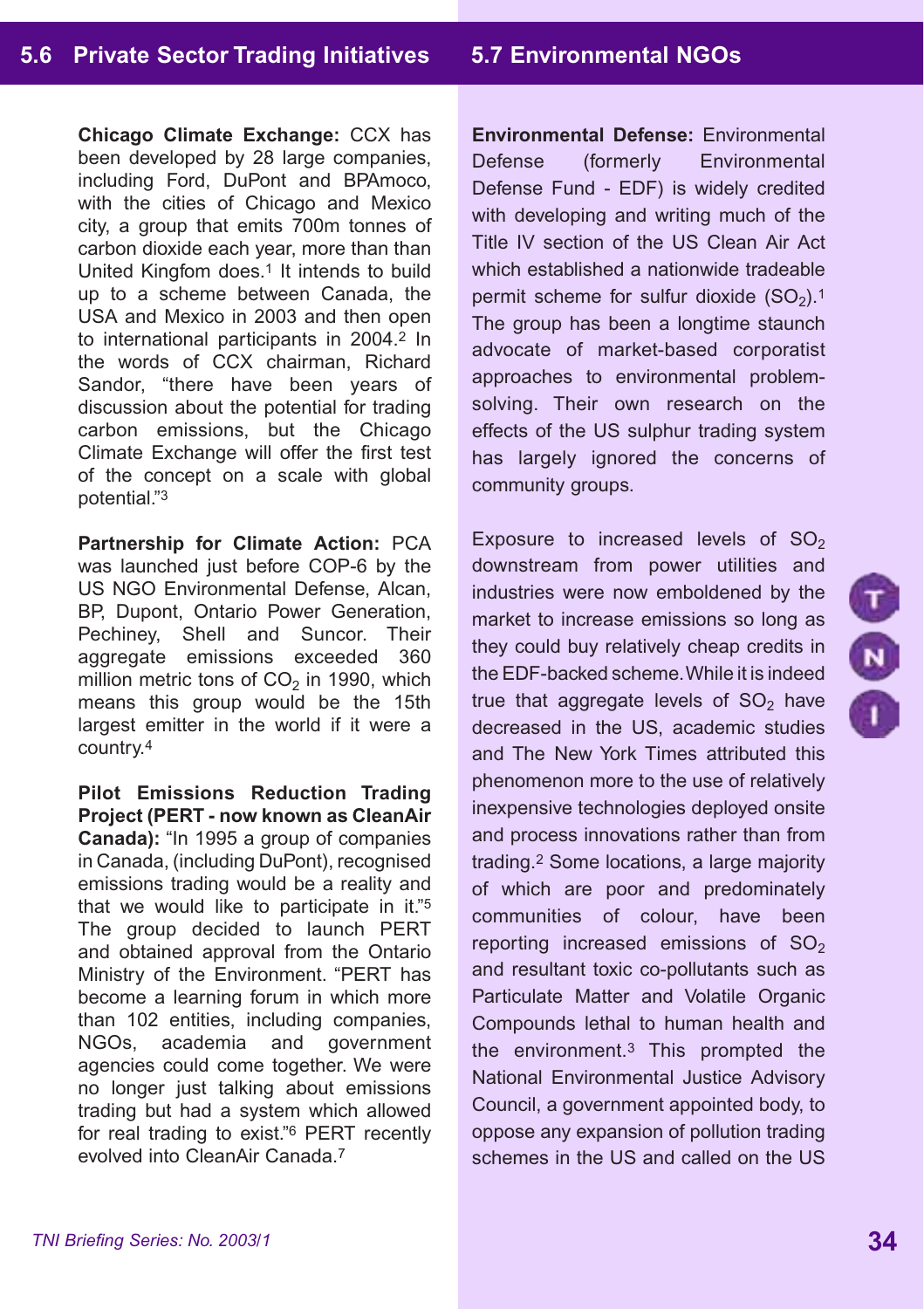government to address the environmental justice impacts of emissions trading. While EDF has since paid more heed to issues of environmental justice, it has not deviated from its insistence on expanding pollution trading initiatives both domestically and on a global level. The group has lobbied intensively for emissions trading to be included and given more prominence in the Kyoto Protocol, despite the significant differences between regulating more localised pollutant gases such as  $SO<sub>2</sub>$ and greenhouse gases which are more difficult to monitor, measure and verify. As environmental justice campaigner and prominent critic of the EDF approach, Mike Belliveau comments, "the international arena and global ecological stability now become the expanded testing ground for the free market theory of pollution trading… Blind faith in market forces and neo-liberal passion for regulatory reform have overshadowed the fact that emissions trading does not in fact reduce pollution."4

**World Resources Institute:** Like Environment Defense, the World Resources Institute has been a longtime advocate of free market environmentalism and corporatist approaches. The Washington DC based think-tank has been a major partner of corporate lobby groups such as the World Business Council for Sustainable Development, and receives substantial support from government and UN agencies, international financial institutions such as the World Bank and Asian Development Bank, and individual corporations such as Monsanto, TotalFinaElf, Shell, BP, Cargill Dow, and many others.5 WRI has long advocated an international emisssion trading system and the Protocol's marketbased mechanisms as the most "politically acceptable international rules that secure cost-effectiveness and environmental integrity."<sup>6</sup>

**WWF:** With an annual budget 3.5 times that of the WTO, dwarfing even some Pacific and African countries' Gross National Product, the World Wildlife Fund resembles more of a corporation than anything else.7 The conservation group receives substantial corporate funding and as with other NGO's mentioned, has long favoured market-based approaches to environmental problem-solving particularly with regard to climate policy. Recently the group has called on EU Environment Ministers to support and adopt the EU Emissions Trading Directive which will establish an ambitious EU-wide emissions trading programme, including greenhouse gases, by 2005.8

Interestingly, the group concedes that, "if some of the proposals being put forward at the moment are accepted, the capand-trade system will actually harm the environment and the climate."9 WWF is also developing an eco-label for the CDM which it argues will be a 'gold standard' certification programme, which would help provide "certainty for investors and real climate benefit."10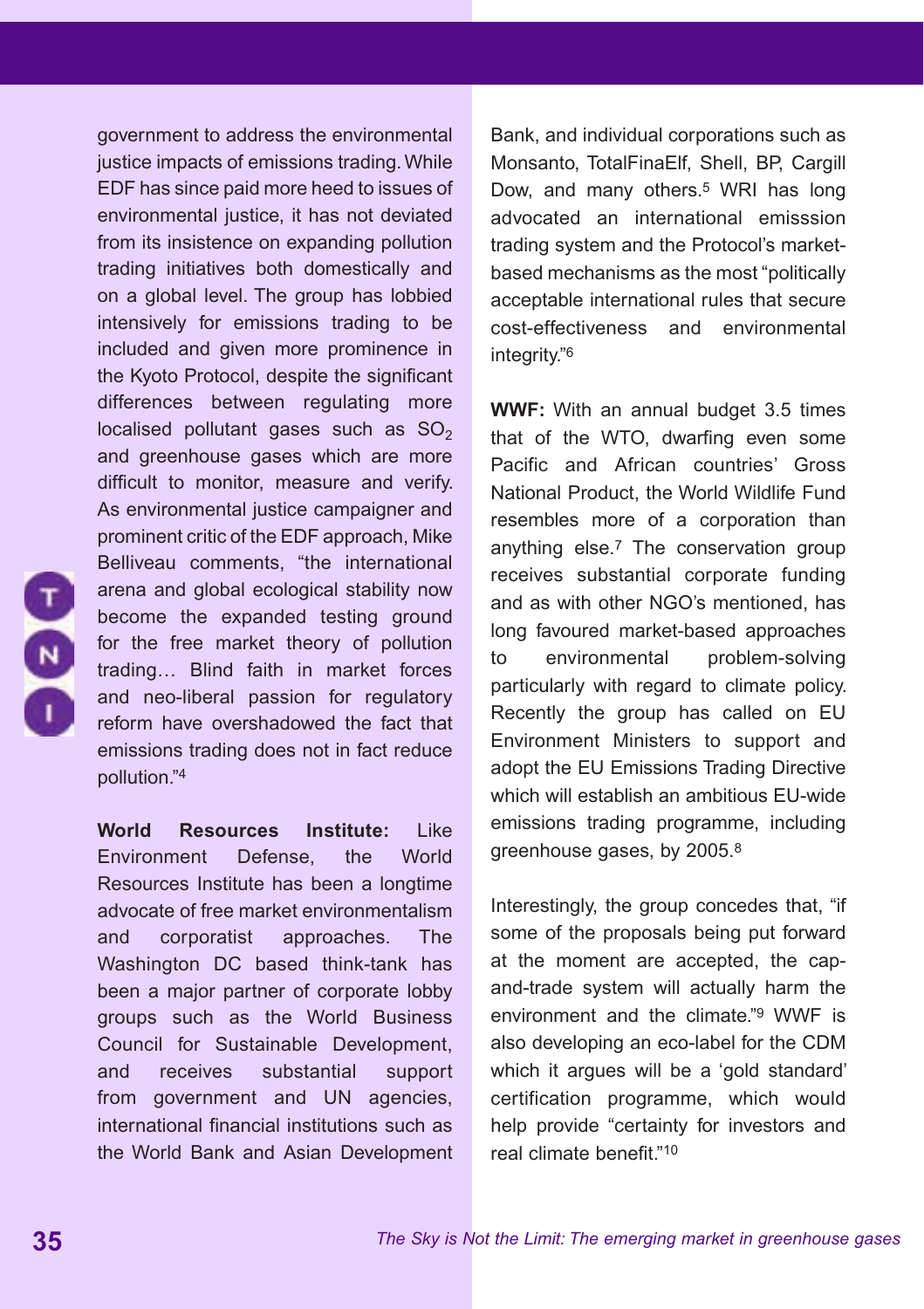**Greenpeace:** The world's most famous environmental brand, Greenpeace has developed its reputation by taking an uncompromising attitude towards stopping threats to the environment and through high-profile actions. In the past, Greenpeace has been highly critical of the inclusion of the market-based mechanisms in the Kyoto Protocol, and has campaigned directly against the destructive role of corporate lobby groups and their pro-emissions trading stance.11

Not long ago, the group issued brilliant reports on the role of corporate lobby groups and the obsessive "dash for cash" corporations were pursuing, and how such emphasis would ultimately undermine the climate treaty.12 Greenpeace Climate Policy Director Bill Hare, commenting at COP-5 of the climate negotiations in Buenos Aires, said: "This is turning into a trade and economic negotiation - climate is getting pushed further and further down the agenda. Science is being replaced by carbon trading markets as the driver for the talks."13

However, over the years, Greenpeace's critique of emissions trading and the role of industry has faded into the background, as it has since focused almost exclusively on Kyoto ratification and campaigns against corporations still opposed to the treaty such as ExxonMobil.14 At its recent launch of the Choose Positive Energy campaign, the headline speaker was none other than former Shell boss and head of the corporate lobby group Business Action for Sustainable Development (BASD), Mark Moody Stuart.15

Greenpeace also controversially allied itself publically with the World Business Council for Sustainable Development at the Johannesburg Rio +10 summit.16 The two former adversaries announced that they were "shelving their differences" and called upon leaders to take action on climate change. Soon after, the WBCSD clarified to the press that it did not necessarily mean that the business group was calling for Kyoto ratification, contradicting Greenpeace's assertions that it was 17

Greenpeace's increasingly muted opposition to emissions trading and its tacit and active endorsement of companies that support the Kyoto Protocol has been a major ideological victory for sophisticated corporate lobby groups such as the WBCSD, and has paved the way for further expansion and development of the market-based mechanisms.



Many image conscious corporations seek to show off their environmental credentials and thereby allay public concern by teaming up with a trusted major environmnental brand such as WWF or Greenpeace. In turn these groups feel they can excercise greater leverage over a company's behaviour. However at what cost?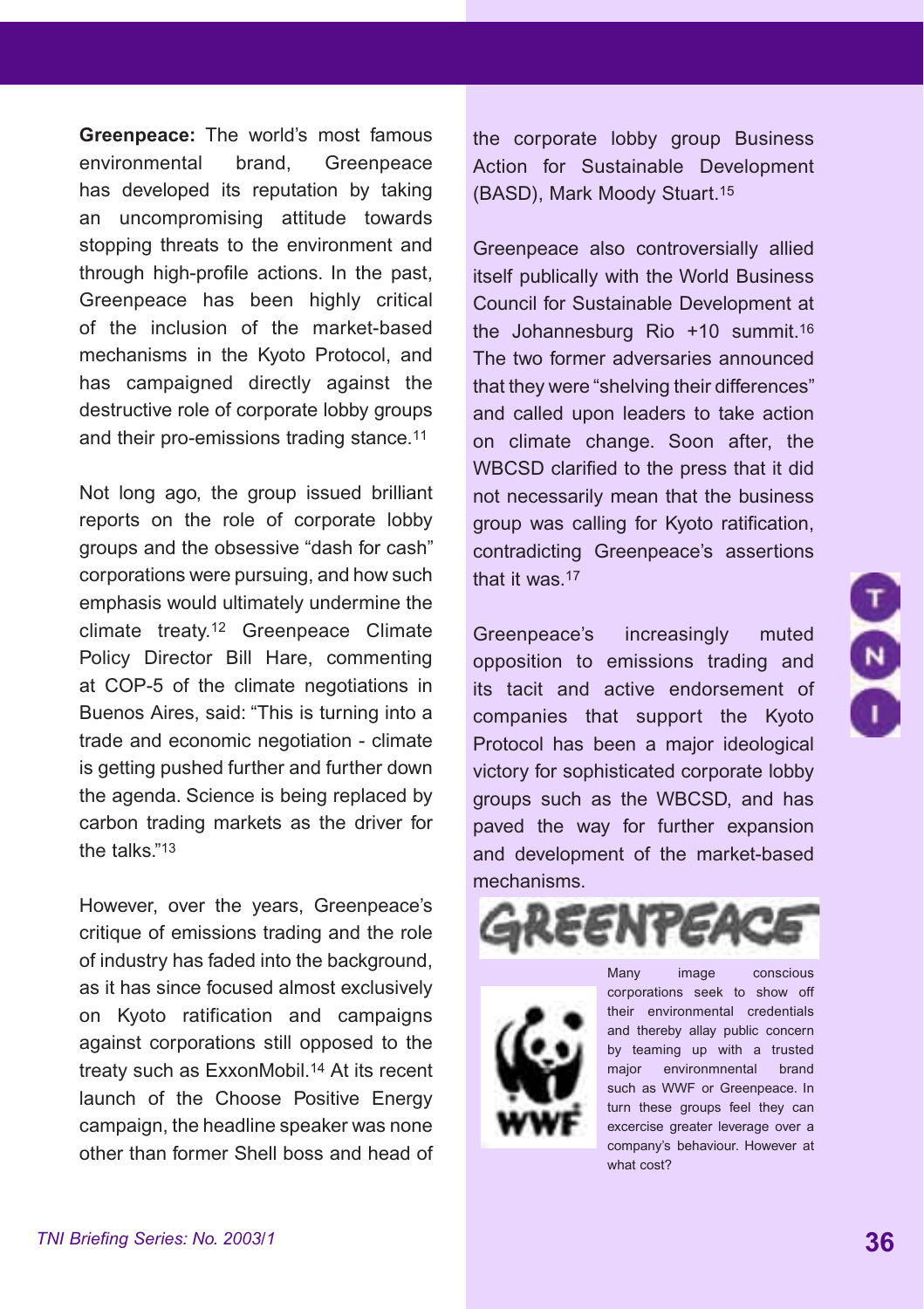## **Conclusion: can emissions trading work?**

he answer to this question necessarily lies in the deconstruction The answer to this question<br>
necessarily lies in the deconstruction<br>
of what it means to say 'work'. If success is measured by financial indices and the continuation of the economic and social order as it stands today, then emissions trading will be hailed as a victorious solution. Even with all the inherent problems of accounting, verification and monitoring, those constructing the emissions markets will make them 'work'. As can be seen with other current financial markets, even the ongoing scandals of fraud and cheating and regular occurrences of currency crises, capital flight and recession never stopped them in their tracks. The corporate scandals in the US, sparked by the Enron saga, had the power to expose fundamental flaws in the current economic system. However it was a missed opportunity. The markets may have suffered slightly but the 'crisis' was momentary and faith was soon restored in the system. Even while further scandals were erupting, other political news such as the 'War On Terror' soon eclipsed them in the news headlines.

These same problems encountered by other financial markets will apply to emissions trading and will be exacerbated by the absence of a credible and independent monitoring and verification body. At the same time as hundreds of millions of dollars are invested in setting up trading schemes all over the world, virtually no financial support is channelled into vital regulatory infrastructure. The UK alone has spent UK £215 million on their trial trading scheme.1 As brokers, consultants, accountants, speculators, energy corporations and politicians all scramble for a piece of the emissions trading pie, no equivalent level of activity is seen from credible verifiers or monitors. This imbalance can only lead to an emissions market dangerously reliant upon the integrity of corporations to file accurate reports of emissions levels as well as emissions reductions from projects. More worryingly, this inactivity from the regulatory side, means that corporations such as PricewaterhouseCoopers and Cantor Fitzgerald are playing multiple roles of accountants for polluting firms, verifiers of emission reduction projects as well as consultants. This can only lead to a severe conflict of interests, resulting in fraud and ultimately little guarantee of actual emissions reductions.

However all these problems will not stop the markets from 'working'. The markets will be functional, in much the same way that other financial markets are able to distract attention from their own fundamental flaws and isolate Enron and others by labelling them 'bad apples'. The very survival of a market depends on its ability to appear stable with minimal regulatory 'interference'. A well-financed public relations industry as well as a lack of awareness and education on these issues in the world's general population will help maintain a semblance of stability and functionality. Emissions markets are not an exception and will benefit from the same illusion-building process.

## **The gap between theory and practice**

However, once the meaning of whether or not trading will 'work' is expanded to include other values, then the fog created by impenetrable free-market rhetoric begins to clear. Emissions trading is bad for people and the planet. It is the child of an economic system that has wreaked havoc on ecosystems and communities across the globe. But instead of learning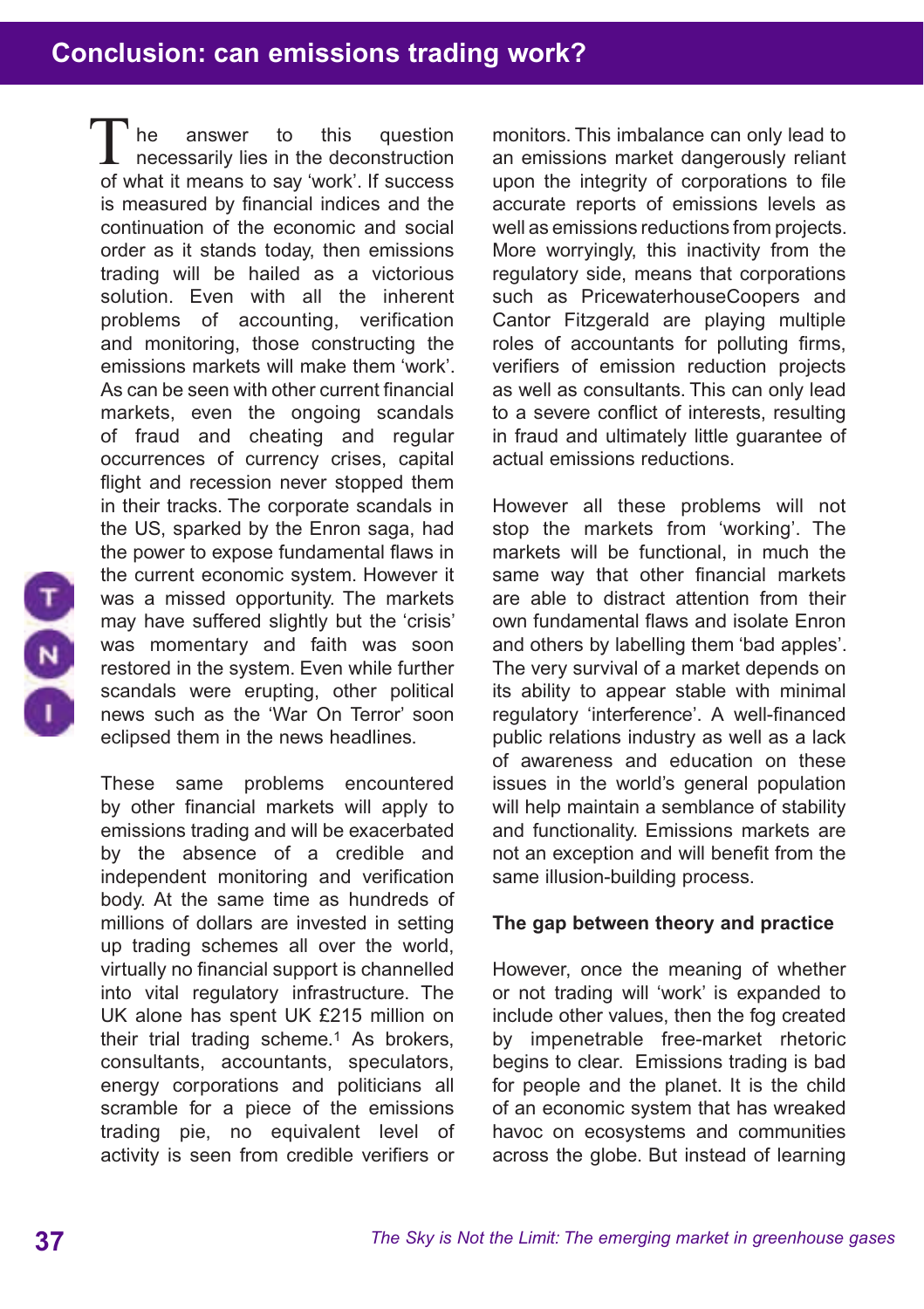the lessons from a disastrous history of imposing one-size-fits-all, top-down policies, emissions trading exemplifies that approach, closing off the space from which grassroots bottom-up solutions could emerge.

The only instance where an emissions trading scheme could work, for more than the free-market economic system, is if it were small, highly regulated, tightly defined, had no co-pollutants side effects, had rigorous independent monitoring and verification and vibrant community consultation, participation and assessment.

BP predicts that it will increase future oil and gas output by 3 per cent annually.<sup>3</sup> This will take their total emissions over that of the UK. Furthermore, BP's investment in renewable energy is a mere 1 per cent of the US \$8 billion it spends on fossil fuel exploration and production every year.4

Corporations, motivated by profit, will not voluntarily cease damaging the planet and destabilising the climate if that practice provides the main source of their income. Emissions trading allows big corporations to dodge their responsibilites, by gaming a

However these are not features of any emissions trading system currently functioning or planned for the future. Another inescapable reality of emissions trading is that toxic co-pollutants are inherent in the production of most emissions of local and global pollutants.

Therefore in no imaginable reality, could emissions trading 'work' for people and the planet.

In answer to those criticisms, greenhouse gas emissions trading proponents, and moderate critics, claim that the market is a transitional solution to give governments and corporations time to make the real changes that are needed. However major oil corporations such as BP and Shell, both enthusiastic initiators of internal trading schemes, have never voiced any serious intention to curb their main activities of oil exploration or production in the future. In fact, at the same time as the company claim reductions in emissions internally,

*"The safeguards that you need in place are as complex, or even more complex, as the regulations that industry complained about in the first place."2*

*— Mike Belliveau, Natural Resources Council of Maine*

system they helped design and making superficial changes in their behaviour while continuing harmful 'business as usual' practices. Resistance to corporate power and government acquiesence is in danger of being distracted by engagement with

emissions markets. Many NGOs will take up their role as verifiers and monitors, ultimately resulting in divisions between those for and against emissions trading. The woefully inadequate regulation of emissions markets ensures that it will be difficult and time-consuming to check the veracity of corporations' claims that they have reduced their pollution levels. Meanwhile it will be tragically clear how much their emissions have increased through continuing to invest in fossil-fuel projects which often result in gross abuse of human rights, such as the Baku pipeline project, and the further destruction of pristine ecosystems like the soon-to-be exploited Arctic.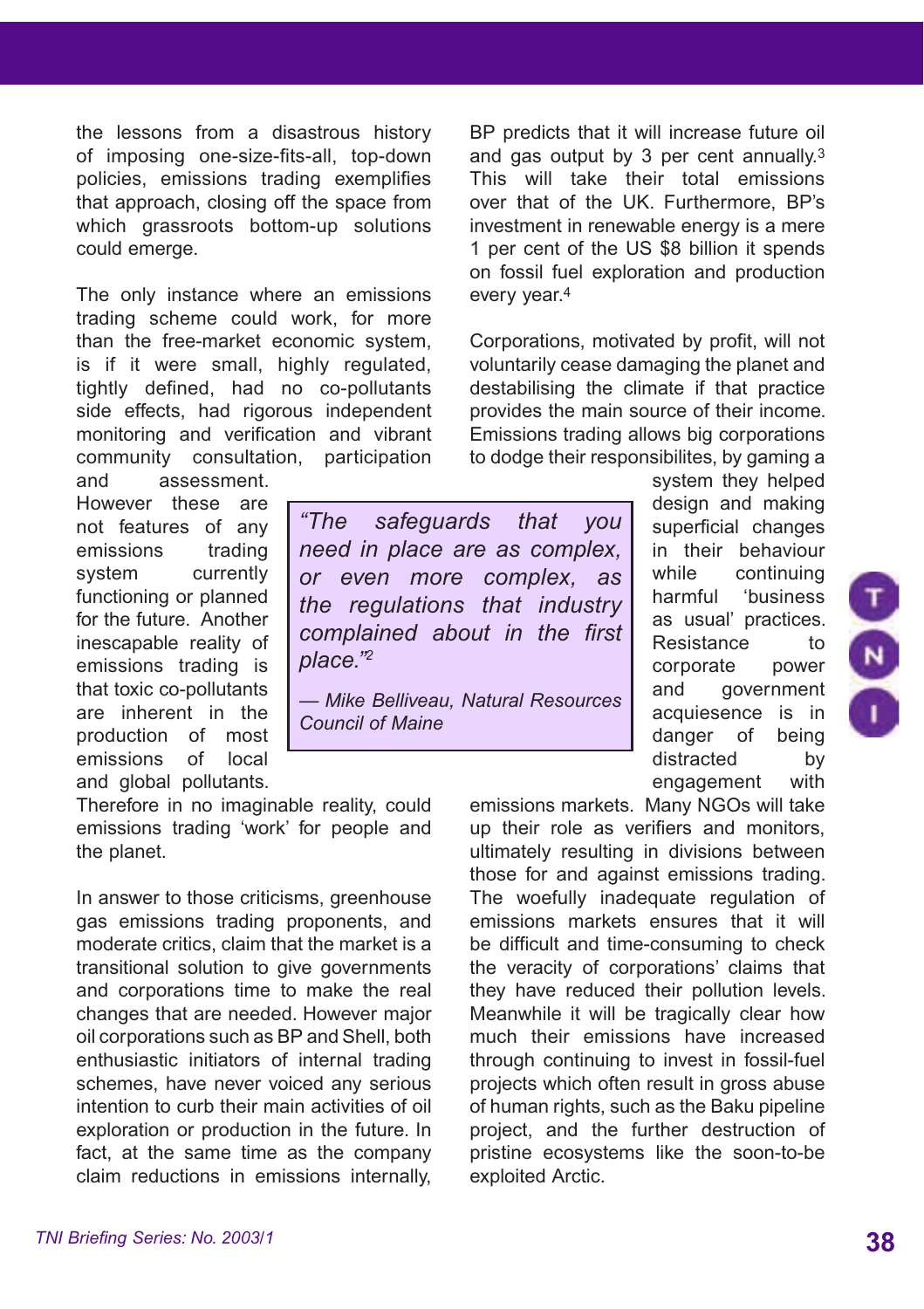## **Further reading:**

**"Pollution Trading and Environmental Injustice: Los Angeles' Failed Experiment in Air Quality Policy".** Richard Toshiyuki Drury, Michael E. Belliveau, J. Scott Kuhn and Shipra Bansal (1999) Duke Environmental Law & Policy Forum. http://www.law.duke.edu/journals/delpf/

**"Democracy or Carbocracy?"** Lohmann, Larry, The Corner House. Briefing #24.

**"Greenhouse Market Mania: UN climate talks corrupted by corporate psuedo-solutions."**  Corporate Europe Observatory (CEO), CEO Issue Briefing, November 2000.

**"Privatising Nature: Political struggles for the global commons"** Goldman, Michael. TNI/Pluto Press, April 1998.

**"Marketing the Earth: The World Bank and Sustainable Development."** Friends of the Earth/Halifax Initiative. 2002. http://www.foe.org

## **Weblinks:**

http://www.tni.org http://www.seen.org http://www.corporateeurope.org http://www.climate.indymedia.org http://www.risingtide.org.uk http://www.corpwatch.org http://www.wrm.org.uy http://www.cdmwatch.org http://www.ejrc.cau.edu/climatechgpoc.html http://www.twnside.org.sg/climate.htm

**Images:** Zoe Young, Dylan Howitt, Heidi Bachram, Adam Ma'anit, Cheekystreak Productions, Christina Hotz, Comunidad del Limay.

**Thank-you to:** all in TNI, Dudu

Mphenyeke, Sajida Khan, Mike Belliveau, Larry Lohmann, Markb, Ben Pearson, Robin, Giorgos Kallis, Ell Southern, Kevin Smith, Tammy Gilbertson, Tom Goldtooth, Patrick Bond, CEO, Marijke Torfs, Peer de Rijk, Susan George, eyfa, Rob Bradley, Pedro, Nuno, Suraje and Goncalo, all at Khanya College, all at The Graduate School of Public and Development Management (University of the Witwatersrand), Sean, families & friends who put up with us during this time.

## **A first giant step backwards**

The market in greenhouse gases under the Kyoto Protocol signals a historic proliferation of the free-market principle into the environmental sphere. It will be the first global trade in emissions and sets a disturbing precedent. The stage has now been set for the further encroachment of free-market environmentalism into international decision-making processes.

Environmental agreements are now being transformed into economic treaties and emissions trading is evidence of the might that trade institutions have over environmental values. For example, the much-cited inspiration for the Kyoto emissions market - the sulphur trading market in the USA - has already spawned a whole generation of US-based pollution trading schemes. These plans include establishing trading schemes in mercury and water pollution permits. Emissions trading is also part of a wider trend towards privatisation and deregulation. Health, education, transport, energy and genetic information are all being privatised in ongoing processes in the WTO and the multitude of economic agreements currently being negotiated. Emissions trading is one more aspect of that trend and the interconnectedness of these processes is important to take into account when evaluating whether this new market will 'work' or not.

## **The challenge ahead**

To truly challenge climate change is to challenge corporate power, free-market policies and economic, social and environmental inequality. Empowered communities must be at the centre of decision-making about environmental problem. Otherwise, over-consumption, erosion of democracy and underlying patterns of domination are doomed to be replicated. Emissions trading transfers ownership of sustainable development to the private sector. It might once have seemed unimaginable that the drivers of a system that created climate change would be steering the solutions. Sadly it appears that the sky is, after all, not the limit.

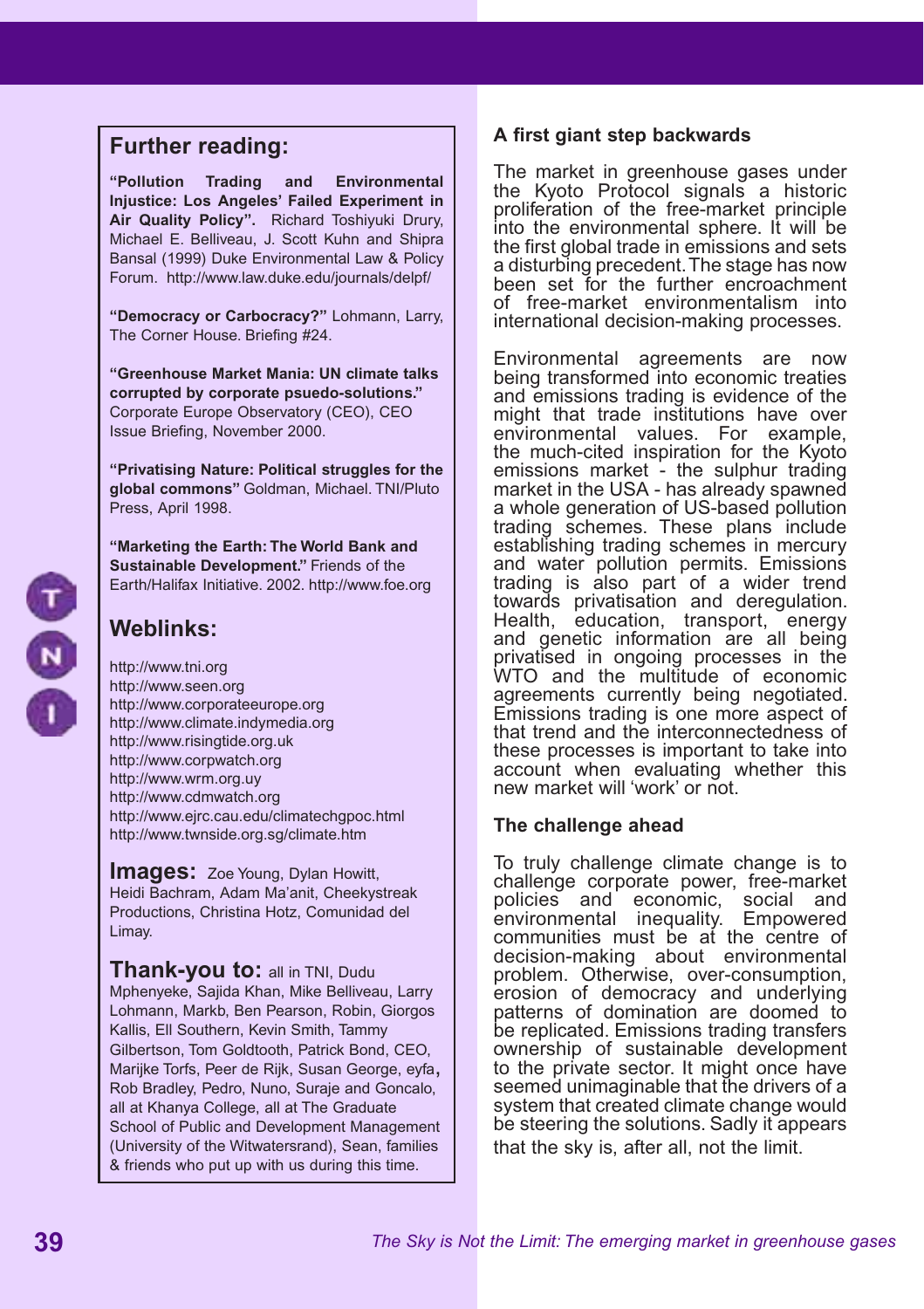## **Introduction:**

1. See Page 10 for more on the UNFCCC.

2. According to Annie Petsonk of US NGO Environmental Defense, the WSSD 'revealed' that "While political leadership for broad environment and development issues is sorely lacking, the world's best hope for tackling climate change, improving water management, and protecting forests, remains legally binding treaties like the Kyoto Protocol, whose market mechanisms will engage countries, companies and communities in the search for better, cheaper, faster ways of meeting environmental targets." Palazzolo, Rose. 'Back Down to Earth: Wrap-Up on Johannesburg Summit'. Environmental Defense, September 6, 2002, http://www.environmentaldefense.org/article.cfm?ContentID=2289

3. CorpWatch.'Massive Rally Against Climate Injustice'. Press Release, October 28, 2002. http://www.corpwatch.org/press/PPD.jsp?articleid=4649]

4. "Bangkok to reject all carbon-credit deals." Pradit Ruangdit. The Bangkok Post. http://scoop.bangkokpost.co.th/bkkpost/2002/sep2002/bp20020911/news/11Sep2002\_news06.html

5. AFP. 'Activists Hail Climate Accord as "First Step" But Rue Concessions'. Agence France Presse, July 23, 2001

## **1.1 Environmental injustice in the USA:**

1. Clean the Air campaign fact sheets & reports. "Power Plants, Your Health and the Environment." http://cta.policy.net/proactive/newsroom/release.vtml?id=17320

2. US Environment Protection Agency. "Progress report on the EPA Acid Rain program." 1999,Page4. http://www.epa.gov/airmarkt/progress/arpreport/acidrainprogress.pdf

3. RECLAIM program website http://www.aqmd.gov/reclaim/reclaim.html

4. EPAwebsite: http://www.epa.gov/region09/cross\_pr/innovations/reclaim.html

5. Interview with author of Mike Belliveau from Natural Resources Council of Maine in July 2002.

6. AQMD ISSUES VIOLATION FOR ALLEGED FALSE REPORTS IN RECLAIM. Aug. 2, 2002. website: http://www.aqmd.gov/news1/acenov.htm

7. See Environmental Justice Resource Centre for more information: http://www.ejrc.cau.edu/

8. The Geographic Relation Between Household Income and Polluting Factories. Friends of the Earth UK. 1999. http://www.foe.co.uk/resource/reports/income\_pollution.html

9. "Pollution Trading and Environmental Injustice: Los Angeles' Failed Experiment in Air Quality Policy". Richard Toshiyuki Drury, Michael E. Belliveau, J. Scott Kuhn and Shipra Bansal (1999) Duke<br>Environmental Law & Policy Forum. > http://www.law.duke.edu/iournals/delpf/ Law & Policy Forum. > http://www.law.duke.edu/journals/delpf/

## **1.2 Dumping on South Africa:**

1. Survey carried out by local resident, Sajida Khan. Contact details available on request from Carbon Trade Watch team.

2. Letter from PCF manager, Ken Newcombe to the Mayor of Durban. May 2002. Copy available on request from Carbon Trade Watch team.

3. Stated by DSW manager, Dave Turner, in an interview recorded by the writer in November 2002.

4. PCFProject note for "Durban - landfill gas to electricity project". 10/06/02. Available from PCF website: http://prototypecarbonfund.org/router.cfm?Page=DocLib&Dtype=1 5. Recorded interview with local resident, Sajida Khan. August 2002.

6. PCFProject note for "Durban - landfill gas to electricity project". 10/06/02. Available from PCF website: http://prototypecarbonfund.org/router.cfm?Page=DocLib&Dtype=1

7. Letter from the assistant town clerk of the City of Durban to local resident Mr V.P. Vallabh. 6/10/87. Copy available on request from Carbon Trade Watch team.

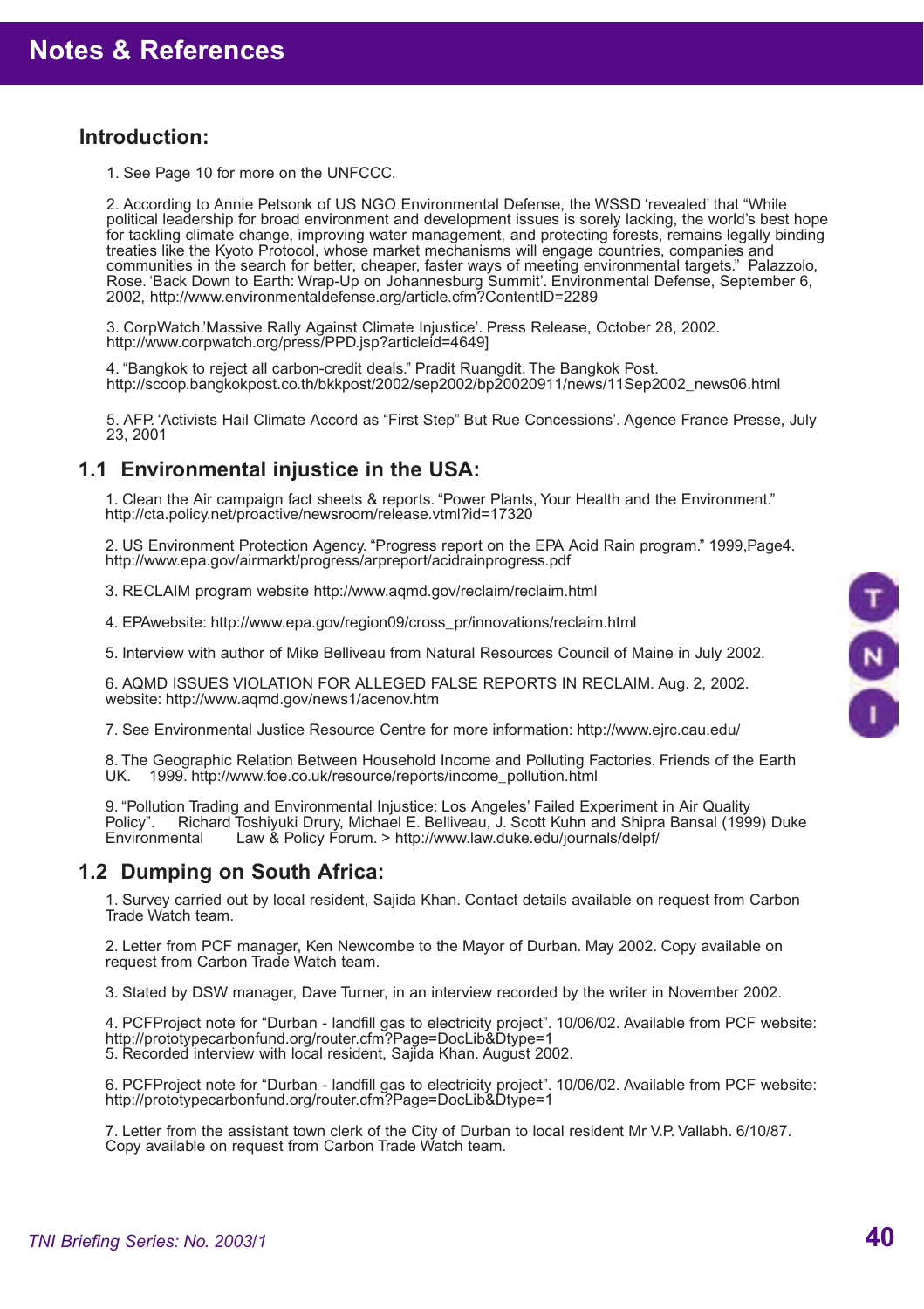8. Ecoserv report commissioned by DSW. 1996. Copy available on request from Carbon Trade Watch team.

9. Environmental Defense Scorecard results for Cadmium: http://www.scorecard.org/chemical-profiles/summary.tcl?edf\_substance\_id=+7440-43-9 & lead: http://www.scorecard.org/chemical-profiles/summary.tcl?edf\_substance\_id=7439%2d92%2d1

10. Stated by DSW manager, Dave Turner, in an interview recorded by the writer in November 2002.

## **1.3 Greenwashing privatisation in Uganda:**

1. PCF website under "Uganda Project Public Topic Area", at the Validated Project Design Documents in the Project Design Document, 4th of December 2001, http://prototypecarbonfund.org/ router.cfm?Page=Topics&ActionPage=/pcf/List/postings.cfm&CONFID=27&ShowArchives=Yes The PCF calls the hydropower plants small, ESD, leading the design of the project calls them medium-sized, http:/ /www.esd.co.uk/eec/

2. PCF website under "Uganda Project Public Topic Area" at the Comments from the International Rivers Network (IRN), 10th of May 2002 http://prototypecarbonfund.org/router.cfm?Page=Topics&ECONFID=27

3. PCF website under "Uganda Project Public Topic Area" at Re:Comments from the International Rivers Network (IRN), 23th of July 2002, http://prototypecarbonfund.org/router.cfm?Page=Topics&ECONFID=27

4. PCF website under "Safeguard Policies". http://prototypecarbonfund.org/router.cfm?Page=Projects

5. PCF website under "Uganda Project Public Topic Area" at the Comments from the International Rivers Network (IRN), 10th of May 2002 http://prototypecarbonfund.org/router.cfm?Page=Topics&ECONFID=27

6. http://www.ich.no/kurs/he2002/uganda\_fact.htm & http://allafrica.com/stories/200207220277.html

7. Privatisation and poverty: the distributional impact of utility privatisation. Kate Bayliss. Centre on Regulation and Competition, Manchester University, Working Paper No. 16, ISBN:1-904056-15-6, January 2002.

8. Business Report, South Africa. "Eskom Enterprises will light up Uganda." Khulu Phasiwe. November 28, 2002 at 08:46AM. http://www.busrep.co.za/html/busrep/br\_search\_frame.php

9. Global Environment FacilityProposal for a PDF Block B Grant. http://www.gefweb.org/operport/ uganda.doc p.5,6

10. PCF website, in Project Idea Notes, 'Energy for Rural Transformation PIN'

11. Business Report, South Africa. "Privatisation's toll: 100 000 jobs so far." Mokgadi Pela and Khulu Phasiwe. October 03 2002 at 08:26AM. http://www.busrep.co.za/html/busrep/br\_search\_frame.php

12. Business Report, South Africa. "Eskom seeks connection between big finance and power to the people." Quentin Wray. October 12, 2001 at 07:37AM. http://www.busrep.co.za/html/busrep/br\_search\_ frame.php

13. Ibid.

14. "Privatisation and poverty: the distributional impact of utility privatisation." Kate Bayliss. Centre on Regulation and Competition, Manchester University, Working Paper No. 16, ISBN:1-904056-15-6, January 2002.

15. Business Report, South Africa. "Eskom seeks connection between big finance and power to the people." Quentin Wray. October 12, 2001 at 07:37AM. http://www.busrep.co.za/html/busrep/br\_search\_ frame.php

16. "The Electricity Crisis in Soweto." Municipal Services Project Occasional Papers 4. By Maj Fiil-Flynn with the Soweto Electricity Crisis Committee. Editors Davis A McDonald & Patrick Bond. August 2001.

17. Business Report, South Africa. "Eskom gets green light for 8.4% rate hike." Nathi Sukazi. October 29, 2002 at 08:16AM. http://www.busrep.co.za/html/busrep/br\_search\_frame.php

18. Business Report, South Africa. "Eskom Enterprises is set to show 400% profit rise." Nathi Sukazi. November 08 2001 at 09:39AM. http://www.busrep.co.za/html/busrep/br\_search\_frame.php

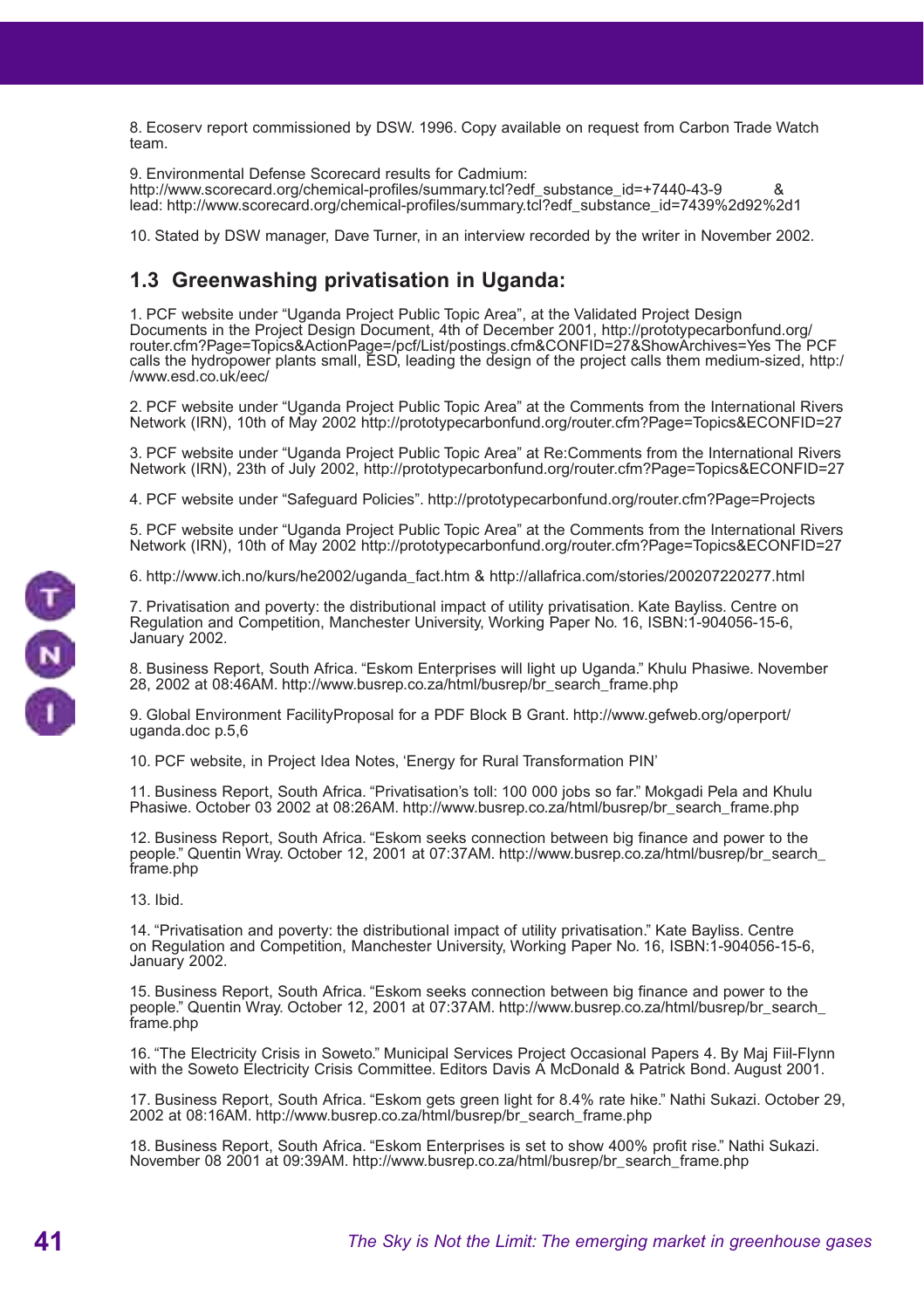19. The Impact of Privatisation on Electricity Prices in Britain. IDEC National Seminar on Public Utilities. Sao Paulo, August 6-8, 2002. Steve Thomas. http://www.psiru.org/reports/2002-08-E-UKImpactPriv.doc

20. PCF website, in Project Idea Notes, 'Energy for Rural Transformation PIN'

## **2.1 The Rio Earth Summit & Climate Change:**

1. Halpern, S. 1992. United Nations Conference on Environment and Development: Process and documentation. Providence, RI: Academic Council for the United Nations System (ACUNS). http://www.ciesin.org/docs/008-585/unced-home.html

2. Halpern, S. 1992. United Nations Conference on Environment and Development: Process and documentation. Providence, RI: Academic Council for the United Nations System (ACUNS). http://www.ciesin.org/docs/008-585/unced-ch1.html#PC-climate

3. Here's what Kofi Annan and Philip Watts had to say." 2002. WBCSD news. http://www.sustain-online.org/news/fullstory.php/aid/322/Here%92s\_what\_Kofi\_Annan\_and\_Philip\_Watts\_ had to say.html

4. A Beginner's Guide to the UN Framework Convention. UNFCCC website: http://unfccc.int/resource/beginner.html

#### **2.2 The UN and corporate-led solutions:**

1. See "Project History" for the UNCTAD Carbon Market programme on the website: http://r0.unctad.org/ghg/sitecurrent/about\_u/project\_h.html

2. Paul Krugman, 1994, "Peddling Prosperity", chapter "The Economics of QWERTY", p222

## **2.3 Corporations at the Earth Summit:**

1. Welford, Richard. "Hijacking Environmentalism" (1997) page 73. Earthscan Publications Ltd, London.

2. Ibid. page 72.

3. Ibid.

4. Corporate Europe Observatory, "Greenhouse Market Mania" (2000). Paulus Potterstraat 20, 1071DA Netherlands, tel/fax:+31-20-612-7023 www.corporateeurope.org

5. Beder, Sharon. "Global Spin" (1997). Page 29. Green Book Ltd, Devon.

6. Corporate Europe Observatory (1997) The Weather Gods.

7. The Economic Committee of the Global Climate Coalition, cited in: Moor APG de, Berk MM, Elzen MGJ den, Vuuren DP van, Evaluating the Bush Climate Change Initiative (2002), The National Institute of Public Health and the Environment (RIVM), page 6.

8. Dr Andrew Dlugolecki, Climate Change specialist with CGNU (sixth largest insurance company in the world), The Guardian, 24 November 2000.

9. Ibid.

10. Is This What Efficiency Looks Like? Prepayment Water Meters, Public Citizen, (8/27/02) http://www.citizen.org/cmep/Water/cmep\_Water/wssd/articles.cfm?ID=8210

11. The Economic Committee of the Global Climate Coalition, cited in: Moor APG de, Berk MM, Elzen MGJ den, Vuuren DP van, Evaluating the Bush Climate Change Initiative (2002), The National Institute of Public<br>Public Health and the Environment (RIVM), page 6, footnote 3, Health and the Environment (RIVM), page 6, footnote 3.

## **2.4 Corporate 'good guys'?**

1. Confidential Papers Show Exxon Hand in White House Move to Oust Top Scientist from International Global Warming Panel." NRDC press release. 3/04/02. For original memo see: http://www.nrdc.org/

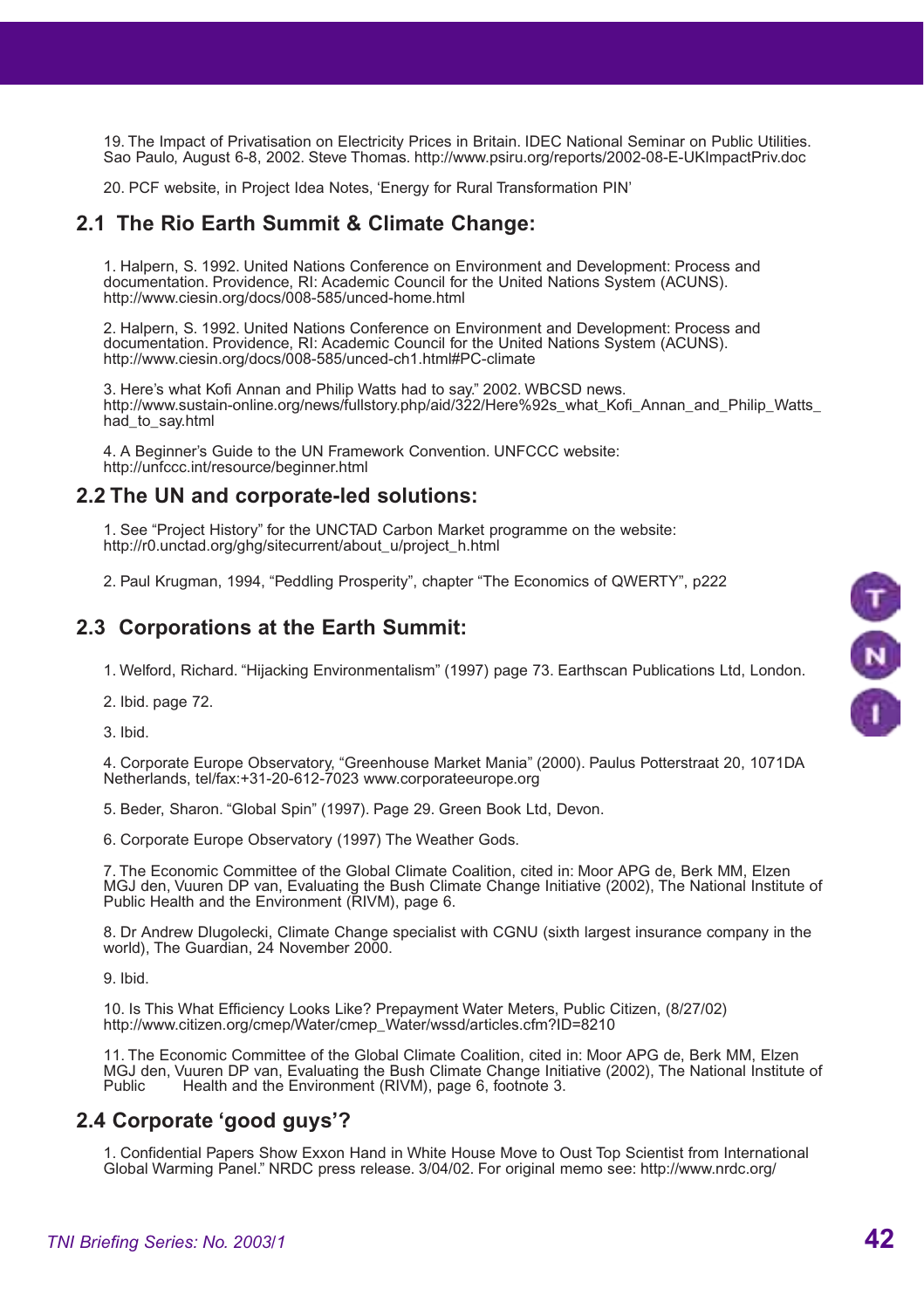media/docs/020403.pdf

2. "Bush energy plan - policy or payback?" BBC transcript, BBC Newsnight. Thursday, May 17, 2001. http://www.gregpalast.com/detail.cfm?artid=80&row=

3. Controlling Hypocritical Authority: Gore's Expertise . Horner Op-Ed in National Review Online by Christopher C. Horner April 23, 2002. http://www.cei.org/gencon/019,02972.cfm

4. Key Outcomes of the Summit. Official website of the WSSD: http://www.johannesburgsummit.org/html/documents/summit\_docs/2009\_keyoutcomes\_commitments.doc

5. Based on BP plans to spend \$250 million over the following 5 years. "BP bows to solar power pressure." Terry Macalister. The Guardian. May 10, 2000. http://www.guardian.co.uk/business/story/0,3604,219174,00.html

6. Based on average per year predicted epxenditure of \$500 million. Shell annual report. Page 12: http://www.shell.com/html/investor-en/shellreport01/reports2001/frameset.html

7. Shareholder Action Network resolution to ExxonMobil. 2002. http://www.shareholderaction.org/exmob\_ res.cfm

8. ChevronTexaco's stated investments in 2002 in "emerging technologies and in a state-of-the-art upgrade of information technology systems." Annual report 2001: http://www.chevrontexaco.com/investor/annual/2001/narr\_investing\_story02.asp#cleaner

9.Oil & Gas Journal: http://downloads.pennnet.com/pnet/surveys/ogj/ogj\_00377883.pdf

## **NGO Co-optation:**

1. Interview with author. February 2002 at Eyeforenergy conference in Okura hotel, Amsterdam.

2. Patterns of Corporate Philanthropy by Christopher Yablonski. Capital Research (1997). http://www.capitalresearch.org/misc/pcpXIII.pdf

3. NGO Alternative Treaties, Global Forum at Rio. June 1-15, 1992. http://www.igc.org/habitat/treaties/

4. Friends of the Earth International press release on website: http://www.foei.org/media/2001/23\_july\_bonn.html

5. Friends of the Earth International press release on website: http://www.foei.org/media/2000/24\_nov\_6\_reasons.html

6. Rio + 10 Series: The Johannesburg Summit Differs from its Predecessor, http://www.ran.org/news/newsitem.php?id=571

## **Sinking the protocol:**

1. "Evaluating the Bonn Agreement and some key issues", The National Institute of Public Health and the Environment (RIVM) p 22. The Netherlands, 2001.

2. Centre for Science and Environment, Equity Watch , October 25, 2000. http://www.cseindia.org/html/ cmp/climate/ew/index.htm

3. Declaration of the First International Forum Of Indigenous People On Climate Change, Lyon, France September 4-6, 2000.

3a. Point Carbon website:http://www.pointcarbon.com/article\_view.php?id=2002

4. Wiser, Glenn, "Report to CAN on Compliance Section of Marrakech Accords to the Kyoto Protocol", p3-4. CIEL, 2001.

5. http://www.pewclimate.org/cop8/summary.cfm

6. http://www.pointcarbon.com/article\_view.php?id=2002

7. "Kyoto not binding", The Globe & Mail, 14.11.02, http://www.globeandmail.com/servlet/ArticleNews/PEstory/TGAM/20021114/UKYOTM/national/national/ nationalTheNationHeadline\_temp/7/7/27/

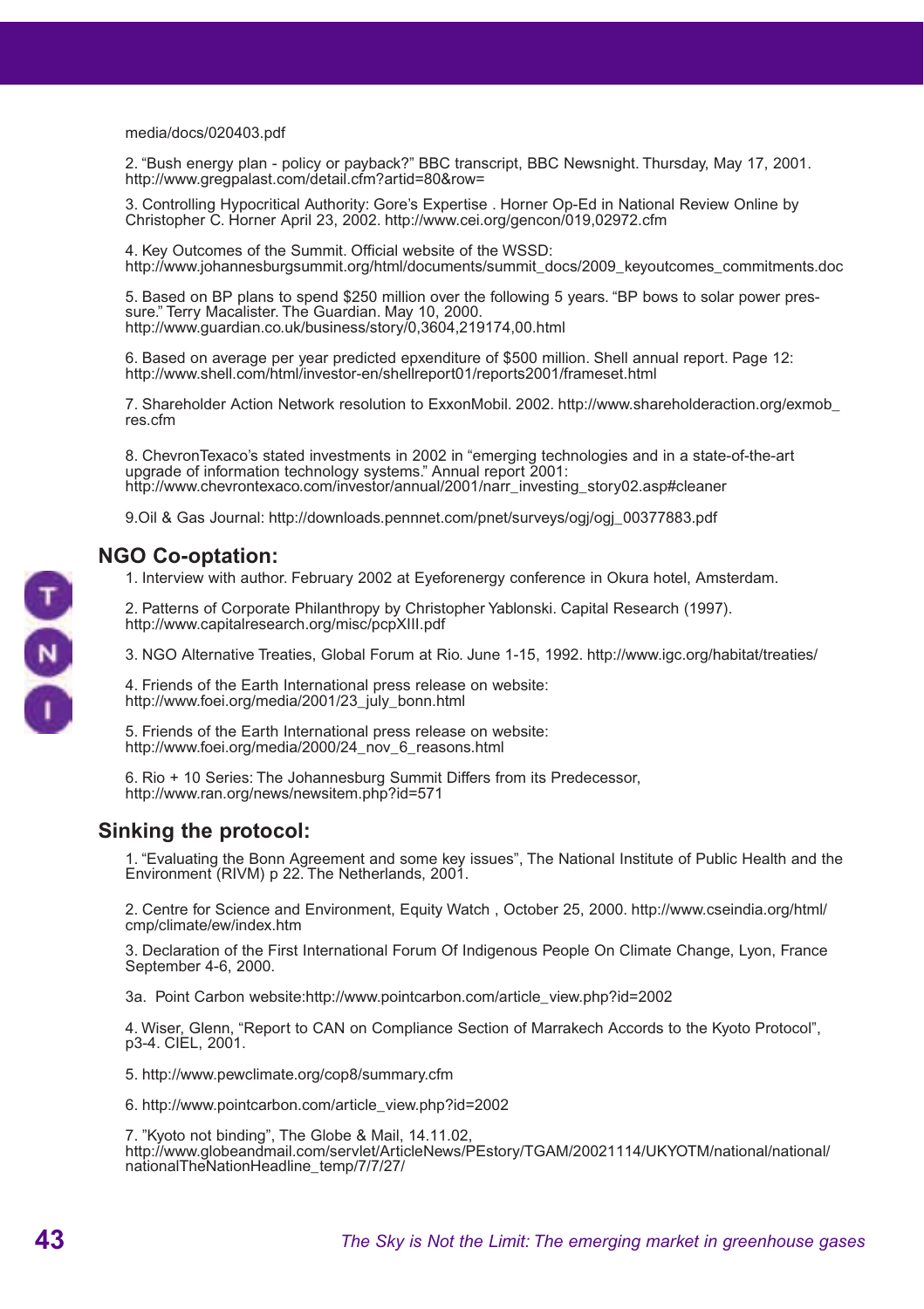## **Trading rules:**

1. Wiser, Glenn, "Report to CAN on Compliance Section of Marrakech Accords to the Kyoto Protocol", pages 2-3. CIEL, 2001.

2. Ibid p3. CIEL, 2001.

#### **Conflict of interests:**

1. For more on Plantar see "The Plantar CDM project, Why it must be rejected by the CDM board and the PCF investors", Ben Pearson, July 2002, http://www.cdmwatch.org

2. "New Frame Agreements with Statoil and Norsk Hydro", http://www.dnv.com/dnvnews/published\_ articles/2002-06-19\_frame\_agreement.htm

3. Excerpt of letter to those responsible for and investing in the Prototype Carbon Fund, from Brazilian organisations, movements, politicians, churches and citizens from different states like Minas Gerais, Espirito Santo, Bahia and Rio de Janeiro. The Brazilian Movimento Rede Deserto Verde (Alert against the Green Desert Movement) is the source of this campaign. See http://www.wrm.org.uy/bulletin/56/Brazil.html

4. Sinks that stink , World Rainforest Movement Bulletin June, 2000, http://www.wrm.org.uy/actors/CCC/sinks2.html

5. Verónica Vidal i Oltra, Universidad Autónoma de Barcelona, "Impactos de la Aplicación de Políticas sobre Cambio Climático en la Forestación del Páramo del Ecuador", Páramos y Bosques de Niebla, Censat Agua Viva (FoE Amigos de la Terra), March 2000.

6. Sinks that stink , World Rainforest Movement Bulletin June, 2000, http://www.wrm.org.uy/actors/CCC/sinks2.html

#### **Renewables under siege:**

1. The Emerging International Greenhouse Gas Market, p14, Pew Center on Global Climate Change, 2002. Authors: Richard Rosenzweig, Matthew Varilek, Ben Feldman, Radha Kuppalli, Josef Janssen. http://www.pewclimate.org/projects/trading.cfm

2. Interview with Frank van der Vleuten, Free Energy Europe, Netherlands office, December 2002

3. Ibid.

4. The Dutch Government's CDM programme (CERUPT) will pay between US \$3.00 and US \$5.00 per ton of  $CO_2$  for permits, with the higher prices reserved for projects from renewable projects. Renewable is categorised by CERUPT as wind, geothermal, hydropower and solar. www.carboncredits.nl

5. "Evaluating the Bonn Agreement and some key issues", The National Institute of Public Health and the Environment (RIVM) p12. The Netherlands, 2001. Price in tons of  $CO<sub>2</sub>$ .

6. Interview with Frank van der Vleuten, Free Energy Europe, Netherlands office, December 2002

7. Interview with Professor David Elliot, December 2002.

## **4. Kyoto in Context: Kyoto and Trade and Investment**

1. Cosbey, Aaron. 'The Kyoto Protocol and the WTO' The Royal Institute of International Affairs (RIIA), and the International Institute for Sustainable Development (IISD), December 1999.

2. Cosbey, Aaron. 'The Kyoto Protocol and the WTO' The Royal Institute of International Affairs (RIIA), and the International Institute for Sustainable Development (IISD), December 1999. Brewer, Tom. 'The trade and climate regimes - compatibilities and conflicts in WTO-Kyoto Protocol relationships' Policy Brief, McDonough School of Business, Georgetown University, Washington, D.C., Published by: The Transatlantic dialogue on climate change, CEPS, 19 March 2002. IISD-UNEP. 'Environment and Trade: A Handbook'. Published by the International Institute for Sustainable Development and the UN Environment Program, 2000. United Nations University-Global Environment Information Centre. 'Global Climate Governance: Inter-Linkages between the Kyoto Protocol and Multilateral Regimes' 1998. Zhang, Z.X. and L. Assunção. 'Domestic Climate Policy and the WTO', 2001, Nota di Lavoro 91., Fondazione Eni Enrico Mattei, Milan, Italy; 'The World Economy'. Zhang, Z.X., 'Greenhouse Gas Emissions Trading

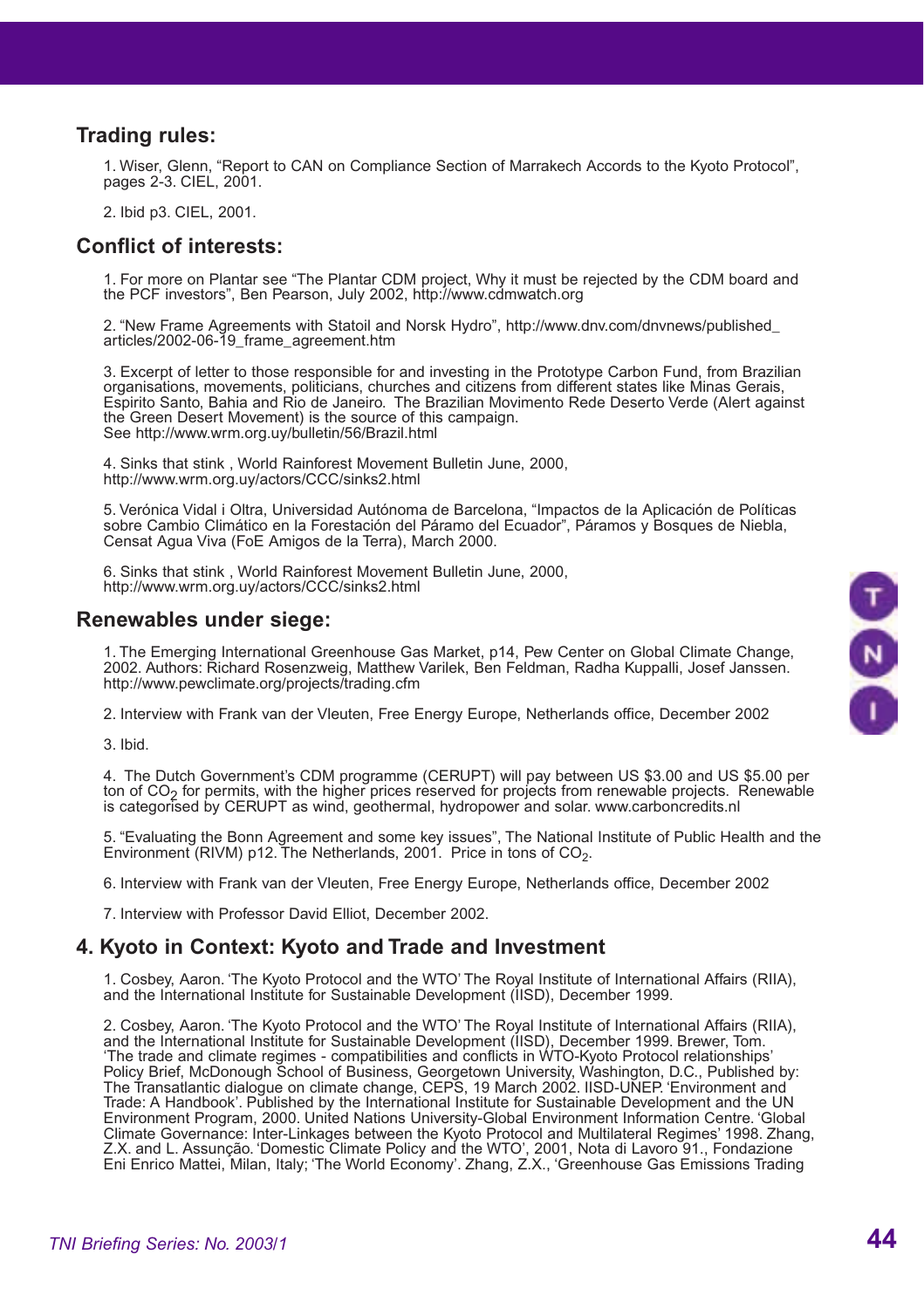and the World Trading System', Published in the 'Journal of World Trade'. 1998, Vol. 32, No. 5, pp. 219- 239; Reprinted in W. Bradnee Chambers (editor), Inter-linkages: The Kyoto Protocol and the International Trade and Investment Regimes, United Nations University Press, Tokyo, 2001, pp. 119-151.

3. US Trade Representative Press Release: 'WTO Dispute Settlement Panel Issues Report on EPA Rules for Imported Gasoline' USTR, Wednesday, January 17, 1996. Paulette S. 'World Trade Organization Finds That Clean Air Act Rules Create an Unfair Trade Barrier'. May 1996, Curtis, Mallet-Prevost, Colt & Mosle LLP Newsletter. Paulson, Michael. 'WTO CASE FILE: the Venezuelan Oil Case' . Seattle Post-Intelligencer. Monday, November 22, 1999. Trade Observatory website: http://www.tradeobservatory.org/FAQ/faq.cfm?faq\_id=6. Raghavan, Chakravarthi. 'WTO Panel Rules

Against US in Gasoline Dispute' SUNS, 6:55 AM Jan 18, 1996. http://www.sunsonline.org/trade/areas/commodit/01180096.htm

4. Corporate Europe Observatory. 'Greenhouse Market Mania: UN climate talks corrupted by corporate psuedo-solutions'. CEO, November 2000.

5. US State Dept. Website: http://www.state.gov/s/l/c3745.htm for official documents. See also: Benson, Robert W. 'Constitution? Forget It! NAFTA Rules' Los Angeles Times, Thursday, June 24, 1999.

6. Sforza, Michelle and Vallianatos, Mark. 'NAFTA & Environmental Laws: Ethyl Corp. v. Government of Canada' April, 1997. http://www.globalpolicy.org/socecon/envronmt/ethyl.htm

7. UNCTAD. 'World Investment Report', UNCTAD, Geneva, 2002.

8. FTAA draft chapter on investment available at: http://www.ftaa-alca.org/ftaadraft/eng/ngine\_1.asp

9. UNCTAD. 'World Investment Report', UNCTAD, Geneva, 2002.

10. Ibid.

11. IISD-UNEP. 'Environment and Trade: A Handbook'. Published by the International Institute for Sustainable Development and the UN Environment Program, 2000.



## **Kyoto and the World Bank:**

1. Sustainable Energy and Economy Network database online at: http://www.seen.org/db

2. Ibid.

3. Testimony of Lawrence Summers to the US Congress, March 27, 1995.

4. SEEN, "The World Bank and the G-7: Changing the Earth's Climate for Business." SEEN/IPS, 1997.

- 5. PCF Website, http://www.prototypecarbonfund.org
- 6. Ibid.

7. PCF Annual report 2002 available online http://www.prototypecarbonfund.org

8. Officially, the Kyoto Protocol is quite vague about what technologies and energy sources can truly be considered to be 'renewable'. For example, in the Bonn agreement, the text on whether nuclear power was permissable or not, read that governments should 'refrain' from using nuclear power, leaving the door slightly ajar for the nuclear sector to keep a foot in. The definition of 'renewable' has been one of the key battlegrounds in the climate negotiations.

9. PCF Website, http://www.prototypecarbonfund.org

10. CDCF Website, http://www.communitycarbonfund.org

11. BCF Website, http://www.biocarbonfund.org

12. Johnson, Ian. "A Green Answer to Global Warming and Poverty." International Herald Tribune (IHT), Friday, November 29, 2002.

13. Ibid.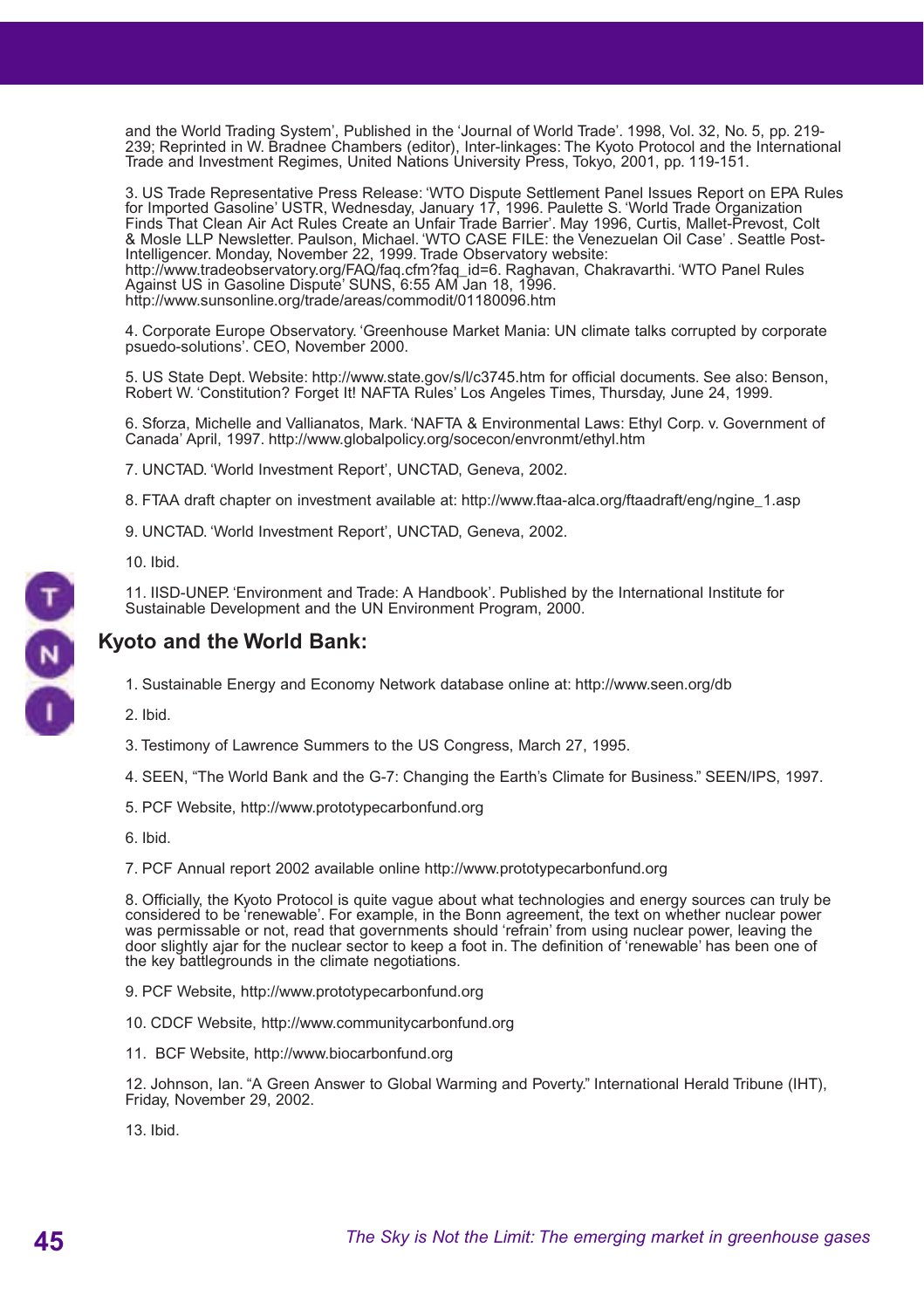## **Key Players Introduction & IFIs:**

- 1. Point Carbon, Carbon Market in 2002
- 2. IETA's Trading Scheme Database developed by Point Carbon: http://pointcarbon.com/schemes.php
- 3. CDCF Website, http://www.communitycarbonfund.org
- 4. BCF Website, http://www.biocarbonfund.org
- 5. Ibid.
- 6. Telephone conversation with PCF secretariat officials. December 11, 2002.

7. Frequently Asked Questions, Prototype Carbon Fund website: http://prototypecarbonfund.org/router.cfm?Page=FAQ#10

## **Corporations:**

1. Information gained from a presentation given by Mark Akhurst, Head of Climate Change, BP at 'eyeforenergy' conference. Febnraury 2002. Okura Hotel. Amsterdam.

2. Fortune Magazine. 'Fortune 500 List' From the April 15, 2002 Issue.

3. Competitive Enterprise Institute (CEI). 'Enron's Lobbying Goals Would Kill More Jobs Than Its Collapse: Bankrupt Global Warming Policies Still Alive'. January 16, 2002.

4. The Emerging International Greenhouse Gas Market, p52, Pew Center on Global Climate Change, 2002. Authors: Richard Rosenzweig, Matthew Varilek, Ben Feldman, Radha Kuppalli, Josef Janssen. http://www.pewclimate.org/projects/trading.cfmPew

## **Corporate lobby groups:**

1.The role of companies in the Kyoto mechanisms, Presented by the International Chamber of Commerce (ICC), Earth Negotiations Bulletin on the side, 12 June 2002, http://www.iisd.ca/linkages/climate/sb16/enbots/pdf/enbots0903e.pdf

2. "Arthur Anderson: Meeting Challenges with Solutions in the new GHG Emissions Market", The Carbon Challenge, supplement to Environmental Finance, p11, October 2000. Editor Mark Nicholls, Fulton Publishing Limited.

3. The Emerging International Greenhouse Gas Market, p37-38, Pew Center on Global Climate Change, 2002. Authors: Richard Rosenzweig, Matthew Varilek, Ben Feldman, Radha Kuppalli, Josef Janssen. http://www.pewclimate.org/projects/trading.cfmPew

4. IETA members as of July 2002. IETA website: http://www.ieta.org/About\_IETA/Members/Members\_ July.pdf

5. IETA Annual General Meeting. December 4, 2001. Park Hyatt Hotel. Washington D.C., United States http://www.ieta.org/Library\_Links/AGM/Minutes\_AGM\_2001.doc

6. For more info, see: Corporate Europe Observatory, "Greenhouse Market Mania: UN climate talks psuedo-solutions." CEO, November 2000.s

7. WBCSD Website, http://www.wbcsd.ch

8. For more info, see: Corporate Europe Observatory, "Greenhouse Market Mania: UN climate talks corrupted by corporate psuedo-solutions." CEO, November 2000. psuedo-solutions." CEO, November 2000.

9. Greenpeace/WBCSD Joint Statement released at the World Summit on Sustainable Development (WSSD) 28 August, 2002. See: http://archive.greenpeace.org/earthsummit/wbcsd/ for the full text.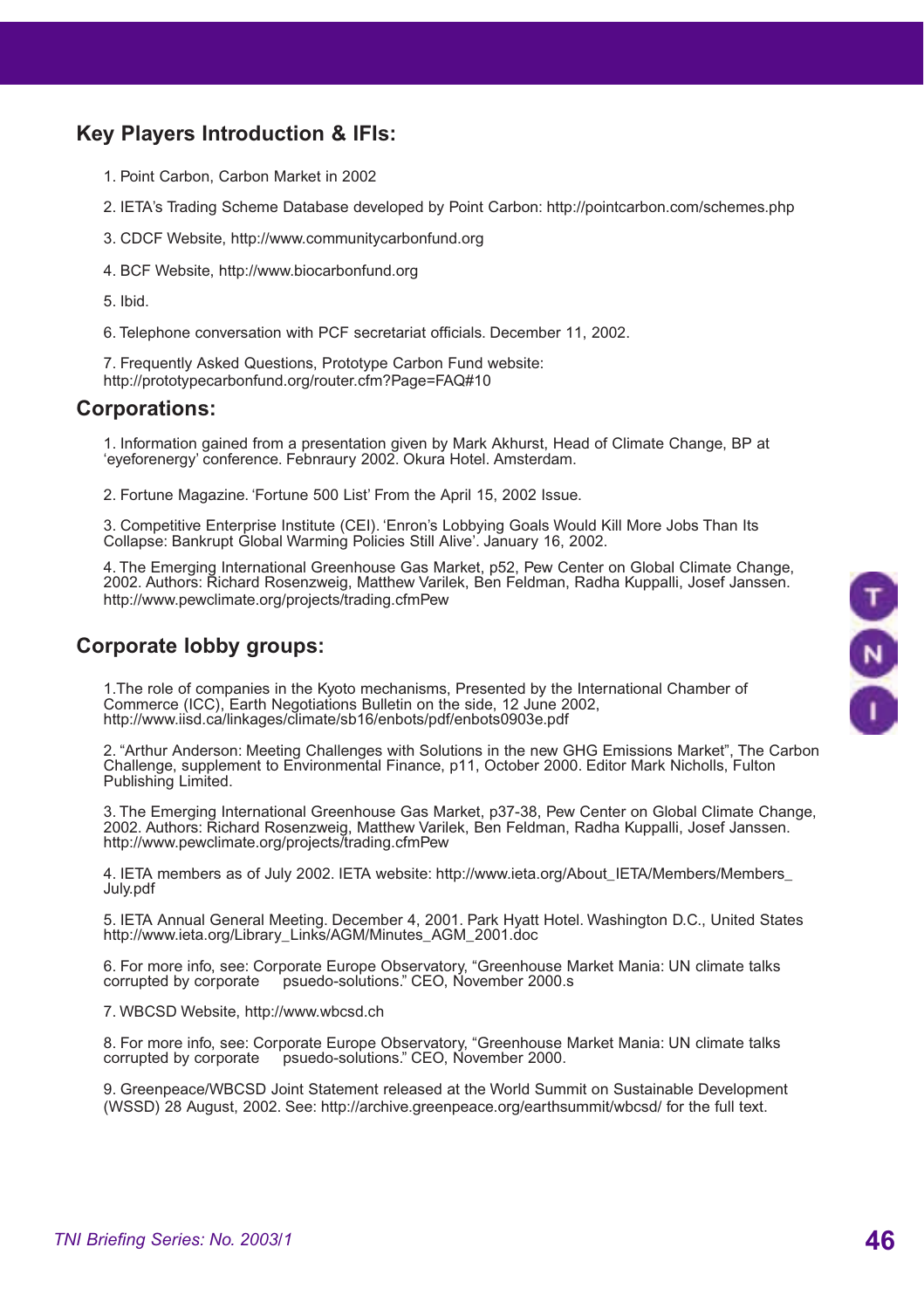## **Think-tanks:**

1. Point Carbon website "About Us": http://www.pointcarbon.com/about.php

2. Dunne, Nancy, "North America ponders Kyoto Alternative: The US, Canada and Mexico may set up a carbon emissions trading scheme under the auspices of Nafta", Financial Times, Dec 14, 2001.

3. Lohmann citing Cockburn, A. and Silverstein, K., Washington Babylon, Verso, London, 1996, pp.210- 214. Democracy or Carbocracy? The Corner House, Briefing #24, footnote 88, p. 46.

## **Consultancies:**

1. CO<sub>2</sub>e.com website "CO<sub>2</sub>e Associate Listings and Service Offerrings": http://www.co2e.com/strategies/viewaffiliates.asp

2. Evolution Markets website, http://www.evomarkets.com/belize

3. Ecosecurities website,

http://www.ecosecurities.com/200about\_us/223press\_releases/ 223press\_release 9\_apr\_2002.html

4. Market share and offset strategy quoted in: "Markt emissierechten broeikasgas zit te springen om kopers". Het Financieele Dagblad. Robin van Stokrom, 31 July 2002.

5. http://www.futureforests.com

6. Ibid.

7. Natsource website, http://www.natsource.com

8. Ibid. http://www.natsource.com/about/

## **Private sector initiatives:**

- 1. Trading hot air, The Economist Oct 17<sup>th</sup>, 2002
- 2. http://www.chicagoclimatex.com
- 3. http://www.chicagoclimatex.com/html/dowjones110402.htm

4. The Emerging International Greenhouse Gas Market, p37, Pew Center on Global Climate Change, 2002. Authors: Richard Rosenzweig, Matthew Varilek, Ben Feldman, Radha Kuppalli, Josef Janssen. http://www.pewclimate.org/projects/trading.cfmPew

5. Richard Hill, Head DuPont Canada's Emissions Reduction Credits Management and Trading Initiatives, and Manager of Firm's nylon polymers business, "Credits for Sale", The Carbon Challenge, supplement to Environmental Finance, 2000, p9.

6. Ibid.

7. http://www.cleanaircanada.org

## **Environmental NGOs:**

1. Bradley, Jim. 'Buying High, Selling Low: Emissions Trading is a Flop on Wall Street, but is it Reducing Pollution?' E Magazine, Volume VII, Number IV, July-August 1996. Kinsman, John. 'Emissions Trading, The Economy and The Environment' Environmental Finance, October 2002. Page 26-27.

2. Wald, Matthew L. 'Acid-Rain Pollution Credits Are Not Enticing Utilities'. New York Times, June 5, 1995.

3. Turrentine, Haywood. Chair, National Environmental Justice Advisory Committee (NEJAC). 'Letter

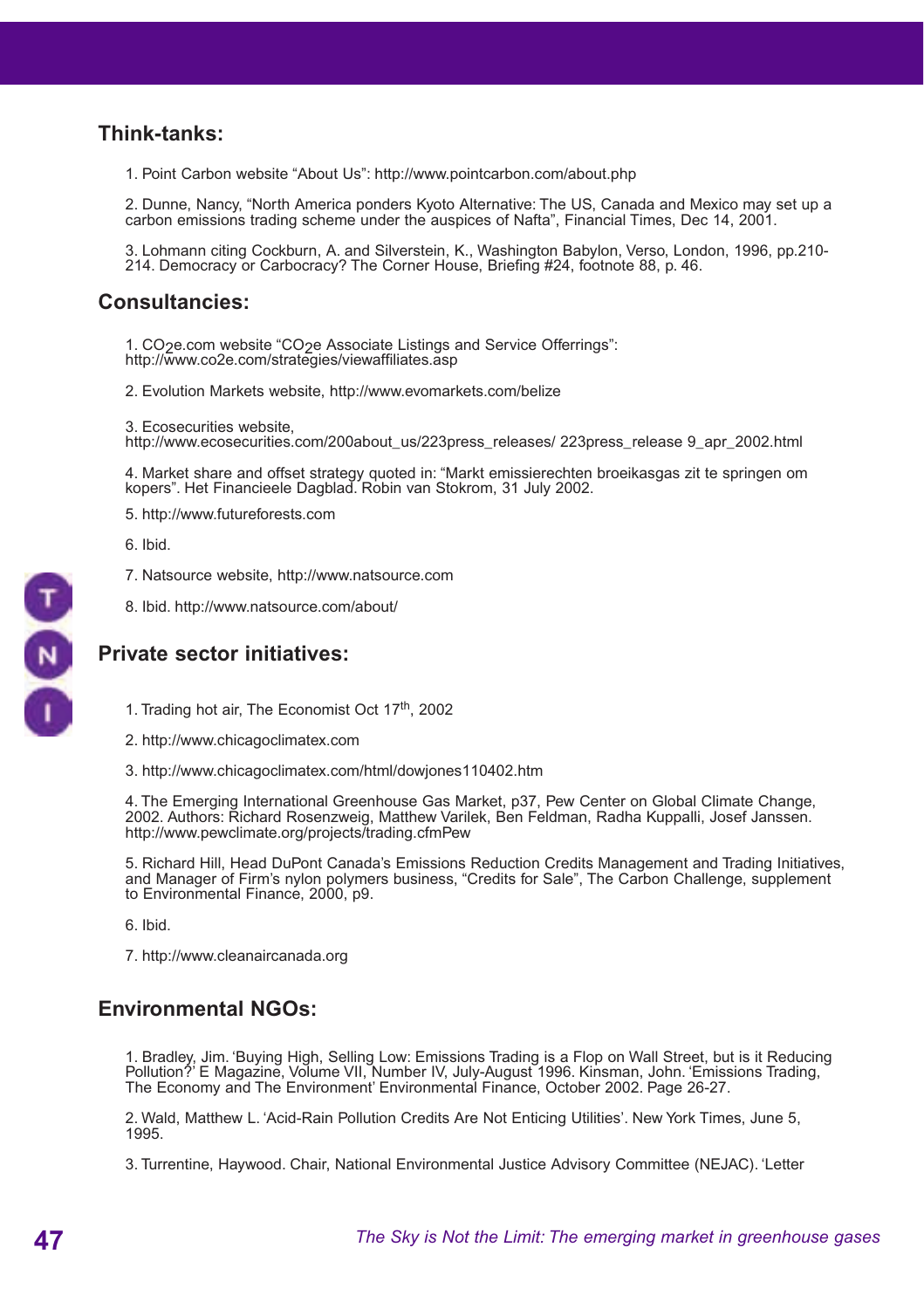to Carol Browner, Administrator, U.S. Environmental Protection Agency'. March 11, 1998; NEJAC. 'Resolutions Concerning Disproportionate Impacts of Pollution Trading Programs'. Adopted December 12, 1996, May 15, 1997 and May 3, 1998.

4. Belliveau, Michael. 'Smoke and Mirrors: Will Global Pollution Trading Save the Climate or Promote Injustice and Fraud?'. Corpwatch, October 1, 1998. http://www.corpwatch.org/campaigns/PCD.jsp?articleid=1068

5.World Resources Institute. 'Annual Report 2001'. For a complete list, see: http://partners.wri.org/contrib\_financial.cfm

6. WRI International Emissions Trading 'Project Description' http://business.wri.org/project\_description2.cfm?ProjectID=67

7. WWF. 'Annual Report 2001'

8. WWF. 'The EU Emissions Trading Directive: A vital EU policy initiative on climate change'. 4/12/02 http://www.panda.org/downloads/climate\_change/emissionstradingdirectivebackgrounddec2002.pdf

9. Ibid.

10. WWF. 'The Gold Standard: Quality Standards for CDM and JI Projects'. WWF, October 2002. http://www.panda.org/downloads/climate\_change/COP8\_standards.pdf] It plays a dominant role in the Climate Action Network (CAN), the main NGO platform on climate change comprising some 287 NGOs worldwide. [http://www.climnet.org]

11. Greenpeace. 'Economics Take Over Climate Talks' Greenpeace Press Release, Buenos Aires, November 14, 1998.

12. Hamilton, Kirsty. 'Dash for Cash: Industry Lobbyists at the Climate Talks' Greenpeace, October 1999.

13. Greenpeace. 'Economics Take Over Climate Talks' Greenpeace Press Release, Buenos Aires, November 14, 1998.

14. Greenpeace 'Campaign Overview' http://www.greenpeace.org/campaigns/intro?campaign\_id=3937

15. Greenpeace-Body Shop Press Release. 'Governments Challenged to Back Green Energy'. London, Friday January 18, 2002. "Former Shell boss, Sir Mark Moody Stuart today challenged Western Governments to increase their renewable energy targets, at the launch of The Body Shop and Greenpeace International campaign, Choose Positive Energy."

16. Brown, Paul. 'Big business and Greenpeace urge action on climate change' Guardian, Thursday 29/ 08/02.

17. Pomeroy, Robin. 'Industry joins Greenpeace to demand climate action'.Reuters News Service, August 30, 2002. From the Reuters story: "But Stigson added later that the WBCSD, which has many members based in the United States - which has rejected the 1997 Kyoto pact on cutting emissions was not necessarily calling on world leaders to ratify that pact. 'The Kyoto Protocol contains seeds that are important for the international global framework,' Stigson told Reuters. 'It is a rather difficult thing just to say you have to just implement the Kyoto Protocol as some people are saying, because that will not happen in a number of countries...but that doesn't mean you should not have an international framework.'

## **Conclusion:**

1. Frequently asked questions on DEFRAwebsite:

http://www.defra.gov.uk/environment/climatechange/trading/auctionfaq.htm

2. Recorded interview with Mike Belliveau in July 2002. Transcript available from Carbon Trade Watch.

3. The Star online, source Reuters:

http://thestar.com.my/services/printerfriendly.asp?file=/2002/10/31/business/bp30b.asp

4. Greenhouse Market Mania. Corporate Europe Observatory. 2000. "The Climate Greenwash Vanguard: Shell and BPAmoco": http://www.corporateeurope.org/greenhouse/greenwash.html